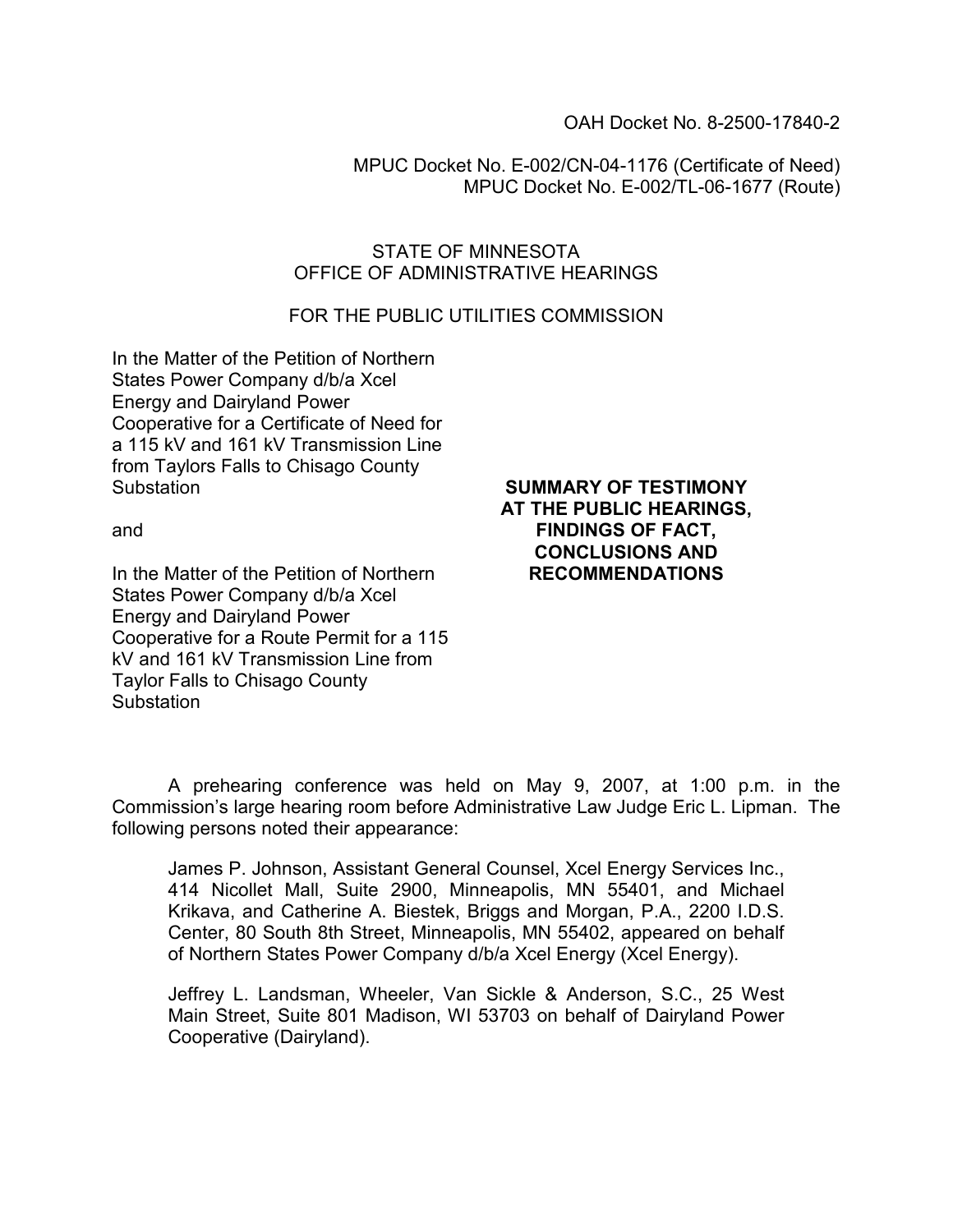Valerie M. Means, Assistant Attorney General, 445 Minnesota Street, Suite 1400, St. Paul, Minnesota 55101, appeared on behalf of the Department of Commerce ("Department") for the Certificate of Need Proceeding.

Karen Finstad Hammel, Assistant Attorney General, 445 Minnesota Street, Suite 1400, St. Paul, Minnesota 55101, appeared on behalf of the Department for the Routing Proceeding.

Carol Overland, Overland Law Firm, Post Office Box 176, Red Wing, Minnesota 55066 by telephone on behalf of the City of Lindstrom, Minnesota (Lindstrom).

William Neuman, Concerned River Valley Citizens, 18837 Osceola Road, Shafer, Minnesota 55074 by telephone on behalf of Concerned River Valley Citizens (CRVC).

Robert Cupit and Bret Eknes, Minnesota Public Utilities Commission, Suite 350, 121 East Seventh Place, St. Paul, MN 55101-2147, on behalf of the Public Utilities Commission (the Commission or MPUC).<sup>1</sup>

Proceedings in the evidentiary and public hearings for the consolidated Certificate of Need and Route Permit dockets came before Eric L. Lipman, Administrative Law Judge on September 4, 5, 6, 7 and 10, 2007. Evidentiary hearings on the Certificate of Need Docket were held on September 4, 5, and 10, 2007. Evidentiary hearings on the Route Permit Docket were held on September 6 and 7, 2007. Joint public hearings for both the Certificate of Need Docket and the Route Permit Docket were held at the Chisago Lakes Area Library at 11754 302<sup>nd</sup> Street, Chisago City, Minnesota 55012, on the evenings of September 4 and 5, 2007.

# STATEMENT OF ISSUES

1. Have Xcel Energy and Dairyland (collectively, "Applicants") met the criteria set forth in Minnesota Statutes §§ 216B.243 and 216B.2426 and Minnesota Rules Chapter 7489 for a Certificate of Need for a 115 kV/161 kV transmission line from the Chisago County Substation in Minnesota to the Apple River Substation near Amery, Wisconsin?

2. Does the Applicants' proposed route from Taylor Falls to Chisago County Substation balance the needs of the state's "power supply and electric transmission infrastructure," with adjacent land uses, as set forth in Minn. Stat. § 216E.03, subd. 7 and Minnesota Rules Chapter 7489?

### Background on the Joint Applications:

 $\overline{\phantom{a}}$ 1 Compare, Minn. Stat. § 216B.243, subd. 4 (2006) (designation by the Commission of an employee to facilitate public participation in the hearing process).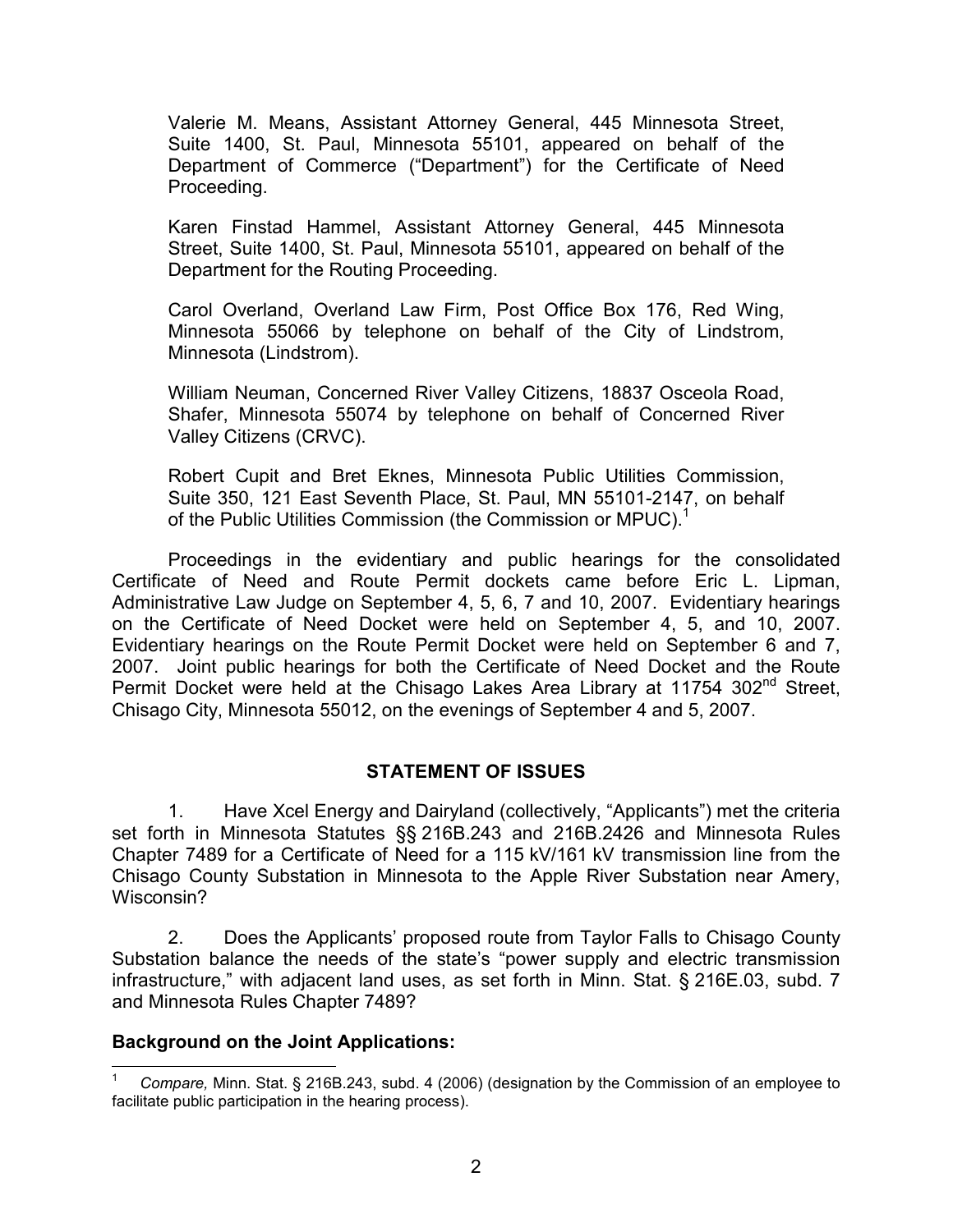Xcel Energy and Dairyland have jointly applied for a Certificate of Need authorizing certain upgrades to the electrical transmission system serving east central Minnesota and northwestern Wisconsin. The Applicants propose to replace an existing 69 kV transmission line with a new 115 kV electric transmission line between Xcel Energy's Chisago County Substation (near North Branch) and Taylors Falls, Minnesota. Additionally, the Applicants propose to replace an existing 69 kV transmission line with a 161 kV electric transmission line between Taylors Falls, Minnesota and Dairyland's Border Substation in St. Croix Falls, Wisconsin.<sup>2</sup>

 As detailed in its application materials, the Applicants maintain that the proposed 115 kV/161 kV transmission line is needed so as to provide additional transmission capacity, and to reliably serve both the existing and the future demands for electricity in east central Minnesota and northwestern Wisconsin.<sup>3</sup>

Additionally, while acknowledging that the impacts of its proposed routing fall particularly upon those who live and work along the existing corridor, the applicants maintain that the benefits to the electricity system, and the wider region as a whole, makes the proposed upgrades to the existing route the best among the possible alternatives.

The Commission will issue Orders on the Application for Certification of Need and the Routing Permit submitted by the Applicants after examination of this Report, the hearing transcripts, all written filings submitted by the public, and all filings and arguments submitted by the Applicants, the Minnesota Department of Commerce and other persons and entities interested in this matter.

Based on the evidence in the hearing record, the Administrative Law Judge makes the following:

### SUMMARY OF TESTIMONY AT THE PUBLIC HEARINGS

Pursuant to Minn. R. 7848.2000, Subpart 11, the Administrative Law Judge conducted public hearings on the evenings of September 4 and 5, 2007. The public hearings were held to elicit public comment regarding the need for, and routing of, a 115 kV/161 kV transmission line from the Chisago County Substation in Minnesota to the Apple River Substation near Amery, Wisconsin.

 Over the course of the two public hearings, 49 members of the public were in attendance and signed the hearing roster. $4$  Nineteen of those who registered on the hearing roster offered testimony during the hearings. Twelve written comments were submitted before the close of the post-hearing comment period on September 14, 2007.

<sup>-&</sup>lt;br>2 Exhibit 1 at 1.1.

<sup>3</sup> See generally, Exs. 2 at Chapters 1, 4, and 8; Ex. 5 at 5-6.

<sup>4</sup> See, Public Hearing Sign-In Sheets (September 4 and 5, 2007).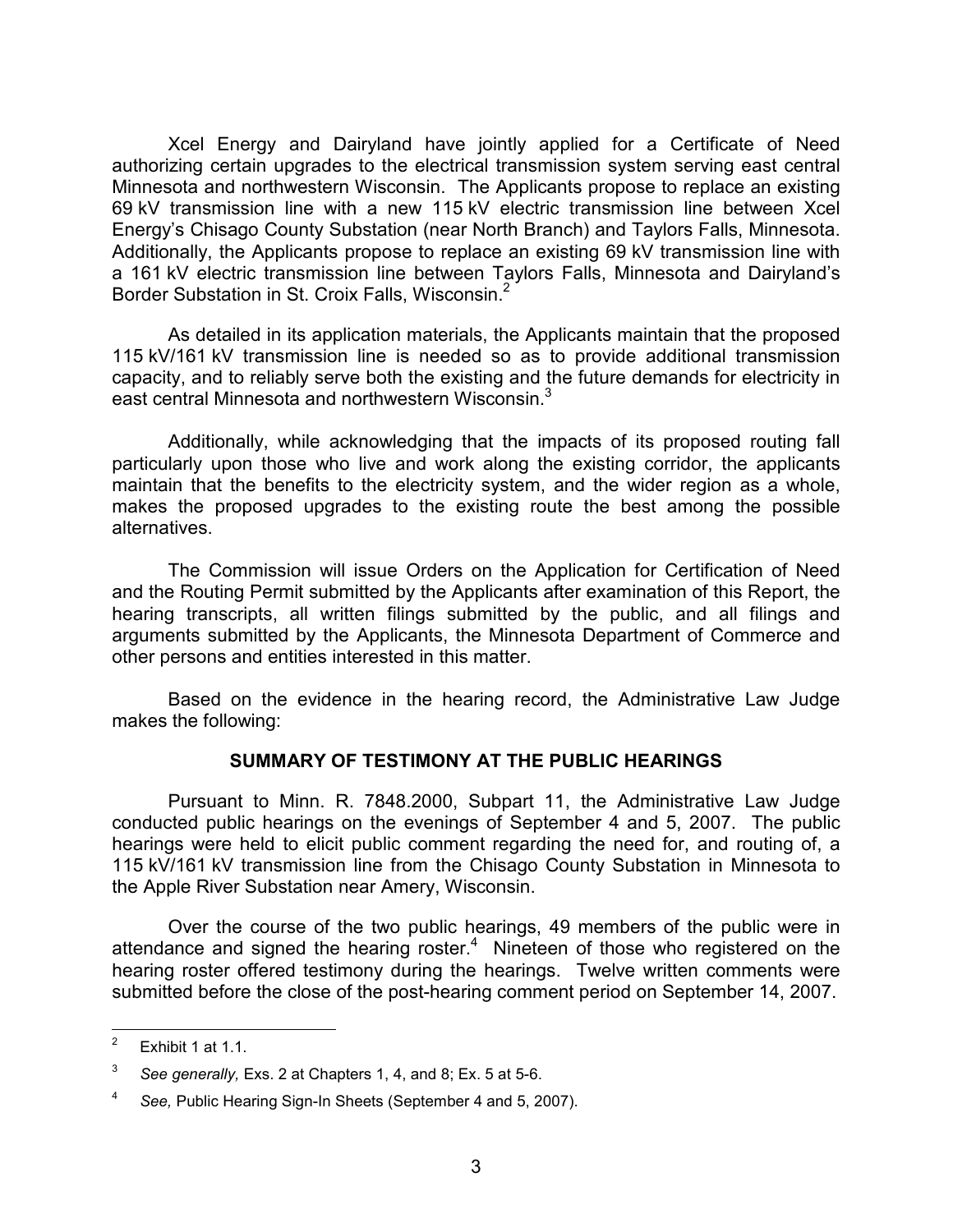At the outset of the public hearings the Administrative Law Judge made introductory remarks, followed by short presentations from Robert Cupit of the Commission's staff, Dr. Steve Rakow of the Energy Division of the Department, and David Birkholz, a Program Manager with the Energy Permitting Unit of the Department of Commerce, and a presentation from the Applicants. Following these presentations, members of the public asked questions of the presenters and shared their reactions to the material presented.

A summary of the testimony rendered at these evening hearings follows below:

Remarks by Mr. Gerald Adams: Mr. Adams, a homeowner on the proposed route along First Avenue in Lindstrom, expressed concerns over routing a large transmission line along the downtown corridor. With a wider, and more heavily trafficked Highway 8 planned for the area, Mr. Adams argued that upgrading the transmission line along the existing corridor presented special risks of hazard and injury. He suggested that the line was better placed elsewhere. Further, on aesthetic grounds, he urged that the larger towers associated with an 115kV line be placed outside of the downtown area.<sup>5</sup>

Remarks by Mayor Keith Carlson: Mr. Carlson, a long-time resident of Lindstrom, and its current Mayor, expressed preference for either the "Under the Lakes" routing option (Lindstrom's Proposed "Option E") or an option that placed the transmission line underground along Highway 8. Mayor Carlson expressed the view that the type of transmission line towers proposed for placement along Highway 8 was appropriate for placement in rural locales, but not in an increasingly urbanized center, such as downtown Lindstrom. Additionally, Mayor Carlson argued that the City's history of collaboration and cooperation with the hosting of this transmission line should not be "made worse" as the City works to become a shopping and tourism destination.<sup>6</sup>

Remarks by Ms. Joan Carlson: Ms. Carlson expressed the view that the threat of power outages and blackouts, as detailed in the Applicants' presentation, was overstated – and completely at odds with her experience over many years in the area. She posited that the proposed routing was an attempt to overreach upon lower-income residents who are not as politically powerful as others in the state.<sup>7</sup>

Remarks by Mr. Chris DuBose: Mr. DuBose outlined the plans and steps that the City of Lindstrom has completed in recent years so as to develop the downtown corridor along Highway 8 as a tourist destination. Further, he detailed the special challenges that Lindstrom's location presents when the City attempts to attract other, non-tourismrelated business and industries to the Chisago Lakes Area. He urged that the upgraded

<sup>–&</sup>lt;br>5 See, September 5, 2007 Evening Hearing, Tr. at 54-57.

<sup>6</sup> See, September 4, 2007 Evening Hearing, Tr. at 40-54; see also, September 5, 2007 Evening Hearing, Tr. at 90-100.

<sup>7</sup> See, September 4, 2007 Evening Hearing, Tr. at 59-60.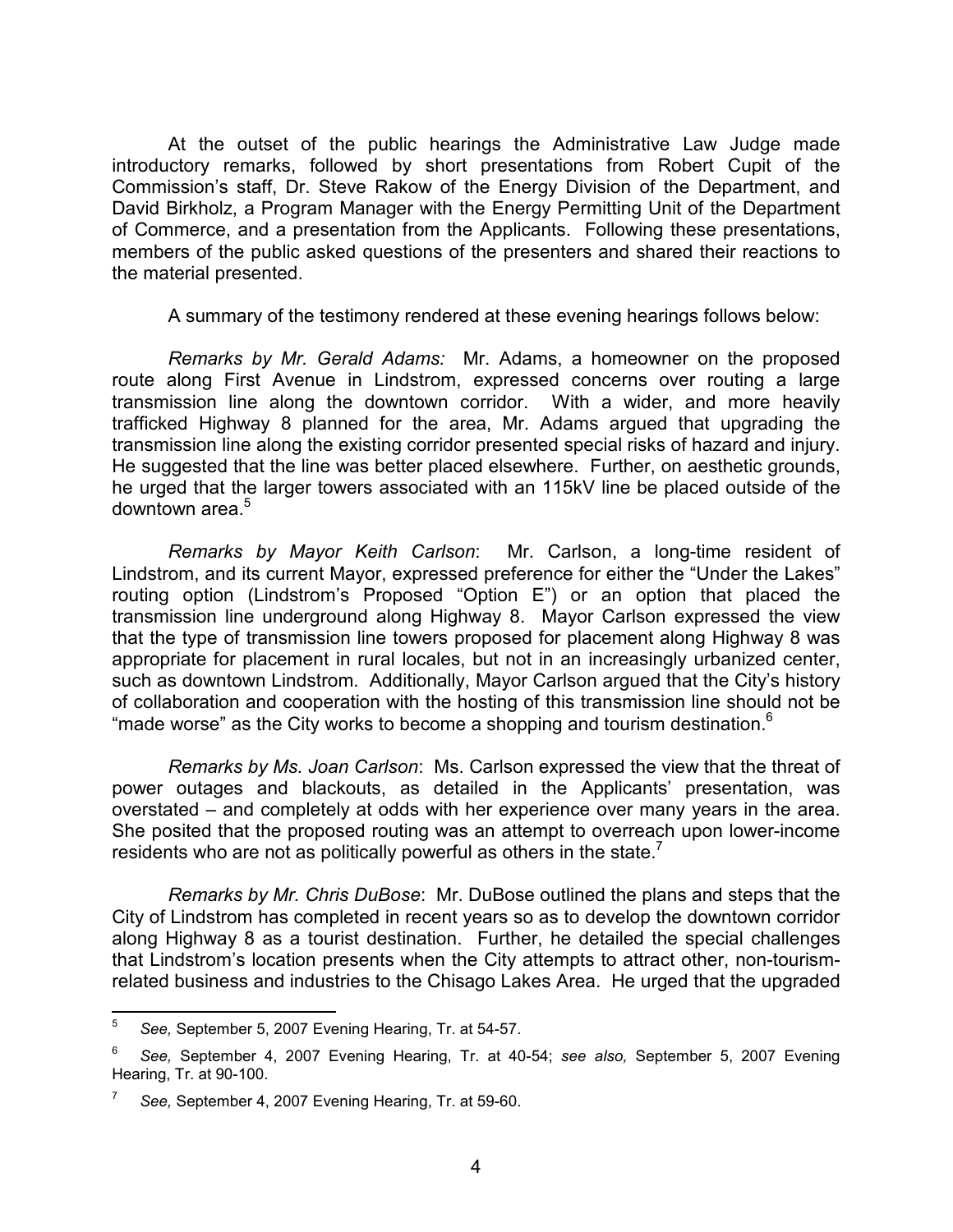line either be routed underground along Highway 8, or in the alternative, routed north away from the downtown corridor.<sup>8</sup>

Remarks by Councilman Curt Flug: Mr. Flug, a member of the Lindstrom City Council, expressed the view that the revenues that would be generated from existing power demand would be sufficient to underwrite an underground alternative for placement of the transmission line in downtown Lindstrom. He detailed the efforts that he and other members of the Council are making to revitalize "a struggling city." Councilman Flug concluded that if underground alternatives were viable in wealthier communities, they should be viable in more modest communities, like Lindstrom, as well $^{9}$ 

Remarks by Mr. Richard Herold: Mr. Herold expressed the view that Xcel Energy had considerable land holdings in rural areas north of the City of Lindstrom and that it would be more appropriate for the Applicants to route the upgraded line along these parcels.<sup>10</sup>

Remarks by Ms. Shellene Johnson: Ms. Johnson, a former member of the Lindstrom City Council and a member of the Concerned River Valley Citizens, asserted that it was in the best interests of Minnesota residents to have the line buried along Highway 8 in Lindstrom. She pointed to the special arrangements that the Applicants have proposed for routing along the St. Croix River Bluff as setting out the proper and appropriate practice for other scenic areas  $-$  such as those in and around Lindstrom.<sup>11</sup> Additionally, following a colloquy with members of the Applicants' panel, Ms. Johnson questioned whether the project was designed or intended to meet local needs. Instead, she argued that the proposal asks Minnesota residents and ratepayers to shoulder infrastructure costs, health risks and aesthetic burdens so as to efficiently service the demands of Wisconsin customers from the Chisago substation.<sup>12</sup>

Remarks by State Representative Jeremy Kalin: Representative Kalin made a few key points during his remarks. First, he posited that analysis of local needs that were developed by Mr. Duebner – who is an employee of the Midwestern Independent System Operator – should be approached with some skepticism. As Representative Kalin noted, whereas the current 69 kV line is not a part of the MISO system, an upgraded 115 / 161 kV transmission line would join the MISO grid as "a significant asset." Secondly, Representative Kalin observed that each of the previous load forecasts that he has reviewed "have the same curve;" with each suggesting that "urgent action is needed." He concludes that "the forecasting in general … ends up being kind of the self-fulfilling prophecy … [to] allay this need that is supposedly out

<sup>-&</sup>lt;br>8 See, September 4, 2007 Evening Hearing, Tr. at 33-37.

<sup>9</sup> See, September 4, 2007 Evening Hearing, Tr. at 61-63.

<sup>10</sup> See, September 4, 2007 Evening Hearing, Tr. at 27-28.

<sup>11</sup> See, September 4, 2007 Evening Hearing, Tr. at 78-86.

<sup>12</sup> See, September 5, 2007 Evening Hearing, Tr. at 68-90.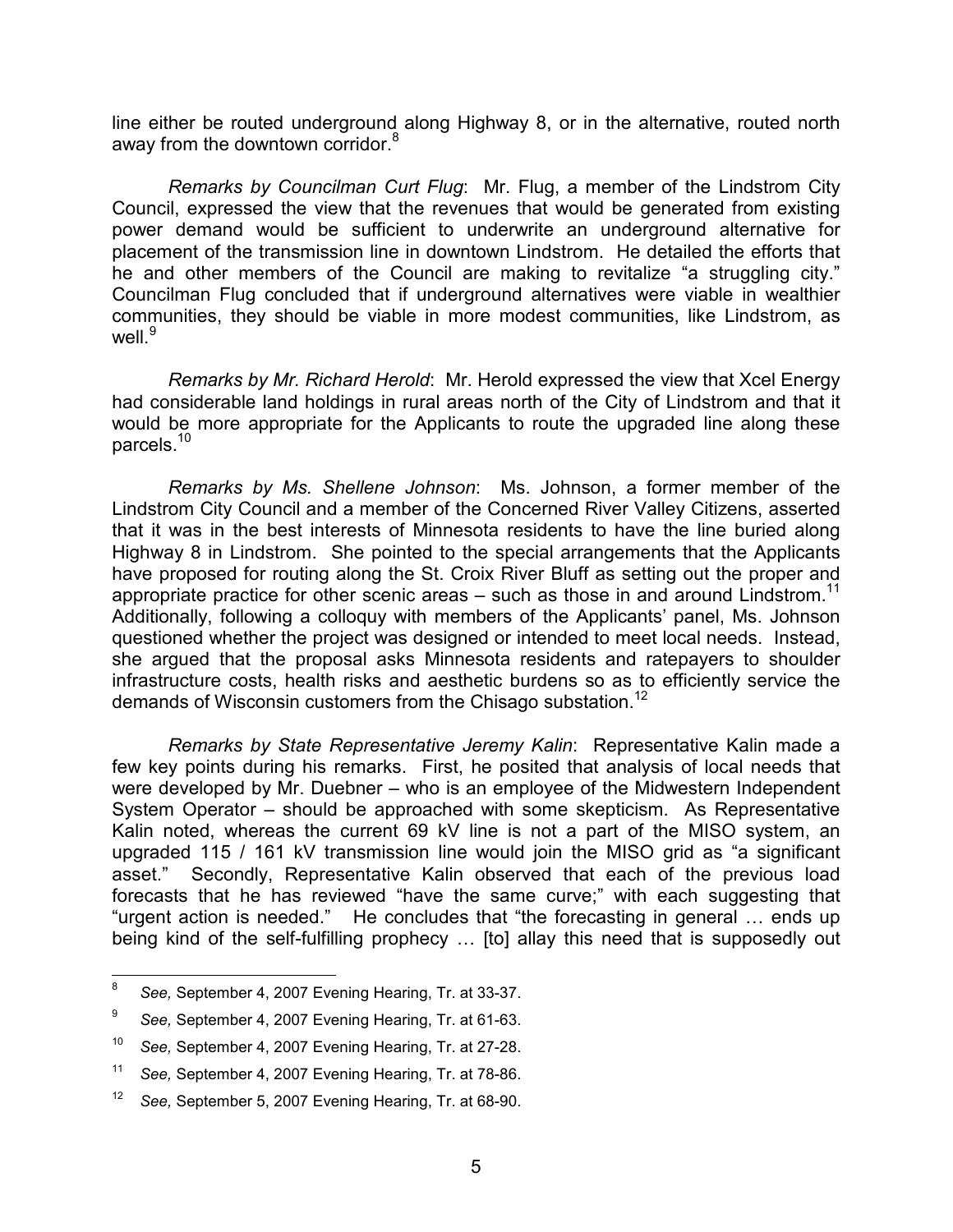there." Finally, characterizing the proposed overhead routing of the transmission line along Highway 8 as "the least imaginative" option, he urged pursuit of an underground alternative. In Representative Kalis' view, an underground alternative would reduce the visual impacts and preserve tourism as Lindstrom's second largest industry.<sup>13</sup>

Remarks by Mr. Vincent Marier: Mr. Marier, a business owner along Highway 8, expressed concern as to the impact that the proposed routing will have upon the aesthetics and "small town feel" of the downtown business district. Additionally, pointing to concerns for his employees, Mr. Marier had several inquiries of the Applicants' panel and Department staff about the effects of long-term exposure to Electro-Magnetic Fields. $14$ 

Remarks by Mr. Jerry Miller: Mr. Miller, President of the Lindstrom Economic Development Authority, detailed the City of Lindstrom's efforts to capitalize upon its Swedish heritage and to develop the downtown corridor as a tourist destination. Among the challenges Lindstrom has faced in recent years was in encouraging the passengers in vehicles traveling along Highway 8 to stop and to patronize local businesses. From his perspective, placement of the transmission towers and transformers along Highway 8 is at odds with the local Economic Development Authority's development plans for the corridor.<sup>15</sup>

Remarks by Ms. Carmelita Nelson: Ms. Nelson expressed concern that the proposed routing of the transmission line along Highway 8 would undermine the attractiveness and the viability of Lindstrom's athletic fields, Farmer's Market and the proposed "Swedish Immigrant Trail" – all of which would lie beneath the Applicants' proposed line path. Ms. Nelson also offered the view that if the benefit to be obtained was more reliable power services, Minnesotans were more than prepared to suffer power outages of a day or two; and presumably she preferred this result to the proposed route.<sup>16</sup>

Remarks by former State Representative Peter Nelson: Representative Nelson, a former City Official and long-time resident, outlined the special challenges that Lindstrom has faced over the years in developing its commercial base. Representative Nelson argued that the combination of Lindstrom's relative distance from Interstate Highway 35, and the recent rise in the price of gasoline, have intensified the City's challenges in developing new businesses. Further, Representative Nelson argued that the placement of large transmission line support structures within along an urbanized business district was not appropriate. In his view, the added costs of an underground alternative along Highway 8 was justifiable and similar to other, earlier burdens spread across the base of ratepayers. Alternatively, Representative Nelson noted that

 $\frac{1}{13}$ See, September 4, 2007 Evening Hearing, Tr. at 64-75.

<sup>14</sup> See, September 5, 2007 Evening Hearing, Tr. at 26-42.

<sup>15</sup> See, September 5, 2007 Evening Hearing, Tr. at 42-45.

<sup>16</sup> See, September 4, 2007 Evening Hearing, Tr. at 54-58.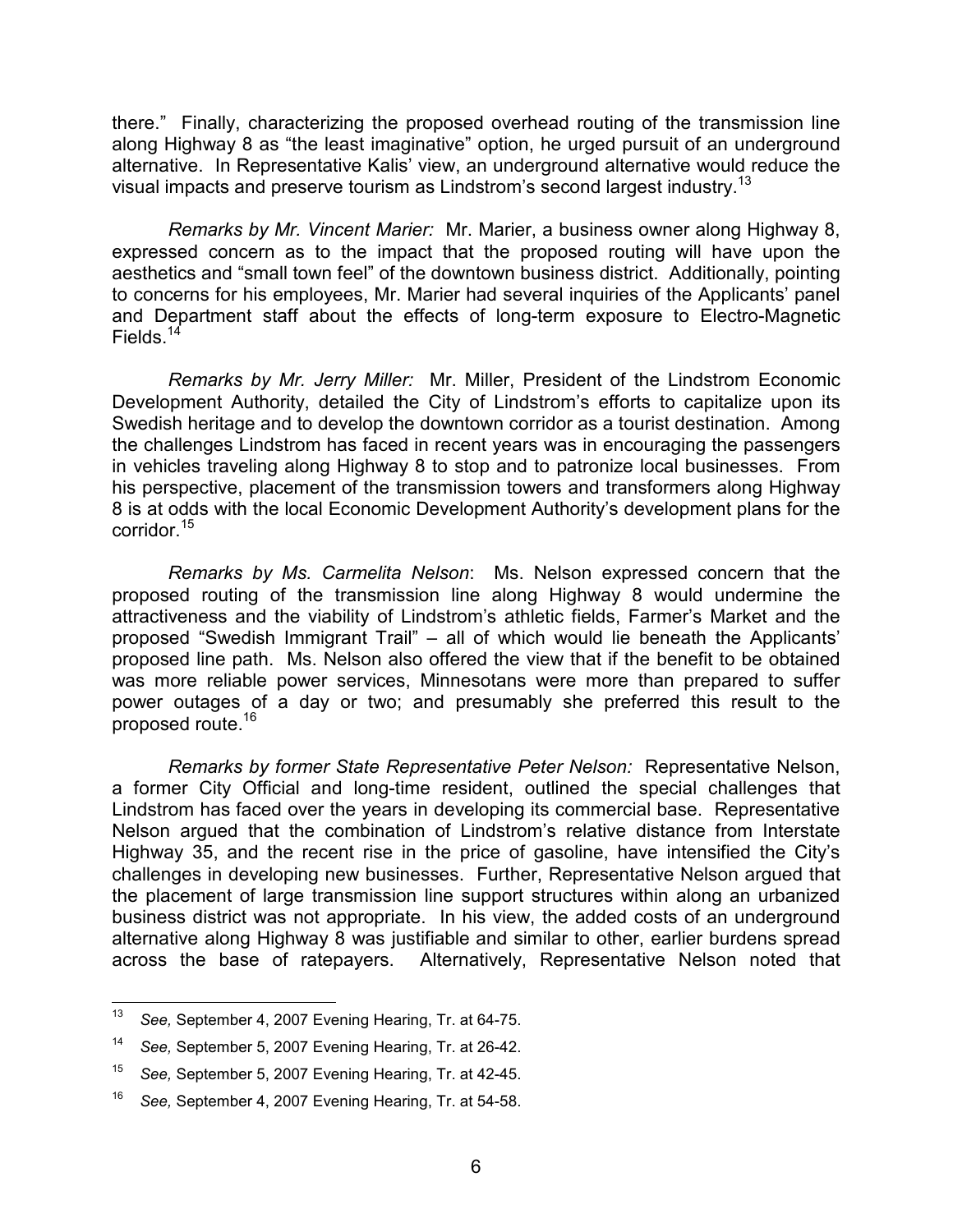notwithstanding the fact that a more rural placement of the transmission line might likely place it alongside property owned by his son, daughter-in-law and grandchildren he favored such an alternative over a route in downtown Lindstrom as a "much better choice" for "the greater good."<sup>17</sup>

Remarks by Ms. Stacy Pearson: Ms. Pearson outlined the process by which the City of Lindstrom undertook its comprehensive planning efforts and how that this process persuaded City officials that pursuit of additional tourism-related dollars provided Lindstrom's best prospects for remaining vibrant. Ms. Pearson described how the unique topography of Lindstrom – situated as it is on an isthmus, with a limited industrial zone, and roadways that are not conducive to trailer-truck traffic – have combined to depress efforts to attract manufacturers to the area. Accordingly, as part of a larger effort to focus upon development of a tourism-related economy, the City has undertaken a number of renovation projects; including refurbishing the City beaches and marina; upgrades to Highway 8; founding of a visitor's center; joint ventures with the Swedish Institute, establishment of Swedish signage and upgrades to Lindstrom's "Swedish Coffee Pot" water tower; among other items. Pointing to the series of tourismrelated upgrades that have been completed, Ms. Pearson concludes "I would just humbly request that somebody sympathize with us and do something other than put these poles downtown."<sup>18</sup>

Remarks by Councilman Jim Singer: Mr. Singer, a member of the Lindstrom City Council, outlined the plans that the Council has for revitalizing the downtown corridor and development of the "Swedish Immigrant Trail." He regards the proposed placement of larger transmission towers and a higher capacity line along the points of the trail as directly at odds with the City's plan to attract tourists, grow and develop. He favors routing of the transmission line north of the City of Lindstrom.<sup>19</sup>

Remarks by Mr. Gerold Swanson: Mr. Swanson made several inquiries about the configuration of transmission and distribution under the Applicants proposal. $^{20}$ 

Remarks by Mr. Joe Tromberg: Mr. Tromberg, a member of the Chisago Lakes Restoration Association, detailed the efforts that the Association has been making to improve the tourism prospects for the City of Lindstrom. Analogizing from his work as a contractor in the Heating and Air Conditioning industry, Mr. Tromberg notes that when he would "wire a control system … I go through a lot of work to hide those wires because they look bad. You should do the extra to go around the city." Regarding the downtown corridor as an important asset for the "entire community," Mr. Tromberg

 $\frac{1}{17}$  See, September 5, 2007 Evening Hearing, Tr. at 57-66; 106-115; accord, Written Comments of P. Nelson, summarized infra.

<sup>18</sup> See, September 5, 2007 Evening Hearing, Tr. at 45-51; 100-105.

<sup>19</sup> See, September 4, 2007 Evening Hearing, Tr. at 86-88.

<sup>20</sup> See, September 4, 2007 Evening Hearing, Tr. at 29-33.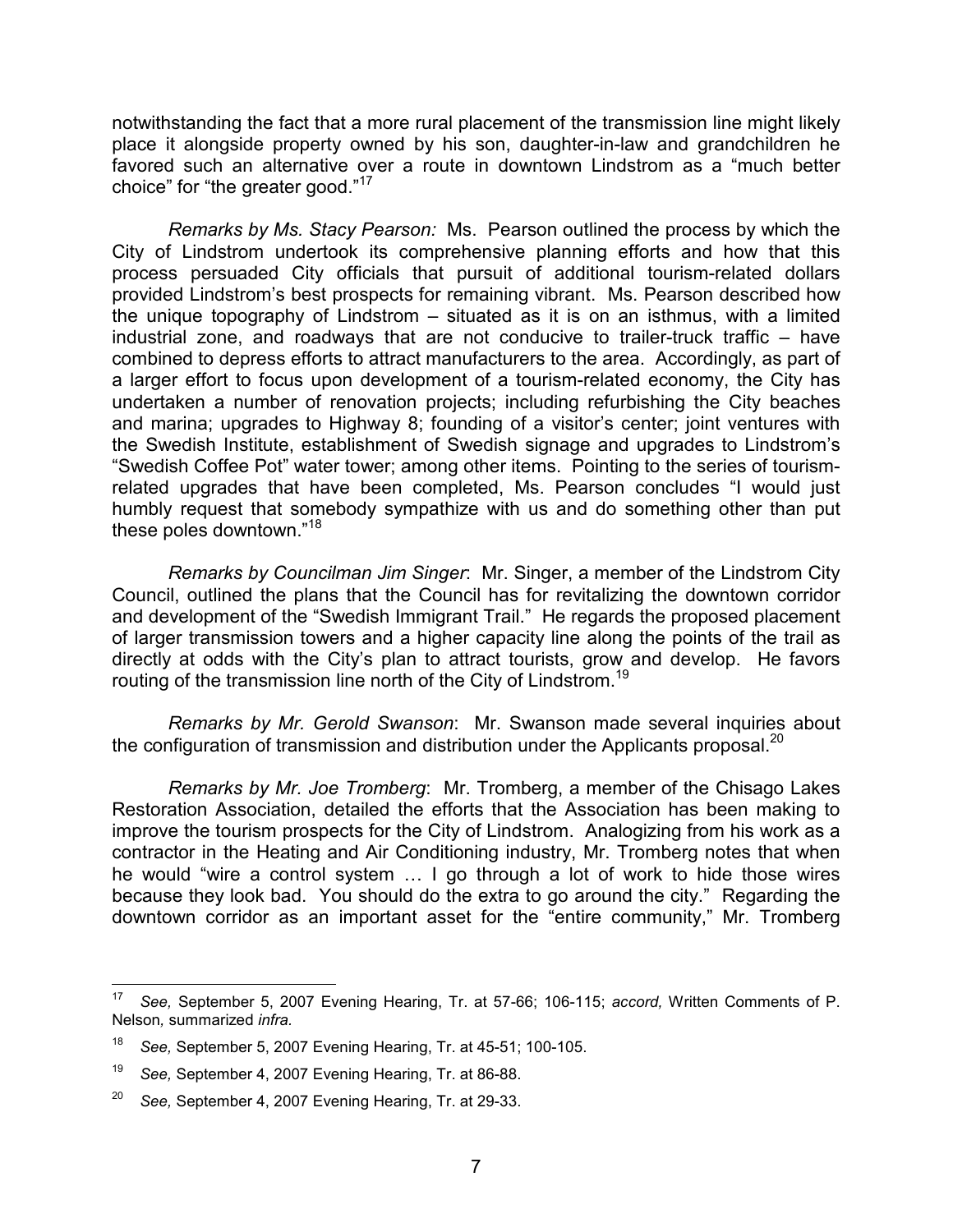favors those alignment options which route the transmission line through more rural areas. $21$ 

Remarks by Councilman Joseph R. Wishy: Mr. Wishy, a member of the Lindstrom City Council, echoed Mr. DuBose's remarks regarding the City's goal to establish a tree-lined tourist destination along downtown corridor. Mr. Wishy expressed the view that the willingness of the City's forefathers to accommodate earlier, lower voltage transmission lines should not foreclose the current generation of City residents from realizing their development plans. $^{22}$ 

### Written Comments Submitted by Participants of the Public Hearing

Twelve written comments were received by the Administrative Law Judge before the close of the post-hearing comment period. A summary of the written comments follows below:

Written Comments from Gay Lynn Adams: In her written remarks, Mrs. Adams made four key points: She questioned whether the energy needs described by the Applicants could be better attained through conservation measures; she detailed what she regarded as a poor history by Xcel Energy of customer service; she linked the existing transmission line with deflated property values along 1<sup>st</sup> Avenue in Lindstrom; and she expressed grave concern over the siting of "huge metal pilings" in the downtown area.

Written Comments from Daniel D. Hoolihan: In his written remarks, Mr. Hoolihan, who is both an Electrical Engineer specializing in Electromagnetic Compatibility Engineering, and a resident of Lindstrom, Minnesota, submitted a series of technical questions about the features of the proposed route. At their core, Mr. Hoolihan's inquiries questioned the wisdom of routing a high-voltage transmission line through the downtown corridor of Lindstrom.

Written Comments from Commissioner Gary F. Gerke: In his written remarks, Mr. Gerke, a member of the Lindstrom Planning Commission urged both approval of the Certificate of Need and routing of the transmission line north of the City of Lindstrom. He argued that the proposed routing in the downtown corridor "will negate much of what the [Lindstrom Economic Development Authority is] trying to accomplish."

Written Comments from Carrie Lesnau: In her written remarks, Ms. Lesnau urged approval of an underground alignment option for the transmission line in the downtown corridor. Noting both that "[s]mall towns are about atmosphere and aesthetics, [and] part of our success is in how we look," she argued that the incremental costs associated with placing the transmission line underground along the downtown corridor, was justifiable. As Ms. Lesnau reasoned, it would "insulate the City from the

 $\frac{1}{21}$ See, September 4, 2007 Evening Hearing, Tr. at 75-78.

<sup>22</sup> See, September 4, 2007 Evening Hearing, Tr. at 39-40.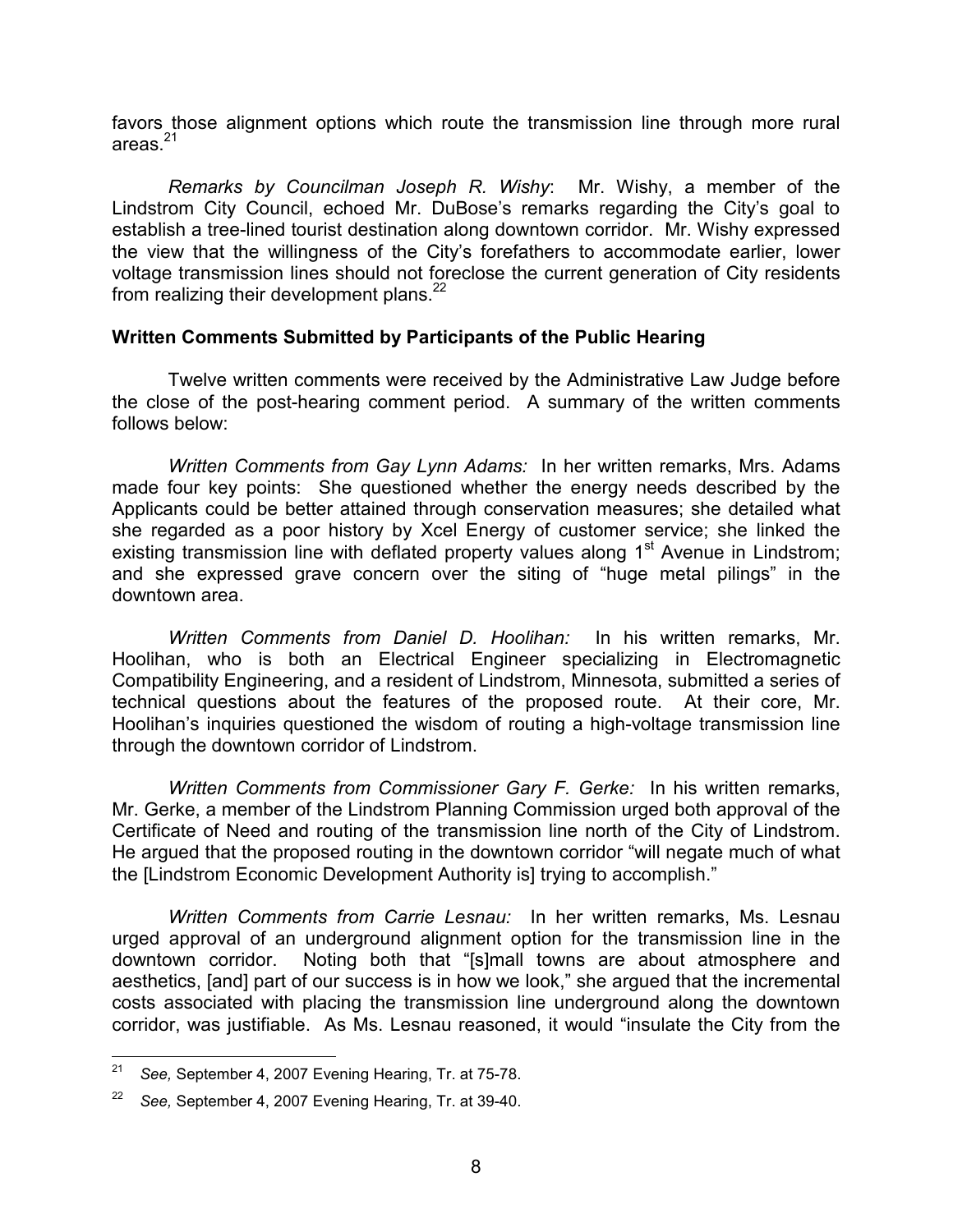loss of benefit for our millions dollars in investment" in recent and planned improvements.

Written Comments from Superintendent Michael McLoughlin: In his written remarks, Superintendent McLoughlin of the Chisago Lakes School District, expressed concerns that the proposed transmission line alignment would traverse both Bryant Environmental Center in Taylors Falls and the Chisago Lakes Middle School. He argued that a policy of "prudent avoidance" would result in routing transmission lines away from "schools and area used by students."

Written Comments from former State Representative Peter Nelson: In his written remarks Representative Nelson detailed his view that the best route for any transmission line would be further north than the proposed alignment through the City of Lindstrom. Additionally, pointing to aspects of an earlier routing application, which do not appear in the currently proposed plan, Representative Nelson argued that the proposed routing vindicates aesthetic interests unevenly and incompletely – addressing some aesthetic interests along the St. Croix River Valley but none in the City of Lindstrom.

Written Comments from Councilman Joseph R. Wishy: In his written remarks, Councilman Wishy detailed further how the routing of the transmission line through Lindstrom's downtown corridor conflicts with the City's tourism-related objectives.

A Petition, signed by 49 residents of Minnesota, stating their objections to the routing of the 115/161 kV transmission line through the City of Lindstrom, was received.

Written Comments from Saint Croix Scenic Coalition: In its written remarks, the Coalition detailed its concerns over the "direct negative visual impact from the proposed installation of the [High Voltage Transmission Line] where, after descending the River bluff face underground, it transitions to overhead and crosses Wild Mountain Road (County Highway 16), a part of the byway, in Taylors Falls." The Coalition "vigorously oppose[s] overhead construction." Instead, it urges a continuation of the underground routing "under the St. Croix Scenic Byway at County 16 before transition to overhead for the River crossing." Submitted along with its comments were maps of the Byway and a copy of a study commissioned by the Coalition entitled "Attractiveness in the St. Croix Valley: An Analysis of Perceptual Judgment and Landscape Dimensions."

Written Comments from the Department of Natural Resources: In written comments, Matt Langan, an Environmental Planner with the DNR's Division of Ecological Services, suggested a slight revision to Table 13 of the Environmental Assessment (so as to add Mattson Lake) and noted that the proposed routing "along the western bluff of the St. Croix River is consistent with DNR's previous understanding of the project." Further, Mr. Langan went on to observe that the "DNR supports the plans for reducing the number of lines crossing the river, as well as eliminating overhead lines coming down the bluff." Concluded Mr. Langan, because "this is an existing corridor,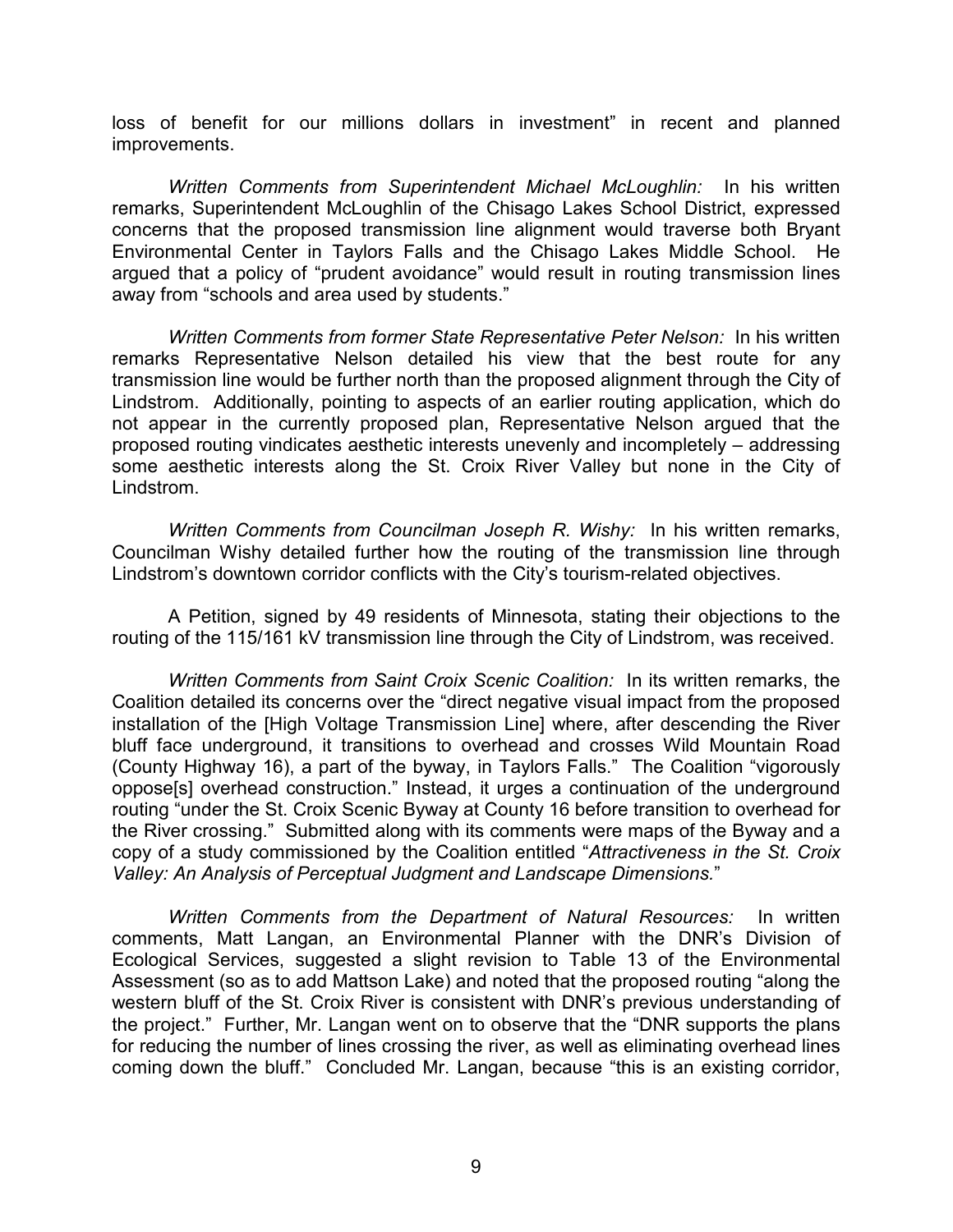DNR recommends mitigation measures described in the [Environmental Assessment] be accepted, and does not recommend any additional underground crossings."

Written Comments from the Department of Commerce: In written remarks, Assistant Attorney General Karen Finstad Hammell wrote to make three key points on behalf of the Energy Permitting Staff. First, notwithstanding the claims of the City of Lindstrom and CRVC, the Department asserted that members of the public were provided a sufficient opportunity to contribute to, and comment upon, the scoping of the environmental review. Second, the Department offered its view as to the meaning and import of the Environmental Quality Board's holdings regarding noise mitigation efforts in an important decision from 2001: In the Matter of the Exemption Application by Minnesota Power for a 345/230 kV High Voltage Transmission Line Known as the Arrowhead Project.<sup>23</sup> Third, pointing to the Commission's request that the Department "conduct the environmental review process, including any specific requests to the ALJ concerning preparation of a report or making a recommendation to the Commission on the route," the Department asserted that "under its delegated authority, [it] is not making an additional requests for any recommendation to the Commission in the route proceeding."

Written Comments from Co-Applicant, Xcel Energy: In written remarks, counsel for Co-Applicant, Xcel Energy, Michael C. Krikava, wrote to make two clarifications regarding details in the Environmental Assessment and, as stipulated among the parties to the formal proceedings, to submit the Affidavit of Publication as a late-filed exhibit. With respect to the clarifications, Mr. Krikava detailed the amount of the incremental increase in the costs of construction for the "Around the Lakes Over Head Alternative" and the dimensions of the underground vaults and duct banks that are suggested for use in Segment 5 of the Applicants' routing proposal.

# FINDINGS OF FACT

# The Parties and Participants:

1. Northern States Power Company, a Minnesota corporation and whollyowned subsidiary of Xcel Energy Inc., is a public utility. Among other business interests, Xcel Energy owns and operates high voltage transmission lines in Minnesota and delivers electricity to its customers in Minnesota and other states.

2. Dairyland is a not-for-profit generation and transmission cooperative that provides the wholesale electrical requirements and other services for 25 electric distribution cooperatives and 19 municipal utilities and has a service area that extends to four states, including Minnesota and Wisconsin.<sup>24</sup>

 $\frac{1}{23}$  In the Matter of the Exemption Application by Minnesota Power for a 345/230 kV High Voltage Transmission Line Known as the Arrowhead Project, OAH Docket No. 10-2901-12620-2 (2001) (MEQB Docket No. MP-HVTL-EA-1-99) (http://www.oah.state.mn.us/aljBase/290112620.rt.htm).

 $24$  Ex. 26 at 2.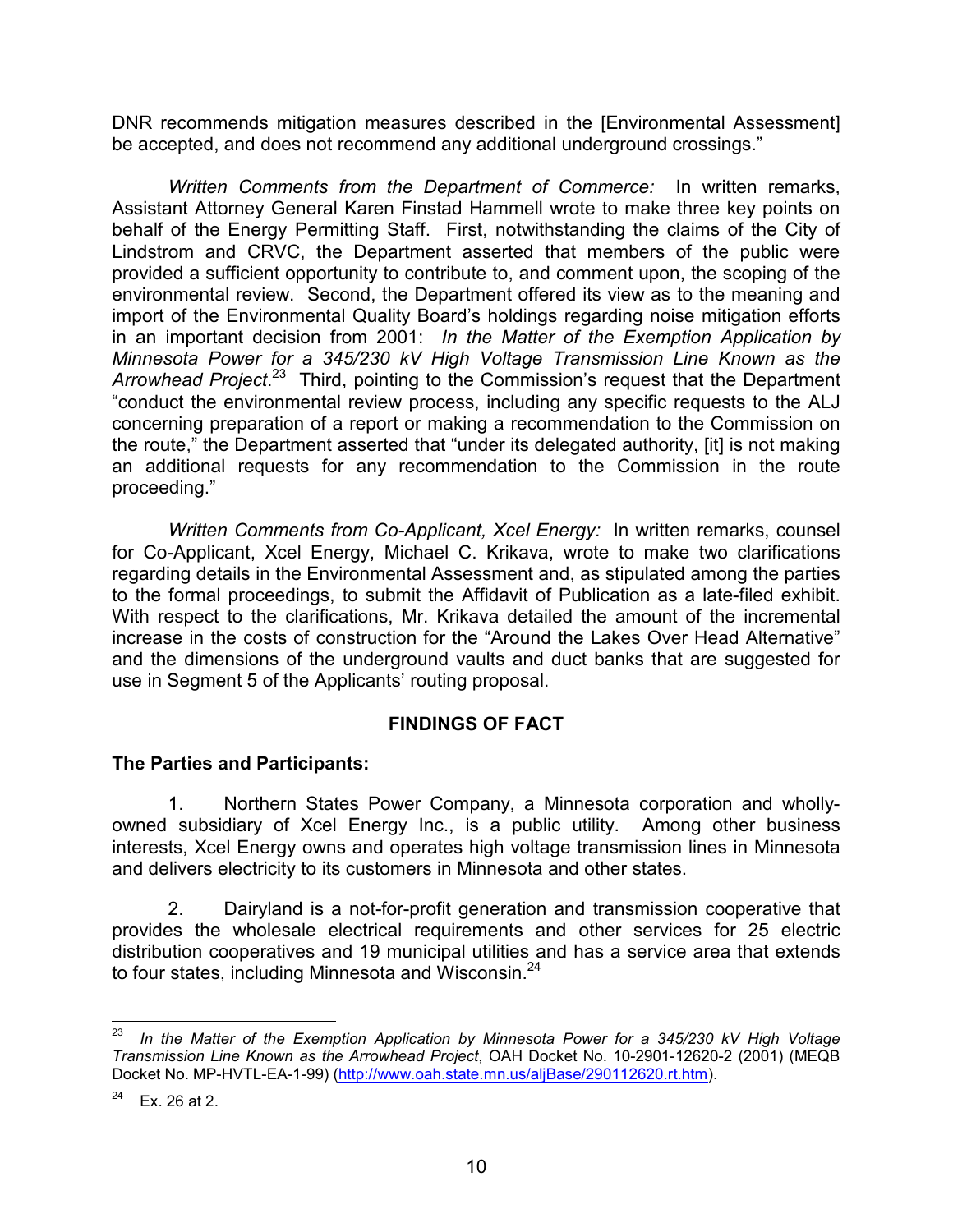3. The City of Lindstrom intervened as a formal party in the Certificate of Need proceeding and joined as a formal participant in the Route Permit proceeding. The existing 69 kV transmission line, as well as the center line of the Applicants' proposed route travel through the City of Lindstrom.

4. CRVC intervened as a formal party in the Certificate of Need proceeding and joined as a formal participant in the Route Permit proceeding.

5. The Department is authorized by statute to participate in matters before the Commission involving utility rates and adequacy of utility services and to intervene in Certificate of Need proceedings.<sup>25</sup>

# Procedural Background:

6. On July 30, 2004, Applicants filed a petition for approval of a notice plan (Certificate of Need Notice Plan) with the Commission pursuant to Minn. R. 7829.2550 for a transmission project in east central Minnesota.

7. On October 6, 2004, the Commission issued an Order Approving Notice Plan with Modifications.

8. On June 30, 2006, Applicants filed a modified Certificate of Need Notice Plan.

9. On September 9, 2006, the Commission issued an Order Approving Revised Notices as Further Modified.

10. On October 10, 2006, Applicants filed a Notice Plan Compliance Filing required by the Commission's September 2006 order.

11. On November 16, 2006, Applicants filed their Certificate of Need Application.<sup>26</sup>

12. On December 6, 2006, Applicants filed a notice of intent to file a Route Permit Application using the alternative permitting process with the Commission pursuant to Minn. R. 7829.5500, subp. 2 for a transmission project in east central Minnesota.

13. On January 5, 2007, Applicants filed a Route Permit Application<sup>27</sup> for the Chisago County transmission project under the Alternative Permitting Process, MPUC Docket No. E-002/TL-06-1677.

<sup>25</sup> See, Minn. Stat. §§ 216B.243 (7), 216C.09 (b) and 216C.10 (a) (9) (2006).

 $26$  Ex. 1.

 $27$  Ex. 3.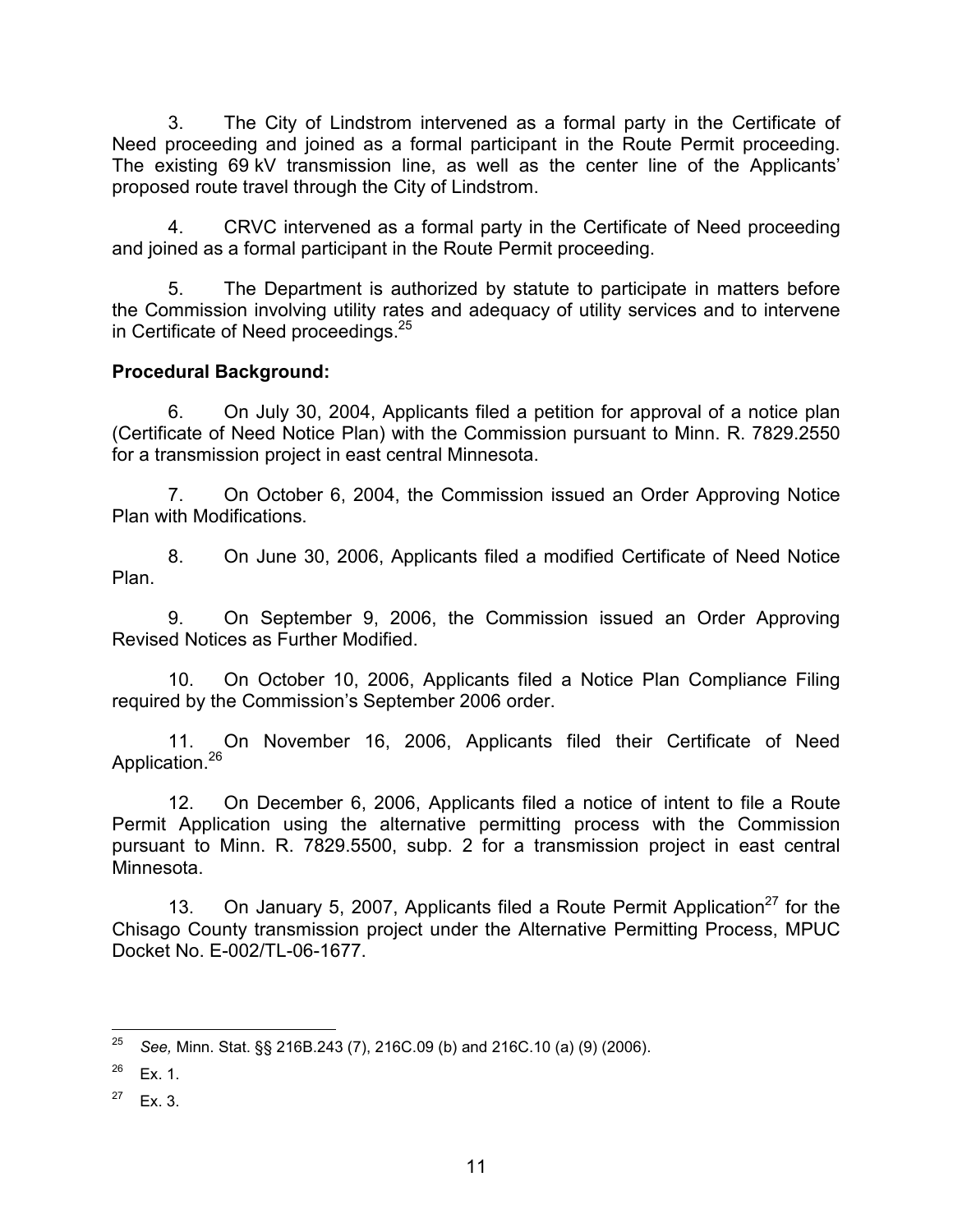14. On January 24, 2007, Applicants filed a Notice of Route Permit Application and Public Meeting.

15. On February 12, 2007, the Commission issued an Order Accepting the Certificate of Need Application as Substantially Complete and directing that an Environmental Assessment be completed for both the Certificate of Need and Route Permit proceedings.

16. On February 12, 2006, Applicants filed a Supplemental Filing to the Certificate of Need Application and Errata.<sup>26</sup>

17. On February 12, 2007, the Commission issued a Notice and Order for Hearing referring the Certificate of Need matter to the Office of Administrative Hearings for contested case proceedings; authorizing joint public hearings in the Certificate of Need docket and the Route Permit docket; and combining the environmental review proceedings in both the Certificate of Need and Route Permit dockets. In this Order, the Commission also authorized the EFP Staff to establish an advisory task force and develop a proposed structure and charge for the task force.

18. On February 22, 2007, the EFP Staff sent a letter to local government officials in the proposed route area, soliciting individuals to serve as members of the Advisory Task Force.

19. On February 23, 2007, the First Prehearing Conference was held before the Administrative Law Judge.

20. On February 26, 2007, the Administrative Law Judge issued a First Prehearing Order, establishing a schedule and setting procedures for additional proceedings. The First Prehearing Order established an intervention deadline of March 19, 2007.

21. On February 27, 2007, the Department held a public information meeting in Lindstrom, Minnesota to inform the public about the proposed project and the regulatory proceedings; discuss environmental, social, and economic issues of importance in the area potentially affected; and to gather public input regarding the scope of the Environmental Assessment required by Minnesota Rules 7849.5700 and the Commission's February 12, 2007 order. At the meetings, public had an opportunity to ask questions about the proposed project, to suggest alternatives, and to outline specific impacts that should be addressed by the Department in its Environmental Assessment. The public was given until March 30, 2007, to submit written comments on the scope of the Environmental Assessment.<sup>29</sup>

22. Because of the lack of affirmative responses regarding participation in the Advisory Task Force, on March 12, 2007, the EFP Staff filed a letter to the Commission

<sup>28</sup>  $Ex. 2.$ 

 $29$  Ex. 518 at 6.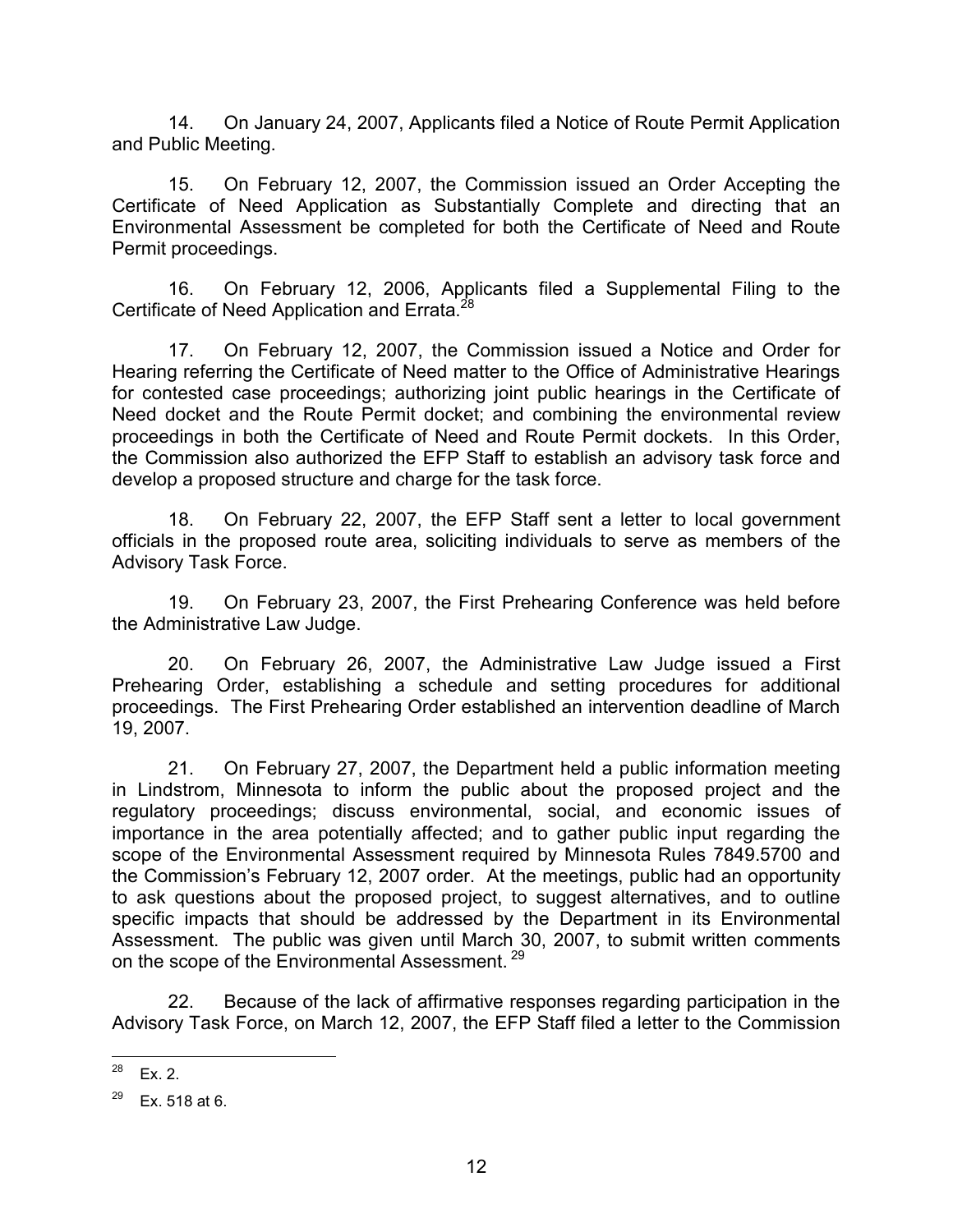notifying the Commission of the lack of participation and the EFP Staff's intent to work with those government officials and members of the public to form an informal advisory group.

23. The City of Lindstrom asserts that the timeframe within which responsive replies were due was too compressed to facilitate meaningful participation by stakeholders.<sup>30</sup>

24. On March 13, 2007, the EFP Staff filed a letter to local government officials in the proposed route area inviting them to participate in an informal advisory group in lieu of the formal Advisory Task Force.

25. On March 19, 2007, the City of Lindstrom and CRVC both filed petitions for intervention.

26. On March 30, 2007, the Working Group submitted its report, A View From the Ground, Alternative Routes & Least Environmental Cost Considerations for the Proposed Chisago Electric Transmission Line Project.<sup>31</sup>

27. On April 6, 2007, the EFP Staff filed its response to the City of Lindstrom's Motion to Extend the Advisory Task Force, requesting that the issue be certified to the Commission.

28. On April 9, 2007, the Administrative Law Judge issued Interim Orders on Intervention, granting the City of Lindstrom's petition for intervention and taking CRVC's petition for intervention under advisement pending review of supplemental filings.

29. On April 9, 2007, the City of Lindstrom filed with the Commission a Petition for a Contested Case in the Route Permit docket.

30. On April 11, 2007, the Chisago Task Force issued its recommendations.

31. On April 18, 2007, CRVC filed a response to the Interim Orders on Intervention.

32. On April 24, 2007, the Administrative Law Judge issued a Second Order on Intervention, granting CRVC's petition for intervention.

33. On May 1, 2007, the Administrative Law Judge issued a Scheduling Order, scheduling a second prehearing conference on May 9, 2007, to discuss changes to the schedule set in the First Prehearing Order.

34. On May 1, 2007, the Commission issued an Order Denying Motion to Extend Time Frame of Advisory Task Force and Requiring Collaboration.

 $30<sub>o</sub>$ See, Lindstrom's Initial Post-Hearing Brief, at 12-14.

 $31$  See, Ex. 518 (Environmental Assessment), Appendix C.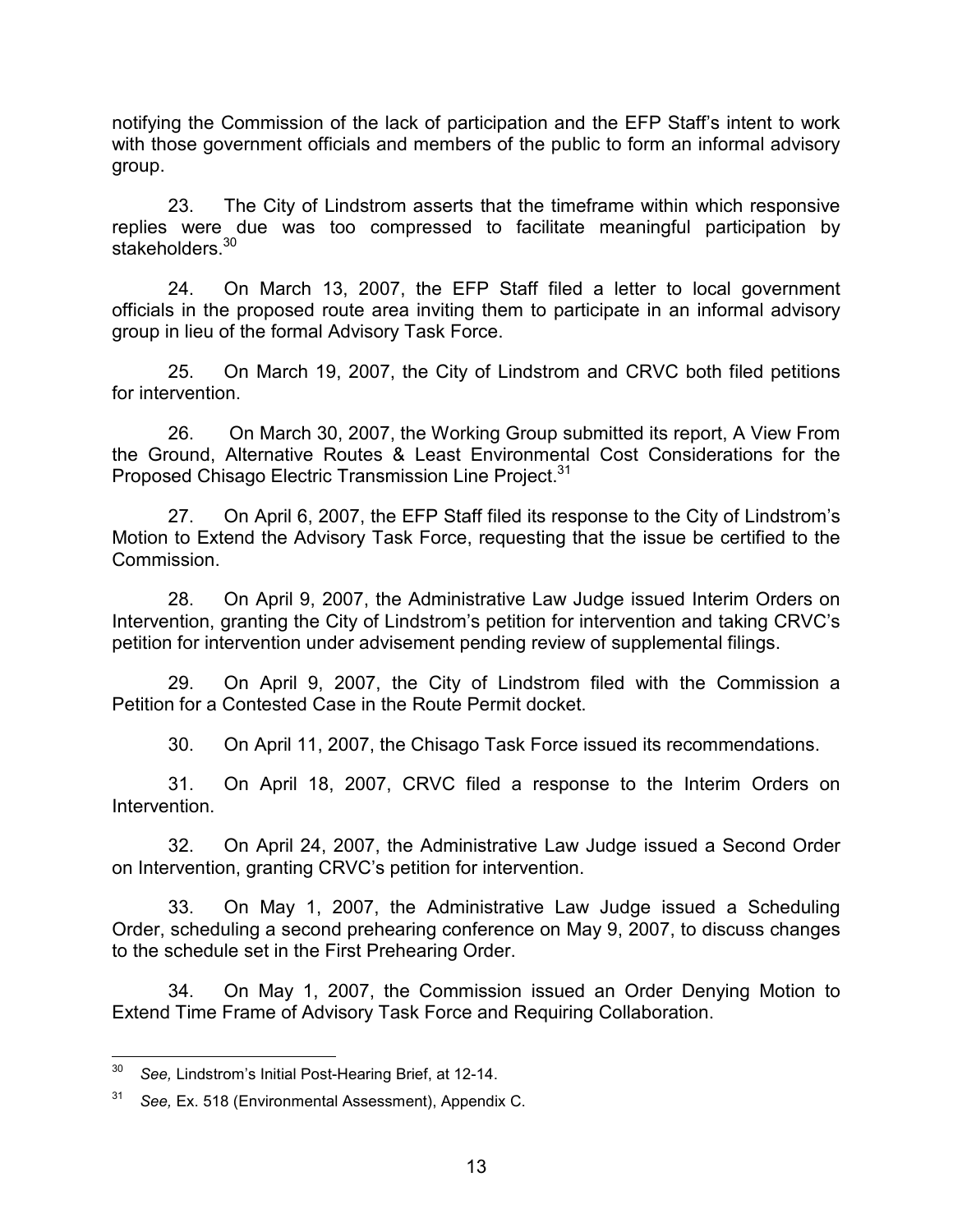35. On May 9, 2007, a Second Prehearing Conference was held before the Administrative Law Judge. On May 29, 2007, the Administrative Law Judge issued a Second Prehearing Order, adopting a hearing schedule and procedures applicable to both the Certificate of Need and the Route Permit proceedings.

36. On July 13, 2007, Applicants submitted prefiled testimony of David Duebner<sup>32</sup>, Michael P. Dunham<sup>33</sup>, Thomas G. Hillstrom<sup>34</sup>, and Charles A. Thompson.<sup>35</sup> The City of Lindstrom submitted prefiled testimony of John Olinger.<sup>36</sup> The Department submitted prefiled testimony of Dr. Stephen Rakow,<sup>37</sup> David E. Birkholz,<sup>38</sup> and Hwikwon Ham. $39$ 

37. On August 17, 2007, Applicants submitted prefiled rebuttal testimony of David Duebner,<sup>40</sup> Michael P. Dunham,<sup>41</sup> Thomas G. Hillstrom,<sup>42</sup> and Charles A. Thompson.<sup>43</sup>

38. On August 20, 2007, the City of Lindstrom submitted prefiled rebuttal testimony of A. Bruce Poole.<sup>44</sup>

39. On August 20, 2007, the Department filed its Environmental Assessment.<sup>45</sup>

40. On August 22, 2007, the Administrative Law Judge issued a Third Prehearing Order, scheduling a prehearing conference on August 28, 2007.

41. On August 23, 2007, Applicants moved to file additional rebuttal testimony of David Duebner in response to the City of Lindstrom testimony of Bruce Poole.

42. On August 23, 2007, Notice of the Public Hearings was published in the St. Paul Pioneer Press.

- $35$  Ex. 26.
- <sup>36</sup> Exs. 201-205.
- $37$  Exs. 519-528.
- <sup>38</sup> Ex. 517.
- <sup>39</sup> Exs. 501-508.
- $40$  Exs. 7.
- <sup>41</sup> Exs. 16-17.
- <sup>42</sup> Exs. 20-22.
- $43$  Exs. 27.
- <sup>44</sup> Exs. 206A, 206B, 207-213.
- $45$  Ex. 518.

<sup>32</sup> Exs. 5-6.

<sup>33</sup> Exs. 10-15.

 $34$  Ex. 18-19.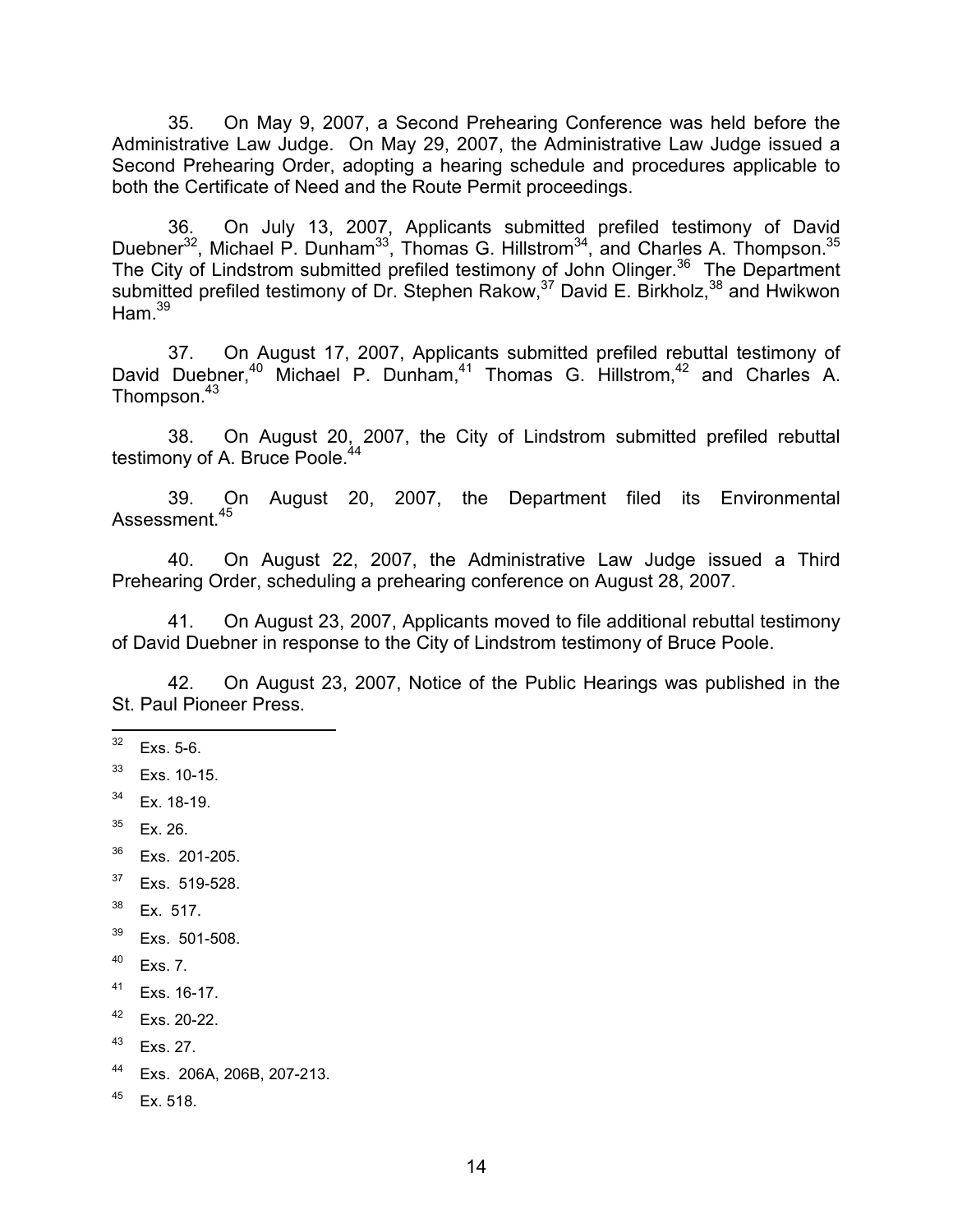43. On August 28, 2007, a Third Prehearing Conference was held before the Administrative Law Judge, during which the Administrative Law Judge granted Applicants' motion to file additional rebuttal testimony of David Duebner.

44. On August 28, 2007, the EFP Staff published Notice of the Availability of the Environmental Assessment in the EQB Monitor.

45. On August 29, 2007, Applicants submitted prefiled additional rebuttal testimony of David Duebner with attachments.<sup>46</sup>

46. Hearings to obtain public comment were conducted at 7 p.m. on September 4 and 5, 2007, at the Chisago Lakes Area Library at 11754 302nd Street, Chisago City, Minnesota 55012. Members of the public attended both hearings and submitted comments on the record.

47. Evidentiary hearings in the Certificate of Need proceeding were conducted on September 4 and 5, 2007, at the Chisago Lakes Area Library at 11754 302nd Street, Chisago City, Minnesota 55012; and on September 10, 2007, at the Minnesota Department of Commerce at 85 Seventh Place East, Suite 500, St. Paul, Minnesota 55101. Witnesses for Xcel Energy, Dairyland, the City of Lindstrom, and the Department testified at the evidentiary hearings.

48. The public comment period and period to comment on the Environmental Assessment remained open until September 14, 2007.

49. On September 14, 2007, the EFP Staff filed their Comments and Request for Findings of Fact.

50. On September 14, 2007, Xcel Energy filed its Comments to the Environmental Assessment.

# The Applicants' Proposal to Meet the Demand for Electricity:

51. The Applicants' Certificate of Need Application seeks authorization to construct the proposed 115 kV/161 kV transmission project.

52. By the Joint Certificate of Need Application, Xcel Energy and Dairyland seek certification for the replacement of an existing 69 kV electric transmission line with a new electric transmission line consisting of 115 kV and 161 kV elements between the Chisago County Substation near North Branch, Minnesota and the Apple River Substation near Amery, Wisconsin. Specifically, the proposal consists of a 115 kV transmission line from Xcel Energy's Chisago County Substation to a new Xcel Energy substation called Lawrence Creek, to be located near Taylors Falls, Minnesota.

<sup>46</sup> Exs.  $8$  and  $9$ .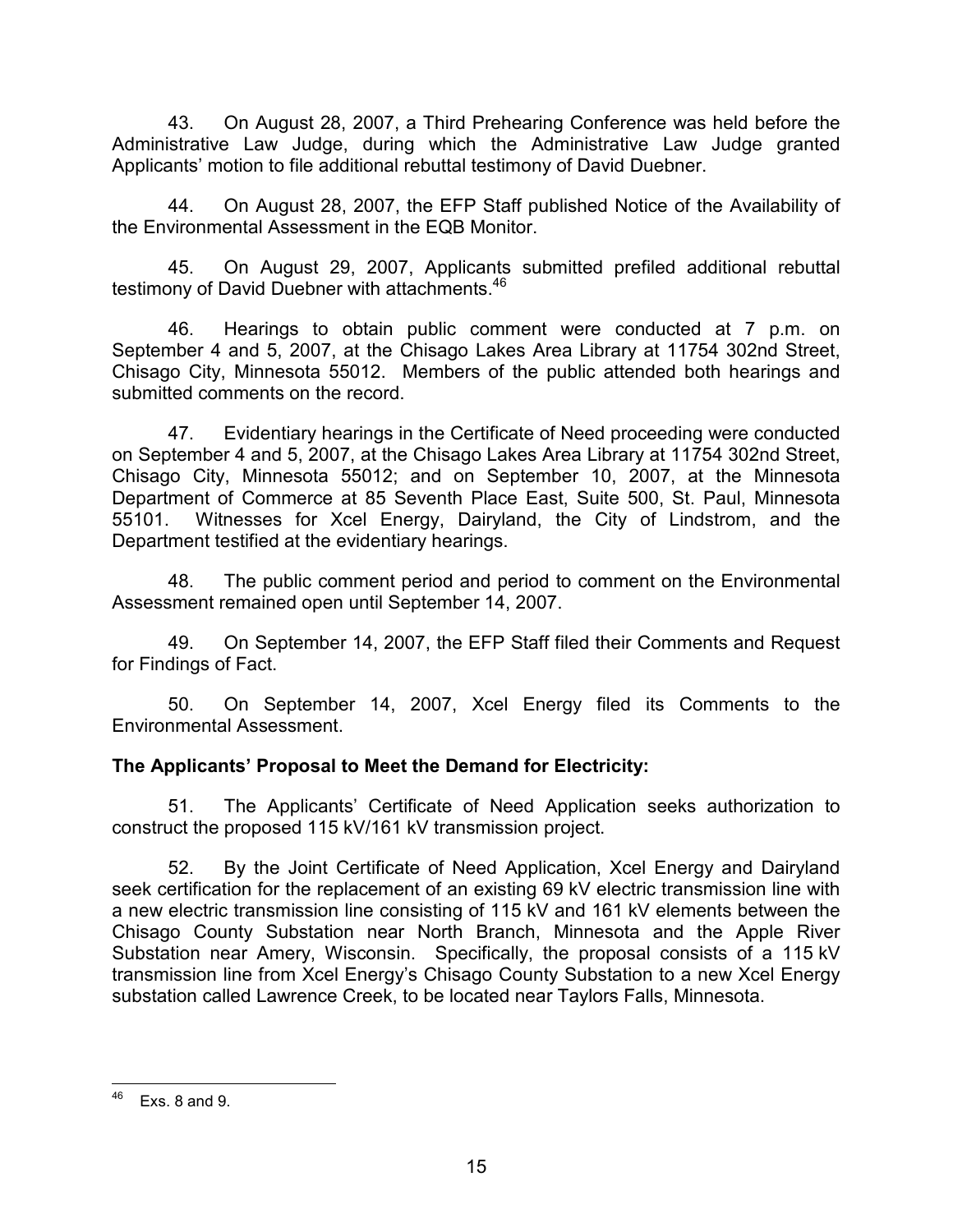53. The first five miles of the existing 69 kV transmission line, extending south from the Chisago County Substation, was built to 115 kV standards in 1995 and requires no physical change.

54. The line voltage from the Lawrence Creek Substation to the Border Substation in St. Croix Falls, Wisconsin would be 161 kV.

55. Applicants propose to place the new line underground through the land use district within the Lower St. Croix National Scenic Riverway, with the exception of the river crossing located in the vicinity of the St. Croix Falls dam. Under the proposal, the electric transmission line will continue on from the Border Substation to the Apple River Substation located near Amery, Wisconsin. In this segment, the transmission line will replace an existing 69 kV transmission line with a 161/69 kV double circuit line; upgrades which have been earlier approved by the Public Service Commission of Wisconsin.<sup>47</sup>

56. The new Lawrence Creek Substation would be located on disturbed agricultural land near the City of Taylors Falls' wastewater treatment facility just outside the city's boundary in Shafer Township. Transformers and switching equipment that would be needed to accommodate 115 kV, 161 kV, 69 kV, and distribution voltages would be installed at Lawrence Creek.<sup>48</sup>

57. In 2006 dollars, the transmission line project as proposed by the Applicants will cost approximately \$64,200,000.<sup>49</sup>

58. If the proposed project is approved, Xcel Energy will own approximately 21 miles of the proposed transmission line located in Minnesota, at an estimated cost of \$47,472,000. Xcel Energy's affiliate Northern States Power Company, a Wisconsin corporation ("NSPW"), will own the portion of the 161 kV facilities in St. Croix Falls from the Minnesota/Wisconsin border at the St. Croix River Crossing to the Border Substation. Dairyland will own approximately 21 miles of the proposed transmission line from the Border substation to the Apple River substation, at an estimated cost of \$16,229,000.

59. East Central Energy, the local electric distribution cooperative serving the Shafer, Minnesota area, has agreed to defray a small portion of the project costs  $($500,000)$ , but is not an Applicant in these proceedings.<sup>50</sup>

60. In addition to the proposed transmission line, Applicants have identified the need for various equipment upgrades and a new 115/161 kV substation

<sup>47</sup> Ex. 1 at Chapters 1 and 2.

 $48$  Ex. 1 at 2.6.

<sup>49</sup> Exs. 1 at 4.24; Ex. 2, Table 3.1

 $50$  Exs. 2 and 10 at 4. Great River Energy ("GRE") is the generation and transmission cooperative that provides power supplies to East Central Energy.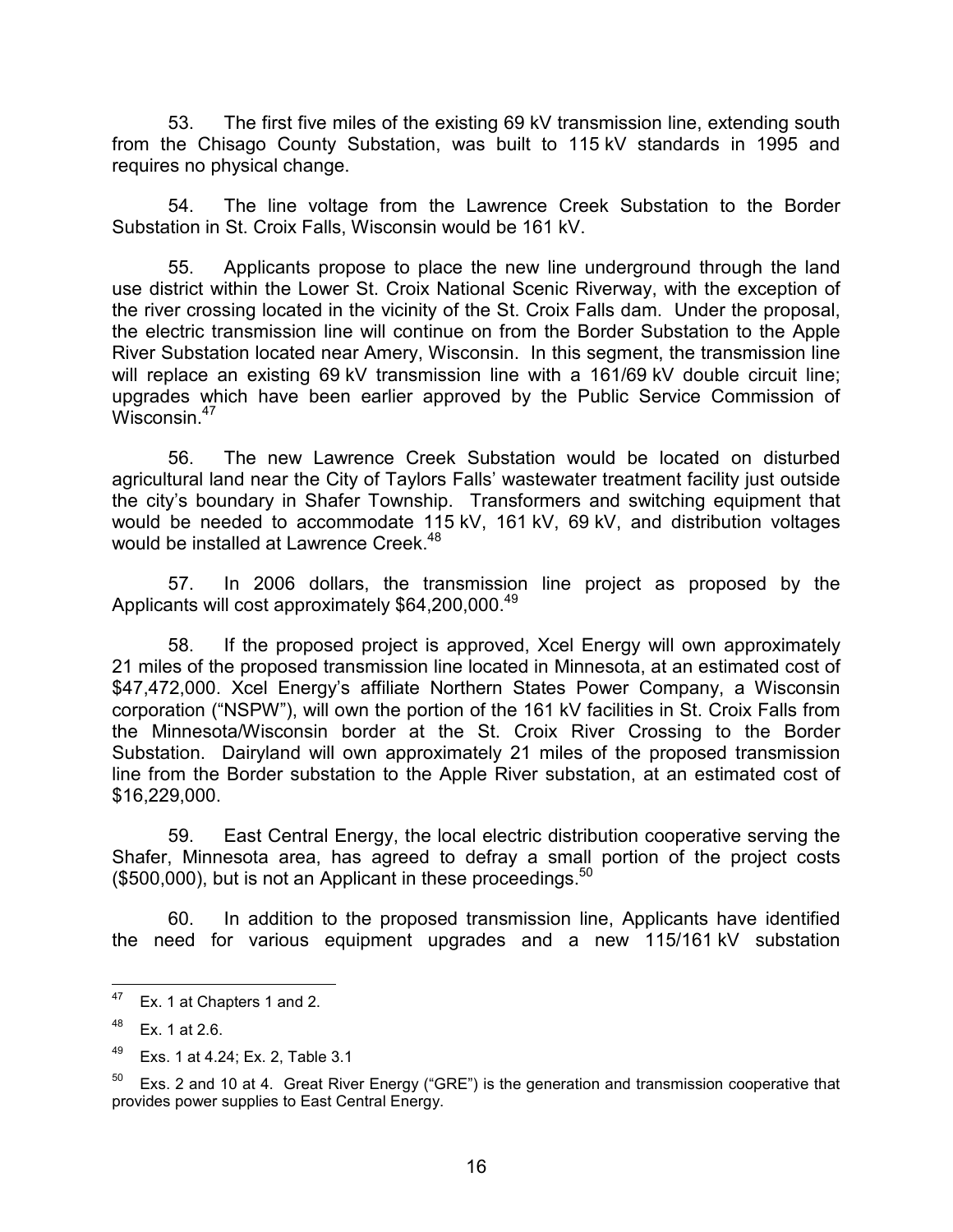(denominated as the Lawrence Creek Substation) to be located near the City of Taylors Falls. The Applicants maintain that the development of a new substation is an integral part of the larger program of improvements to increase transmission capacity and reliability in the area.<sup>51</sup>

61. As proposed by the Applicants, the new transmission line would use existing corridor alignments, requiring approximately only 1.2 miles of new transmission line corridor near the new Lawrence Creek Substation. The existing 69 kV transmission line has a 50-foot wide right-of-way that lies 25 feet on each side of the transmission line centerline. The proposed 115 kV/161 kV transmission line would be built on structures that range between 60 to 90 feet tall placed at intervals of approximately 260 to 285 feet apart along the line route.<sup>52</sup>

62. Applicants' proposed project will also include expansion work at the Lindstrom and Shafer Substations to accommodate the switching gear, bus work and new transformers necessary to integrate a new 115 kV line into these distribution substations. Under the Applicants' proposal, these substations would be converted from 69 kV to 115 kV operations.<sup>53</sup>

63. If the Applicants receive a Certificate of Need to construct the transmission facilities, routing approvals must also be obtained from the Commission and local authorities to construct any approved lines. Applicants are simultaneously applying for the required Route Permit for the proposed transmission facilities using the Alternative Permitting Process. Applicants assert that that construction on an approved line could begin during calendar year 2008. Applicants estimate that the project could be operational by 2010.<sup>54</sup>

64. The Department agreed that the proposed 115 kV/161 kV transmission line is needed for system reliability support in east central Minnesota and northwestern Wisconsin. The Department recommended that the Commission grant the Certificate of Need for the proposed project.<sup>55</sup>

### Development of the Proposal and Alternatives:

65. The existing 69 kV transmission system serving east central Minnesota and northwestern Wisconsin has three transmission sources: the Chisago 115-69 kV (18.75 MVA) transformer; the Arden Hills 115-69 kV (70 MVA) transformer; and the two Apple River 161-69 kV (67 MVA) transformers.

<sup>51</sup> Ex. 1 at 2.6.

 $52$  Ex. 1 at  $2.5 - 2.13$ .

 $53$  Ex. 1 at 2.6.

 $54$  Ex. 1 at 2.12.

<sup>55</sup> Exs. 501 at 6:18-20, 8:29-30, 10:29-32 and 13:12-14; Ex. 511 at 45:18.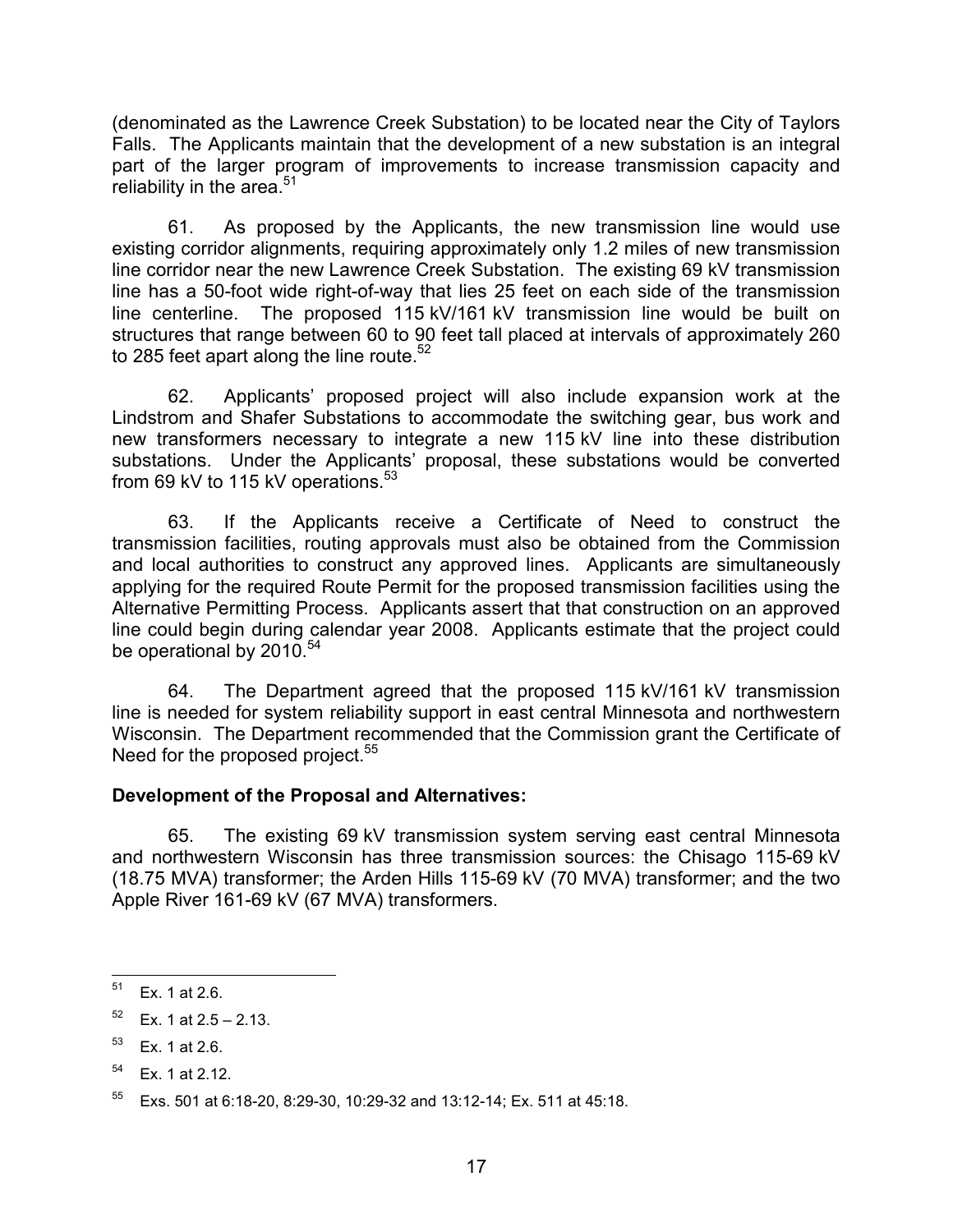66. The system is operated with an Arden Hills-St. Croix Falls 69 kV line, a St. Croix Falls-Apple River 69 kV line, and a radial Chisago County-Lindstrom 69 kV line. Because the City of Lindstrom is served via a radially operated 69 kV line from the Chisago County Substation, if there is a fault on the Chisago County 115/69 kV transformer or on the Chisago – Lindstrom 69 kV line, the customers served from the Lindstrom Substation would be without power.<sup>56</sup>

 $67.$  At the present time, only the Lindstrom Substation is served from Chisago County Substation. A switch on the existing 69 kV transmission system on the east side of the Lindstrom Substation is kept open to prevent damage to the circuit. If too much electrical current flows through the 69 kV transmission line, and the switch was closed, transformers and conductors along the line could be damaged – and power outages result.  $57$ 

68. The St. Croix Falls hydro-electric plant is centrally located in the system and has a maximum output of 24 MW and an average output of 12 MW. The substations in east central Minnesota served from this system include: Lindstrom, Shafer, Scandia, May, and Birch. Northwestern Wisconsin substations served from this system are: St. Croix Falls, Osceola, Farmington, Trap Rock, Border, Sand Lake, Balsam Lake, Eureka, and Milltown.<sup>58</sup>

69. Several previous studies have identified the need for improvements to the transmission system in east central Minnesota and northwestern Wisconsin in order so as to maintain service reliability in the area. Those studies include: the Hugo Area Long-Range Electric Delivery Study conducted in December 1994; the NSP Long-Range Delivery System Study, Central Twin Cities Area conducted in February 2000; and the Chisago Electric Reliability Project, Hybrid 115/161 kV Analysis conducted in September 2001.<sup>59</sup>

70. The Chisago County – Apple River study (attached as Appendix B to Applicants' Certificate of Need Application), was conducted to determine what system improvements might be needed in light of the improvements that have been made to the transmission system since 1996. This study was undertaken in 2004. $^{60}$ 

71. Seven different options to meet the need for electrical reliability in the east central Minnesota and northwestern Wisconsin areas were initially considered:<sup>61</sup>

72. Option AW: Option AW includes a Stone Lake 345-161 kV tap of the Arrowhead-Weston 345 kV line.

- $59$  Exs.1, Appendix B at 7; 214, 216 and 217.
- $60$  Exs. 1, Appendix B and 5 at 3.
- $61$  Exs. 1, Appendix B at 3-4 and 5 at 3-4.

<sup>56</sup> Exs. 1 at  $4.3 - 4.5$  and  $5$  at  $8 - 9$ .

 $57$  Ex. 1 at 4.3 and Appendix B.

 $58$  Ex. 1, Appendix B at 2.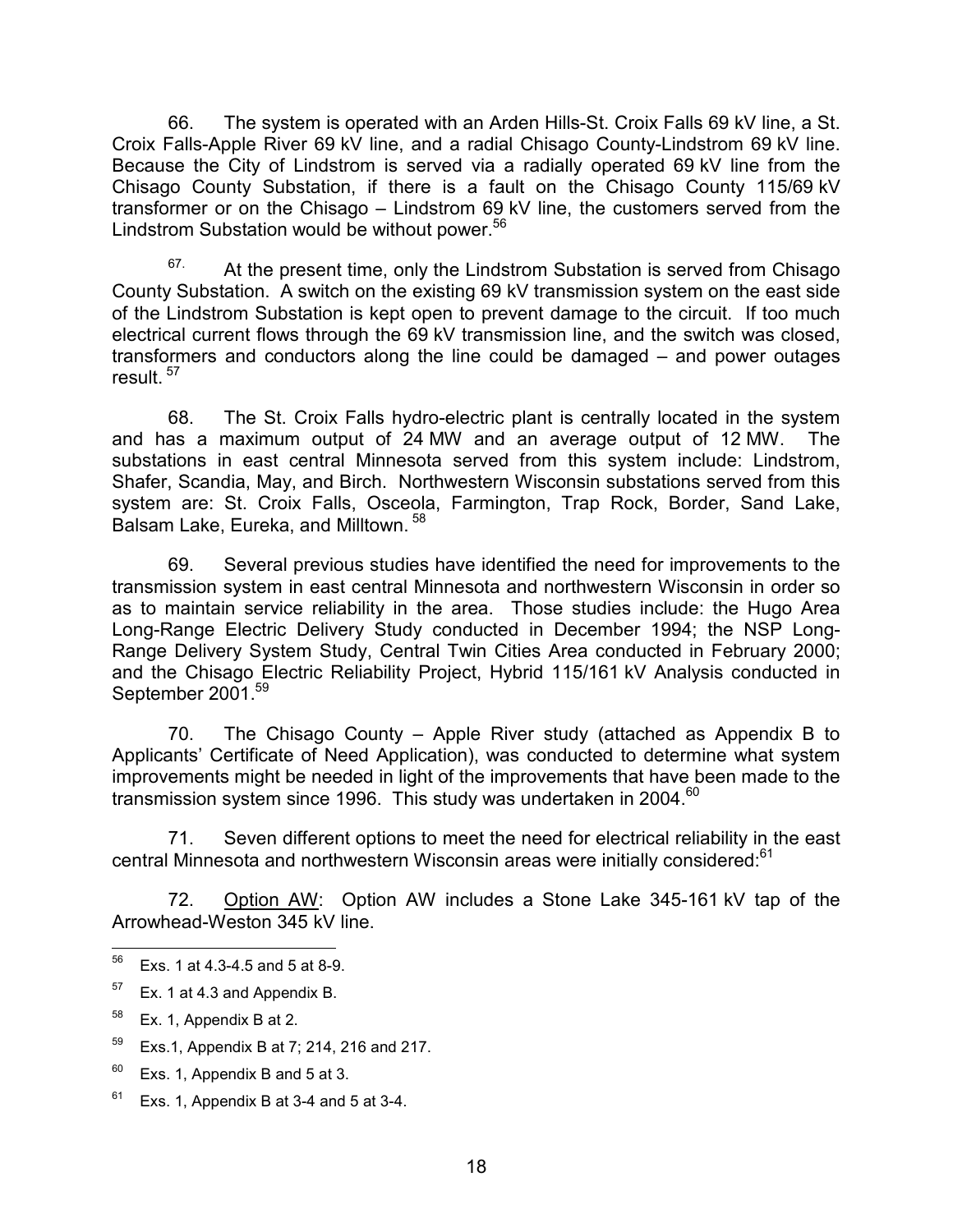73. Option CA: Option CA includes Chisago-Lindstrom-Shafer-Lawrence Creek 115 kV line and Lawrence Creek-St. Croix Falls-Apple River 161 kV line ("Chisago Electric Reliability Project"), with both line sections hosting bundled phase conductors.

74. Option CA1: Option CA1 includes a Chisago-Lawrence Creek 115 kV line, a new Lawrence Creek Substation, a Lawrence Creek-St. Croix Falls-Border 161 kV line, and a Border-Apple River 161/69 kV double circuit line.<sup>62</sup> Option CA1 also includes a single conductor per phase instead of bundled conductor for each phase.

75. Option DF: Option DF includes reconfiguration of the 69 kV system in east central Minnesota and northwestern Wisconsin, upgrading the Chisago County Substation 115-69 kV transformer and adding reactive support. Option DF would separate the transmission system in the northeastern Twin Cities from the transmission system in northwestern Wisconsin. This separation would be accomplished by operating a circuit breaker at the St. Croix Falls Substation to interrupt the flow of electricity. This alternative option would require construction of new lines and electrical components in both Minnesota and Wisconsin. The required additions include a higher capacity transformer at the Chisago County Substation and capacitor installations at Lindstrom and Scandia. Further, a new three mile, 69 kV transmission line circuit would be installed between St. Croix Falls and the Border Substation. This transmission line circuit would run through the City of St. Croix Falls and would not replace any existing circuits. Other facets of this alternative include upgrading the existing 69 kV line from Border Tap to Apple River to a higher capacity 69 kV line and upgrading the 115 kV line from the King Substation to the Willow River Substation to a higher capacity 115 kV line. The 115 kV line from the Red Rock Substation to the River Falls Substation would be upgraded by replacing the existing 115 kV conductors with higher capacity 795 kcmil 26/7 ACSS conductors.<sup>63</sup>

76. Option GN: Option GN is a distributed generation option which includes 20 MW of generation at Lawrence Creek Substation, 50 MW generation at Apple River substation, and 50 MW generation at Hurley Substation. Further, the existing Wheaton generation (located at Eau Claire, Wisconsin and owned by NSPW) would be run as required.

77. Option KP: Option KP includes converting the King-Pine Lake-Hydro Lane-T Corners 115 kV line to 161 kV operation, converting the Red Rock-Crystal Cave 115 kV line to 161 kV operation and constructing a second Pine Lake-Apple River 161 kV line.

78. Options RB and RBD: Option RB includes rebuilding the existing Chisago-St. Croix Falls-Hugo 69 kV line and St. Croix Falls-Apple River 69 kV line, upgrading the Chisago 115-69 kV transformer, and installing a new 115-69 kV transformer at the Hugo Substation. Option RBD consists of installing a new, higher

<sup>62</sup>  $\overline{d}$ 

 $63$  Exs. 1, Appendix B at 4 and 5 at 4-5.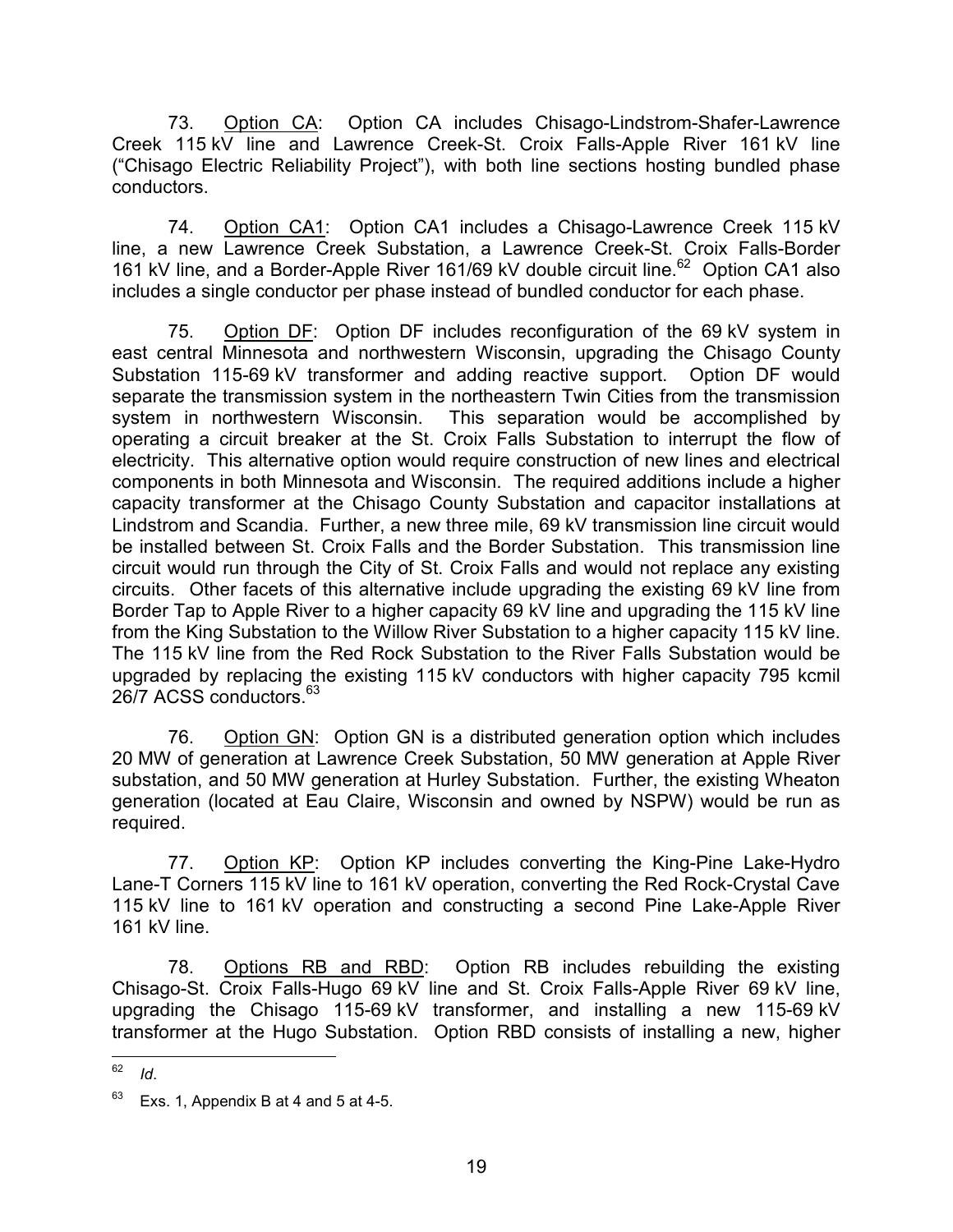capacity 69 kV transmission line from the Chisago County Substation to a new substation, called the Lawrence Creek Substation, near Taylors Falls. The line from Lawrence Creek to the St. Croix Falls Substation in Wisconsin, as well as the river crossing line, would also be replaced with a higher capacity 69 kV line. The existing 115-69 kV transformer at the Chisago County Substation would be replaced with a larger, 187 MVA unit and other electrical components would be upgraded to higher capacity.<sup>64</sup>

79. Option RC: Option RC includes placement of either a new 161 kV or a 230 kV transmission line from the Rock Creek Substation and crossing the Saint Croix River on, or near, the Highway 70 Bridge.

80. Options AW, KP, RC do not upgrade the 69 kV system in east central Minnesota and northwestern Wisconsin and, therefore, do not address the local area load serving needs. Consequently, these options were not pursued in depth by the Applicants.<sup>65</sup>

81. Similarly, because Option CA did not address, or mitigate, the cross tripping of the existing Eau Claire-Arpin 345 kV line it was not pursued in depth by the Applicants.<sup>66</sup>

82. Because the initial analysis demonstrated that the Arden Hills-Lawrence Creek 69 kV line upgrade could be deferred, Option RB became option RBD.<sup>67</sup>

83. Option GN, the distributed generation option, was rejected from further consideration because of its high cost. The net cumulative present value to install and operate the distributed generation option from 2005 to 2034 was \$185,000,000. It was therefore determined to be economically infeasible.<sup>68</sup>

84. From this field of eight alternatives, the Applicants focused upon the three alternatives that it regarded as the most "electrically viable": Options CA1, DF and  $RBD.69$ 

85. Option CA1: Option CA1, the proposed project, provides long-term load serving capability to the local area transmission system between Chisago, St. Croix Falls, Arden Hills, and Apple River Substations. It has a 50 percent greater load serving capability than the 69 kV Rebuild Alternative (Option RBD detailed below). With 115 kV lines in Minnesota and 161 kV in Wisconsin, the proposed project also fits well into the design of the area transmission system and provides for operating flexibility. Among the

- $68$  Id.
- $69$  *Id*, at 4.

<sup>64</sup> Exs. 1, Appendix B at 4 and 5 at 4.

 $65$  Ex. 1, Appendix B at 4 and 21.

 $66$  *Id.* 

 $67$  *Id.* at 5.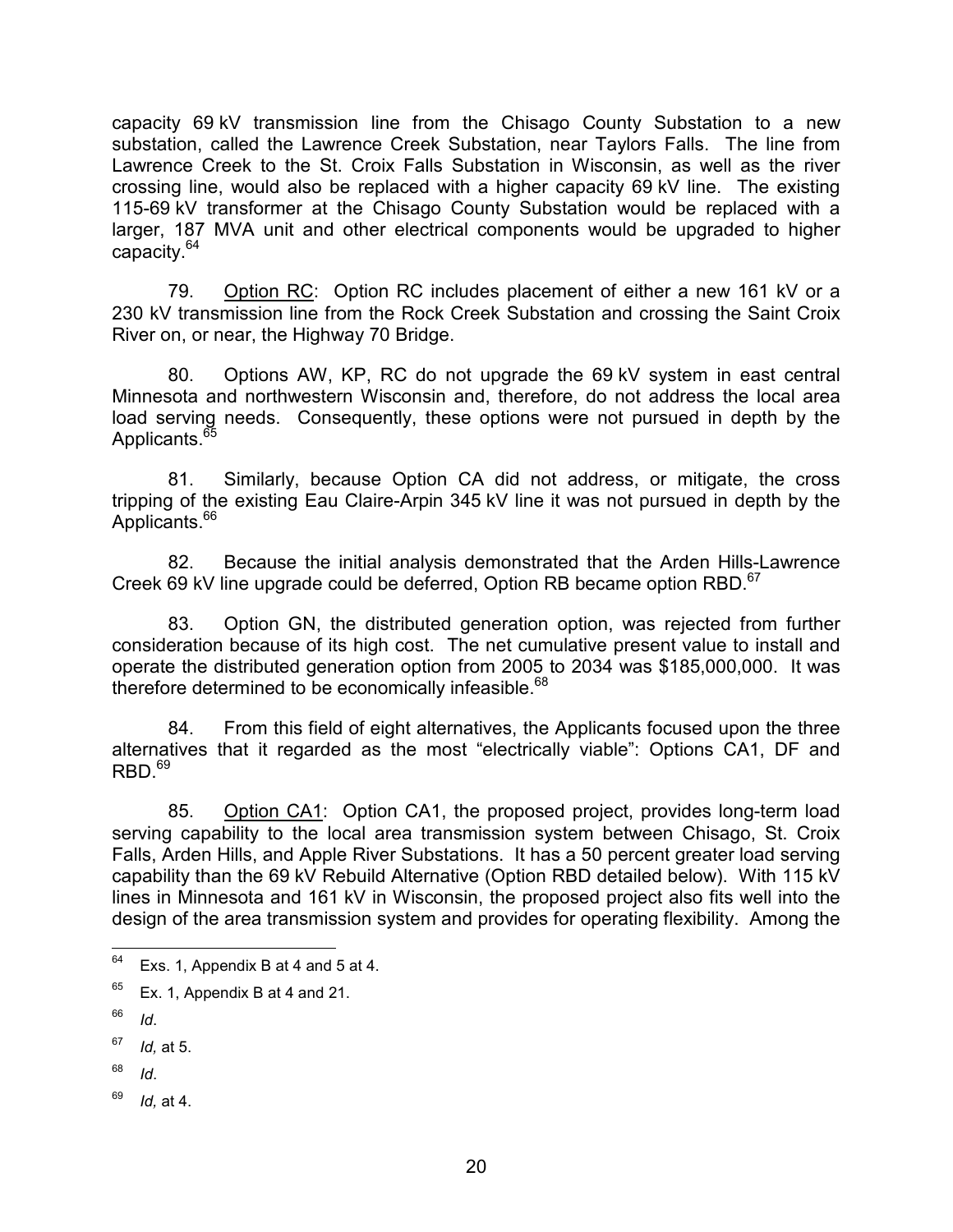competing alternatives, the proposed project is also the least cost plan. Even when the costs of underground construction in the St. Croix National Scenic Riverway are included, the cost of the proposed project totals \$64,200,000 in 2006 dollars.<sup>70</sup>

86. Option DF: Option DF provides adequate load serving to east central Minnesota loads only until approximately 2012, when the line voltages would are projected to be inadequate. Further, this option aggravates the 115 kV tie line loads between Minnesota and Wisconsin. For this reason, Option DF necessarily implies a rebuilding of the Red Rock-River Falls 115 kV line and the King-Willow River 115 kV line. Assuming underground construction in the St. Croix National Scenic Riverway, the cost of this reconfiguring 69 kV option totals  $$89,220,000$  in 2006 dollars.<sup>71</sup>

87. Option RBD: Option RBD provides long-term load serving to the local area, but does not compare favorably to the cost and performance of the Applicants' proposal. The proposed project can serve approximately 50 percent more local area load than Option RBD and, unlike Option RBD, significantly improves tie line flows from Minnesota to Wisconsin. Lastly, assuming underground construction in the St. Croix National Scenic Riverway, the cost of the rebuild 69 kV option in 2006 dollars is \$81,770,000.<sup>72</sup>

88. Assessing costs and performance of the alternatives, the Applicant's transmission planning engineers concluded that the proposed project was the best option to address the need for system reliability in east central Minnesota and northwestern Wisconsin.<sup>73</sup>

# The Applicants' Proposal for Routing the Transmission Line:

89. By their Route Permit Application, Xcel Energy and Dairyland seek a permit for their proposed project that will upgrade the existing 69 kV transmission line from the Chisago County Substation to the St. Croix River in Taylors Falls, Minnesota to 115 kV/161 kV. The proposed project has six distinct segments in Minnesota, which are described below:<sup>74</sup>

90. Segment 1 – Chisago Substation to Karmel Avenue (No Construction): Segment 1 is a 4.9 mile segment of an existing line between the Chisago County Substation to a point approximately 900 feet west of the intersection of Karmel Avenue and Stacy Trail - County State Aid Highway ("CSAH") 19. The existing transmission line is currently operated at 69 kV but is capable of operating at 115 kV and would not require any alteration.<sup>75</sup> The double circuit  $115/69$  kV portion of the route exits the

 $75$  Ex. 3 at 13.

 $70\,$ Exs. 1 at 4.24-25 and Appendix B at 4; 2 at 3.11.

 $71$  Exs. 1 at 4.17, 4.24 and Appendix B; 2 at 3.11.

 $72$  See, Exs. 1 at 4.24; 2 at 3.11.

 $73$  Ex. 1 at 4.24-25.

 $74$  Ex. 3 at 13 – 18.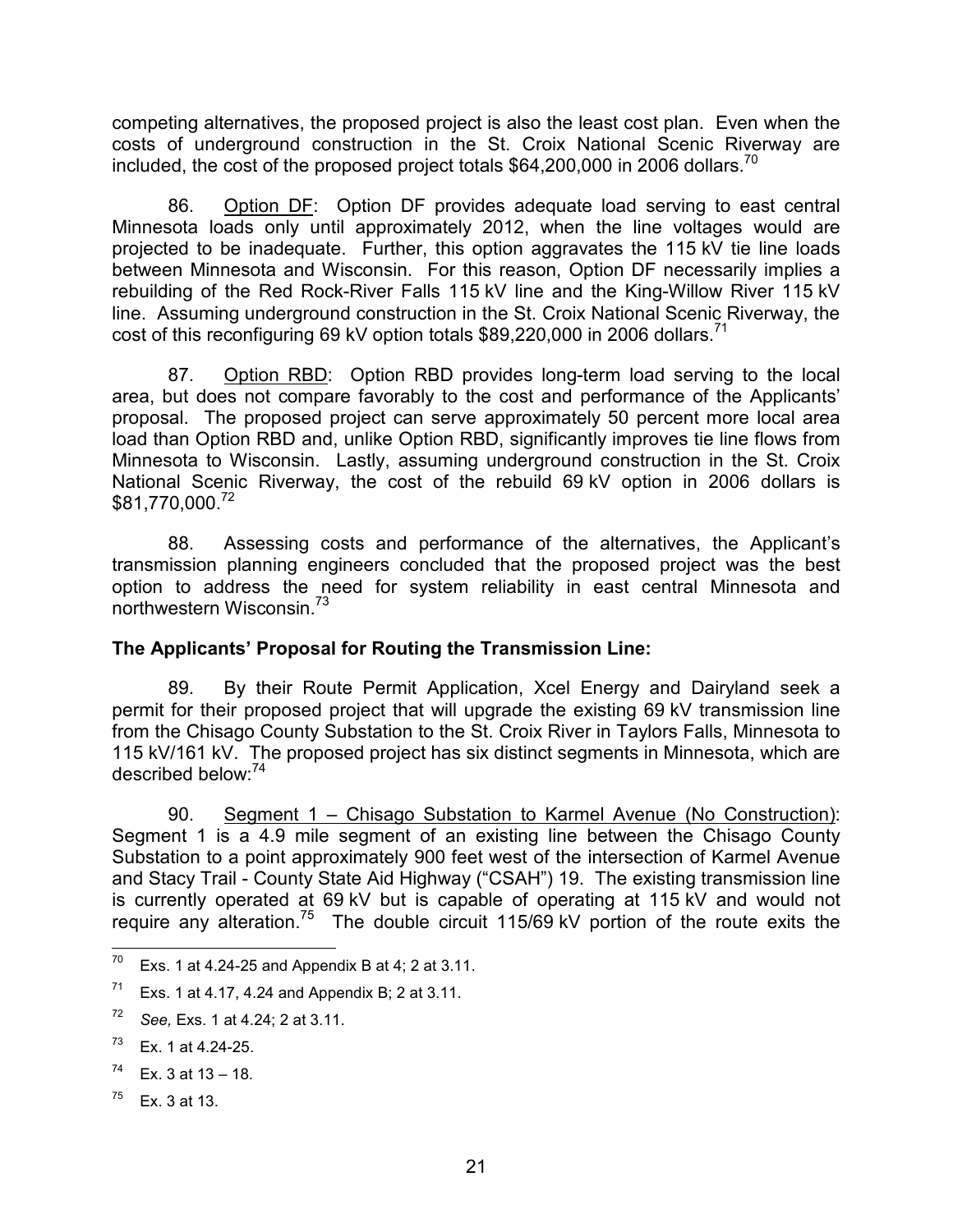Chisago County Substation to the west, turning south immediately for approximately 1,600 feet, before turning east along a field edge for approximately 2,000 feet. The transmission line then turns south for 3.5 miles, crossing CSAH 14 until it reaches Stacy Trail/CSAH 19. At this point the double circuit line separates and the proposed route follows the existing 69 kV transmission line along CSAH 19 east for approximately 3,300 feet.

91. Segment 2 – Karmel Avenue to Lindstrom Substation (Rebuild from 69 kV to 115 kV): Segment 2 begins approximately 900 feet west of the intersection of Karmel Avenue and Stacy Trail/CSAH 19 and terminates at the Lindstrom Substation. It is approximately 2.2 miles in length. From its starting point west of Karmel Avenue, the route follows Stacy Trail - CSAH 19 approximately 1.9 miles east to Lincoln Road. From Lincoln Road, the line turns south for approximately 1,280 feet to the Lindstrom Substation. The line will enter the Lindstrom Substation from the west. The existing structures along this segment are not now capable of supporting the proposed 115 kV line and will be replaced.

92. Segment 3 – Lindstrom Substation to Shafer Substation Tap (Rebuild from 69 kV to 115 kV): As the 115 kV transmission line exits the Lindstrom Substation to the south it will follow the existing 69 kV transmission line Right of Way (ROW) through the cities of Lindstrom and Center City for approximately 2.8 miles to the Shafer Substation. The existing structures in this segment are not capable of supporting the proposed 115 kV line and will likewise be replaced. The proposed transmission line will continue along the alignment of the existing 69 kV line and follow U.S. Highway 8 from a point east of Elm Street to Center City. In Center City, the proposed line will deviate from U.S. Highway 8 and will continue northeast along the existing transmission ROW, crossing the northeastern edge of South Center Lake to the tap point in the Shafer Substation.

93. Segment 4 – Shafer Substation Tap to a Newly Developed Lawrence Creek Substation (Rebuild from 69 kV to 115 kV): East of the Shafer Substation tap point, the proposed route follows County Road 82 - 310th Street for approximately 6.1 miles, until it reaches the site for the new Lawrence Creek Substation. The existing structures in this segment are not capable of supporting the proposed 115 kV line and will be replaced. The new substation is proposed to be located in the southwest quarter of Section 26, Township 34N, Range 19W. In order to enter the new Lawrence Creek Substation, the transmission line will need to follow a new alignment for approximately 0.22 miles north from County Road 82 - 310<sup>th</sup> Street in the vicinity of the half section of Section 26. Approximately 0.49 miles of the existing transmission line would be removed as a result of this rerouting. At the Lawrence Creek Substation, the voltage of the transmission line will change from 115 kV to 161 kV. The existing 69 kV line from Arden Hills, Minnesota will be doubled-circuited with the 115 kV line on the new 0.22 mile segment as it terminates at the Lawrence Creek Substation. Additionally,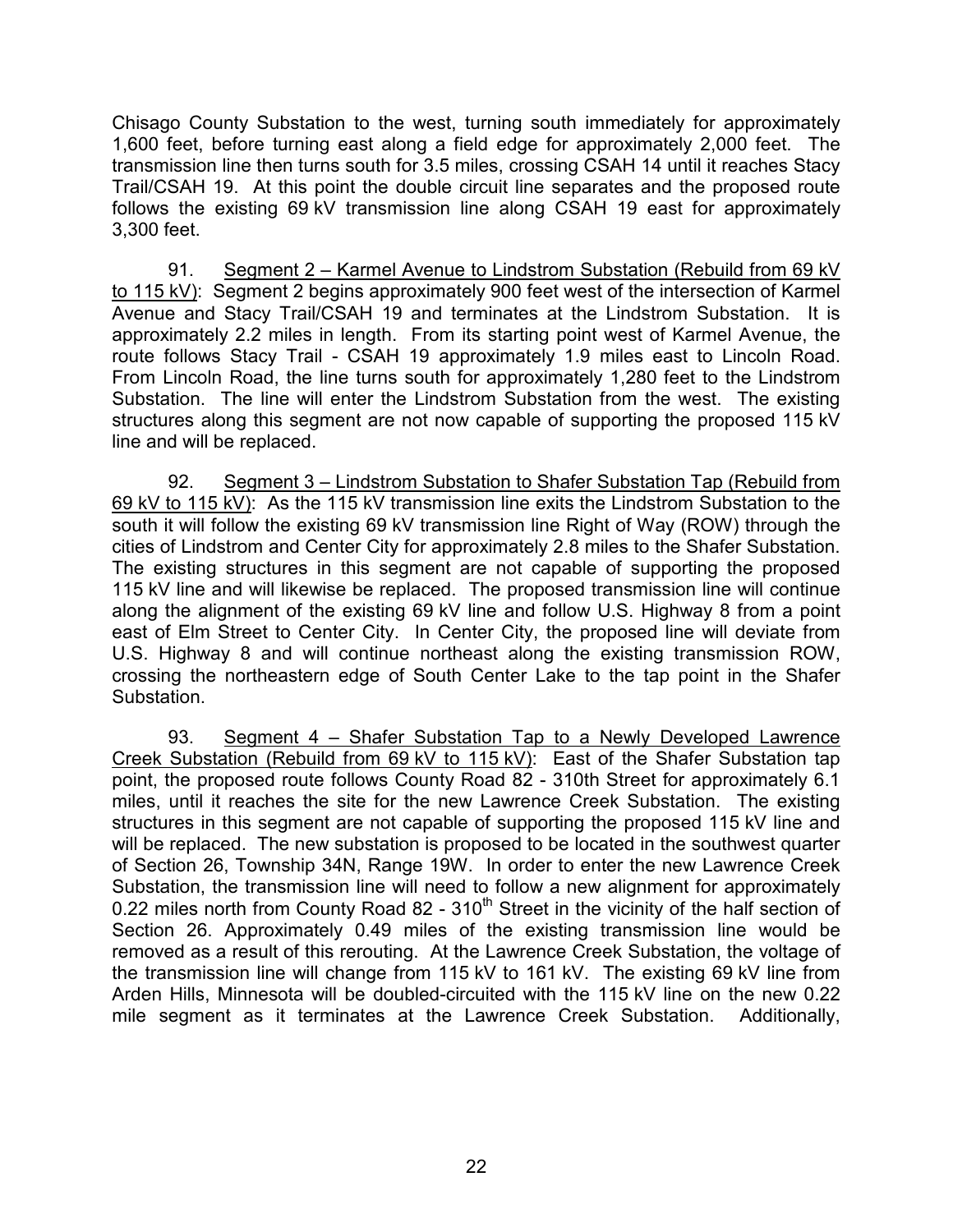approximately 0.25 miles of the existing Arden Hills single-circuit 69 kV line will be rerouted so as to re-position the line for the double-circuit segment.<sup>76</sup>

94. Segment 5 – Lawrence Creek Substation to CSAH 20 (Rebuild from 69 kV to 161 kV): Segment 5 is a 1.4-mile 161 kV segment from the proposed Lawrence Creek Substation to the top of the west bluff of the St. Croix River at Chestnut Street - CSAH 20. This segment is along a new alignment for approximately 0.4 miles east of the Lawrence Creek Substation, at which point the line turns northeast and follows the existing 69 kV line corridor for approximately one mile. The existing structures in the rebuild portion of this segment are not capable of supporting the proposed 161 kV line and will be replaced.

95. Segment 6 – CSAH 20 to St. Croix Falls Substation (Rebuild from 69 kV to 161 kV): Segment 6 follows the existing 69 kV line for approximately 0.7 miles from the top of the west bluff to the St Croix River crossing. So as to mitigate the visual impacts to the St. Croix River Valley, the 161 kV transmission line is proposed to be constructed underground from the top of the bluff to the base of the bluff at Trunk Highway 95. From Trunk Highway 95 east to the river crossing, the proposed line will be constructed above the ground. As part of the proposed upgrades, Xcel Energy will remove the existing overhead transmission line and the existing distribution lines from the west bluff. At the river crossing, the Project will result in a net reduction of 10 wires crossing the river (the removal of 15 existing wires crossing the river and installation of three conductors and two shield wires).

96. Wisconsin Segment: Crossing the St. Croix River, the proposed transmission line continues to the St. Croix Substation in Wisconsin. In the St. Croix Substation, the line would be routed underground. The line would travel east along Louisiana Avenue, and then south on Blanding Woods Road, into an industrial park. The underground 161 kV transmission line would then turn east and continue underground beneath Pine Street and East Pine Street to the Dairyland Border Substation. Near the Dairyland Border Substation, the 161 kV transmission line would transition to an overhead transmission line that would be double-circuited with an existing Dairyland 69 kV transmission line. The line would then follow an existing alignment southward to the Sand Lake Substation and generally eastward to the Apple River Substation. The Public Service Commission of Wisconsin ("PSCW") has already approved the route for this portion of the proposed line that will be located in Wisconsin.

### **CONCLUSIONS**

1. The Public Utilities Commission and Administrative Law Judge have jurisdiction to consider the Application for a Certificate of Need.

 The exact alignment of the 115 kV line and 69 kV line will be determined after the location of the Lawrence Creek Substation has been finalized. See, Ex. 3 at 40.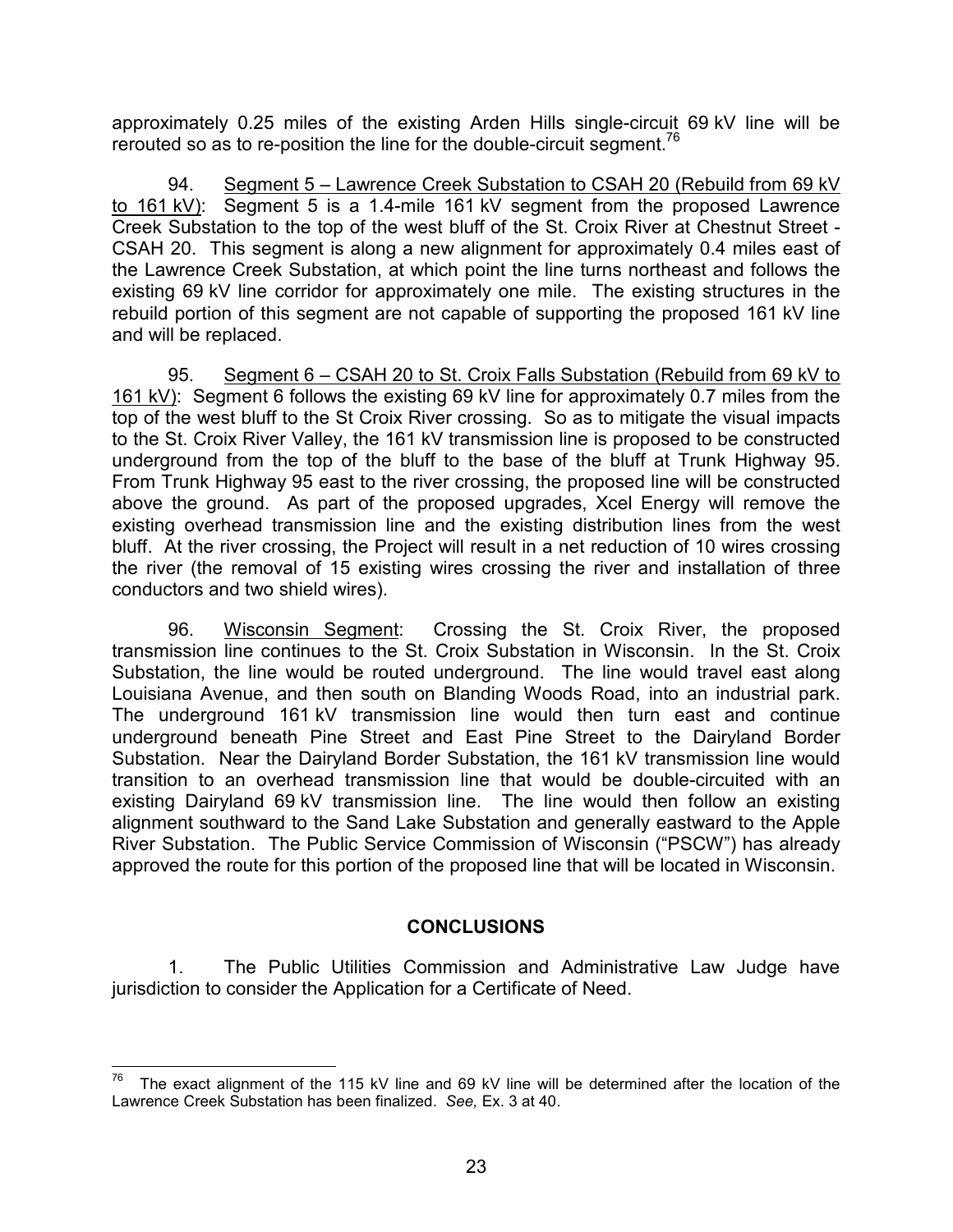2. The Commission issued an Order Accepting Certificate of Need Application as Substantially Complete on February 12, 2007.

3. Minn. Stat. § 216B.243 provides that a Certificate of Need is required for a "large energy facility" as that term is defined in Minn. Stat. § 216B.2421. A large energy facility includes "any high voltage transmission line with a capacity of 100 kilovolts or more with more than ten miles of its length in Minnesota or that crosses a state line." Minn. Stat. § 216B.2421, subd. 2 (3).

4. The proposed 115 kV/161 kV transmission line constitutes a large energy facility and requires a Certificate of Need from the Commission before construction may begin.

# I. Analysis of the Need for the Facilities

5. Minn. Stat. § 216B.243, subd. 3 and subd. 3a set forth the statutory requirements for large energy facilities. The provisions relevant to a Certificate of Need for a high voltage transmission line are:

- a. Subd. 3. Showing required for construction. No proposed large energy facility shall be certified for construction unless the applicant can show that demand for electricity cannot be met more cost effectively through energy conservation and load-management measures and unless the applicant has otherwise justified its need. In assessing need, the commission shall evaluate:
	- (1) the accuracy of the long-range energy demand forecasts on which the necessity for the facility is based;
	- (2) the effect of existing or possible energy conservation programs under sections 216C.05 to 216C.30 and this section or other federal or state legislation on long-term energy demand;
	- (3) the relationship of the proposed facility to overall state energy needs, as described in the most recent state energy policy and conservation report prepared under section 216C.18, or, in the case of a high-voltage transmission line, the relationship of the proposed line to regional energy needs, as presented in the transmission plan submitted under section 216B.2425;
	- (4) promotional activities that may have given rise to the demand for this facility;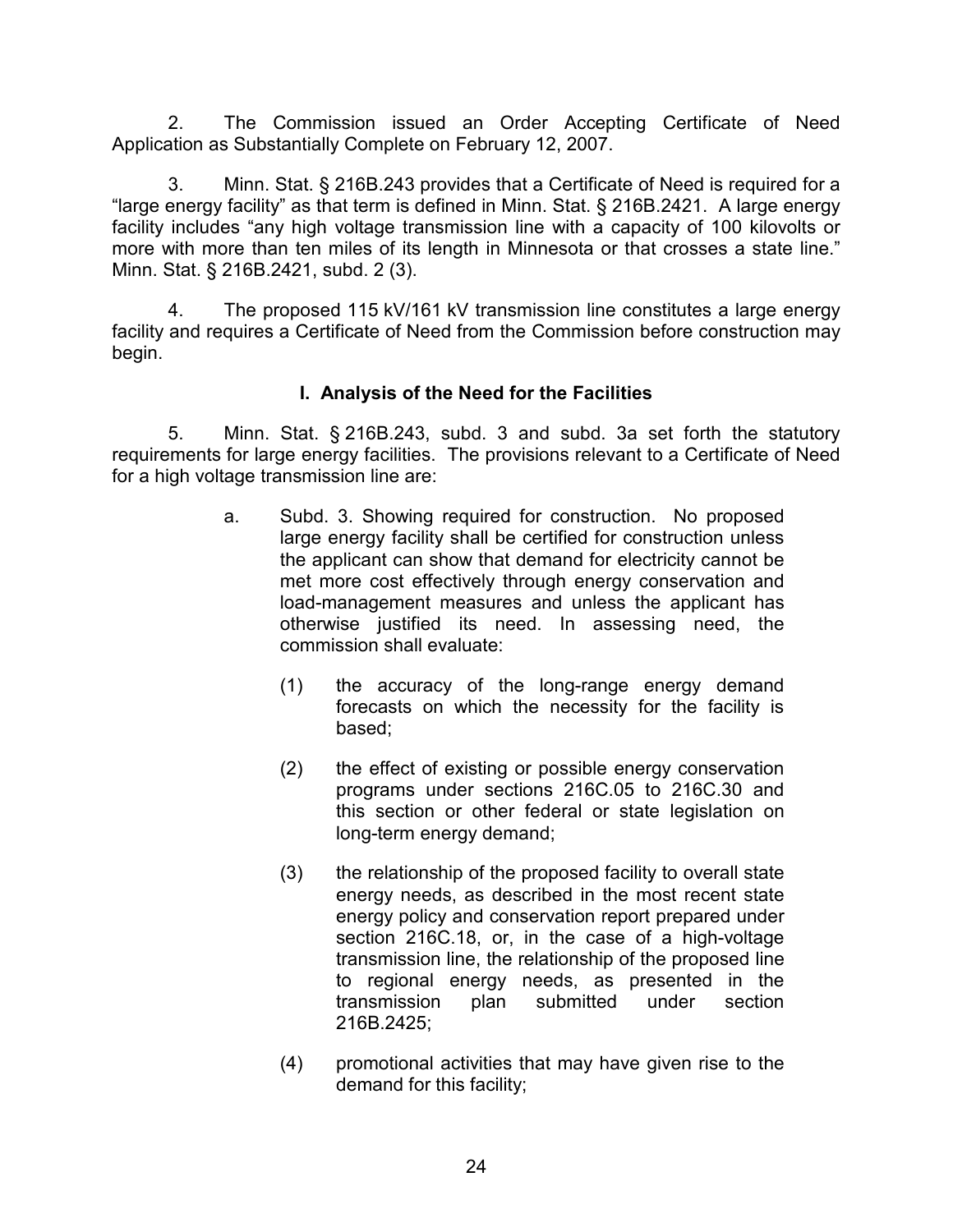- (5) benefits of this facility, including its uses to protect or enhance environmental quality, and to increase reliability of energy supply in Minnesota and the region;
- (6) possible alternatives for satisfying the energy demand or transmission needs including but not limited to potential for increased efficiency and upgrading of existing energy generation and transmission facilities, load-management programs, and distributed generation;
- (7) the policies, rules, and regulations of other state and federal agencies and local governments; $^{77}$

\* \* \*

- (9) with respect to a high-voltage transmission line, the benefits of enhanced regional reliability, access, or deliverability to the extent these factors improve the robustness of the transmission system or lower costs for electric consumers in Minnesota;
- (10) whether the applicant or applicants are in compliance with applicable provisions of sections 216B.1691 and 216B.2425, subdivision 7, and have filed or will file by a date certain an application for certificate of need under this section or for certification as a priority electric transmission project under section 216B.2425 for any transmission facilities or upgrades identified under section 216B.2425, subdivision 7;
- (11) whether the applicant has made the demonstrations required under subdivision 3a;<sup>78</sup>
- b. Subd. 3a. Use of renewable resource. The commission may not issue a certificate of need under this section for a large energy facility that generates electric power by means of a nonrenewable energy source, or that transmits electric

-

Subdivision 3(8) is inapplicable to the transmission facilities proposed here as they are intended to provide transmission not generation. Compare, Minn. Stat. § 216B.243 (3) (8) (2006) ("any feasible combination of energy conservation improvements, required under section 216B.241, that can (i) replace part or all of the energy to be provided by the proposed facility, and (ii) compete with it economically").

<sup>&</sup>lt;sup>78</sup> Subdivision 3(12) is inapplicable because it relates solely to generating plants: "if the applicant is proposing a nonrenewable generating plant, the applicant's assessment of the risk of environmental costs and regulation on that proposed facility over the expected useful life of the plant, including a proposed means of allocating costs associated with that risk."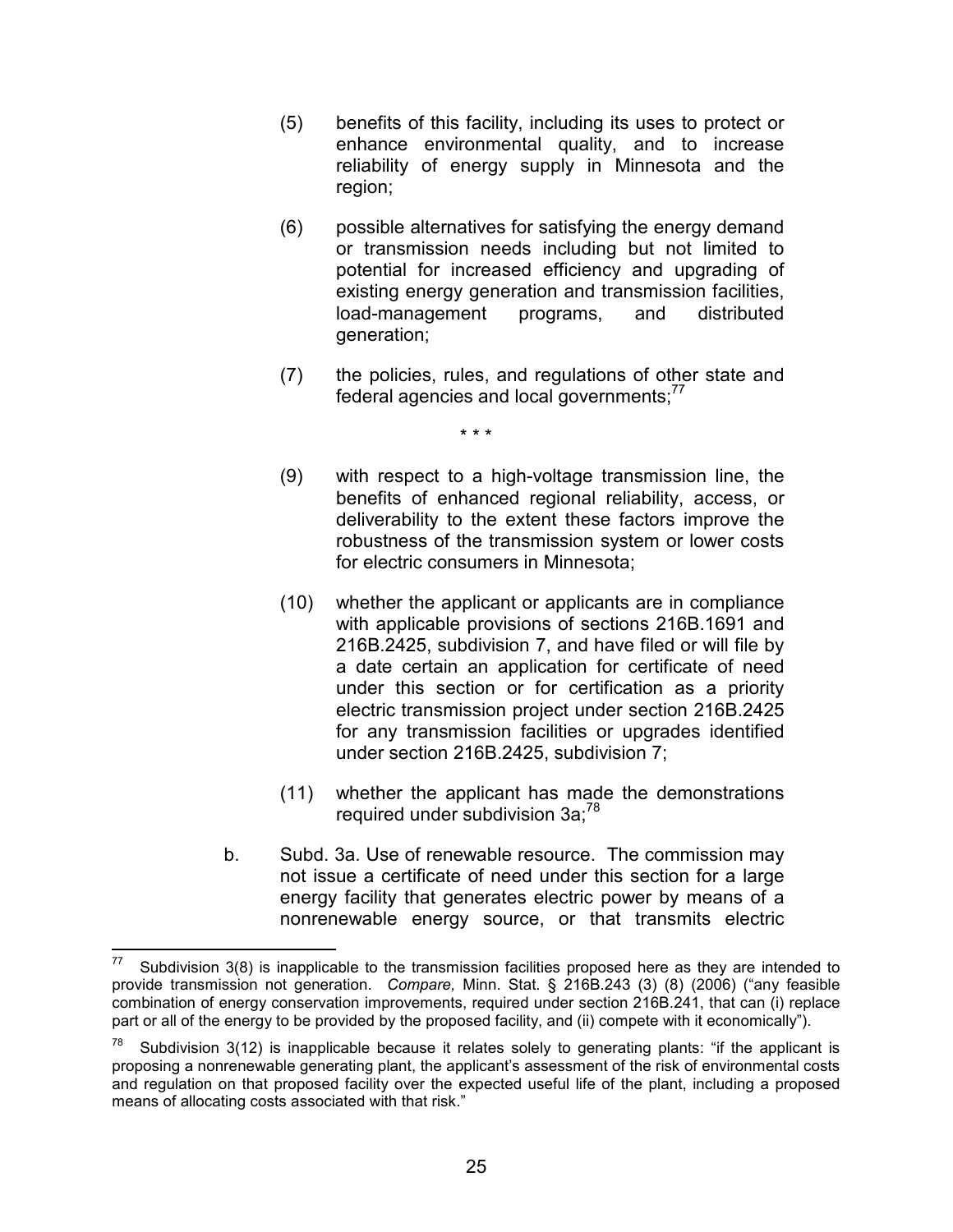power generated by means of a nonrenewable energy source, unless the applicant for the certificate has demonstrated to the commission's satisfaction that it has explored the possibility of generating power by means of renewable energy sources and has demonstrated that the alternative selected is less expensive (including environmental costs) than power generated by a renewable energy source. For purposes of this subdivision, "renewable energy source" includes hydro, wind, solar, and geothermal energy and the use of trees or other vegetation as fuel.

6. Further, Minn. Stat. § 216B.2426 provides that "the Commission shall ensure that opportunities for the installation of distributed generation, as that term is defined in section 216B.169, subdivision 1, paragraph (c), are considered in any proceeding under section 216B.2422, 216B.2425, or 216B.243." Minn. Stat. § 216B.169 defines distributed generation as: "(c) 'High-efficiency, low-emissions, distributed generation' means a distributed generation facility of no more than ten MW of interconnected capacity that is certified by the commissioner under subdivision 3 as a high-efficiency, low-emissions facility."

7. Minn. R. 7849.0120 provides that a Certificate of Need for a high voltage transmission line shall be granted if it is determined that:

- A. the probable result of denial would be an adverse effect upon the future adequacy, reliability, or efficiency of energy supply to the applicant, to the applicant's customers, or to the people of Minnesota and neighboring states, considering:
	- (1) the accuracy of the applicant's forecast of demand for the type of energy that would be supplied by the proposed facility;
	- (2) the effects of the applicant's existing or expected conservation programs and state and federal conservation programs;
	- (3) the effects of promotional practices of the applicant that may have given rise to the increase in the energy demand, particularly promotional practices which have occurred since 1974;
	- (4) the ability of current facilities and planned facilities not requiring certificates of need to meet the future demand;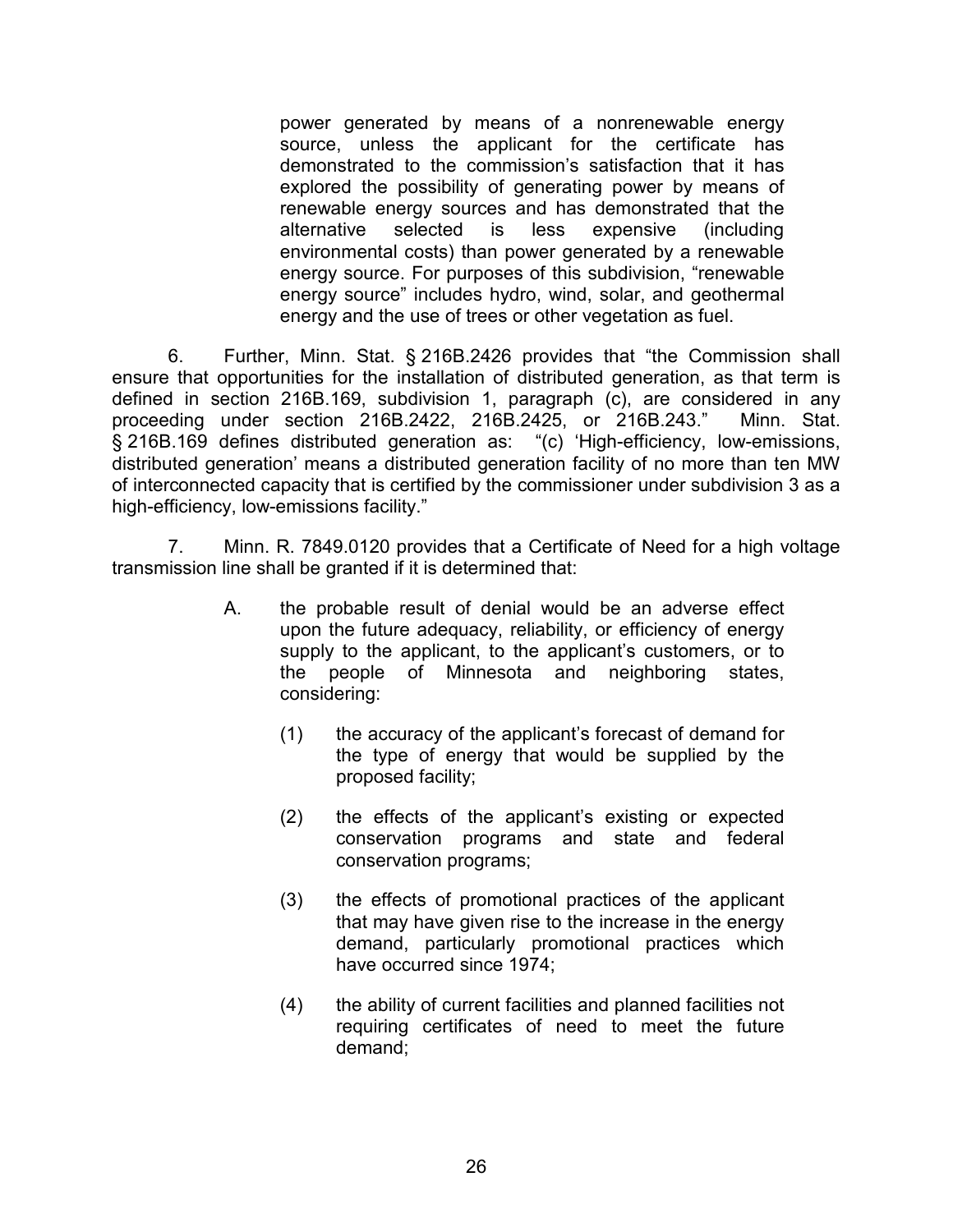- (5) the effect of the proposed facility, or a suitable modification thereof, in making efficient use of resources;
- B. a more reasonable and prudent alternative to the proposed facility has not been demonstrated by a preponderance of the evidence on the record, considering:
	- (1) the appropriateness of the size, the type, and the timing of the proposed facility compared to those of reasonable alternatives;
	- (2) the cost of the proposed facility and the cost of energy to be supplied by the proposed facility compared to the costs of reasonable alternatives and the cost of energy that would be supplied by reasonable alternatives;
	- (3) the effects of the proposed facility upon the natural and socioeconomic environments compared to the effects of reasonable alternatives;
	- (4) the expected reliability of the proposed facility compared to the expected reliability of reasonable alternatives;
- C. by a preponderance of the evidence on the record, the proposed facility, or a suitable modification of the facility, will provide benefits to society in a manner compatible with protecting the natural and socioeconomic environments, including human health, considering:
	- (1) the relationship of the proposed facility, or a suitable modification thereof, to overall state energy needs;
	- (2) the effects of the proposed facility, or a suitable modification thereof, upon the natural and socioeconomic environments compared to the effects of not building the facility;
	- (3) the effects of the proposed facility, or a suitable modification thereof, in inducing future development;
	- (4) the socially beneficial uses of the output of the proposed facility, or a suitable modification thereof, including its uses to protect or enhance environmental quality; and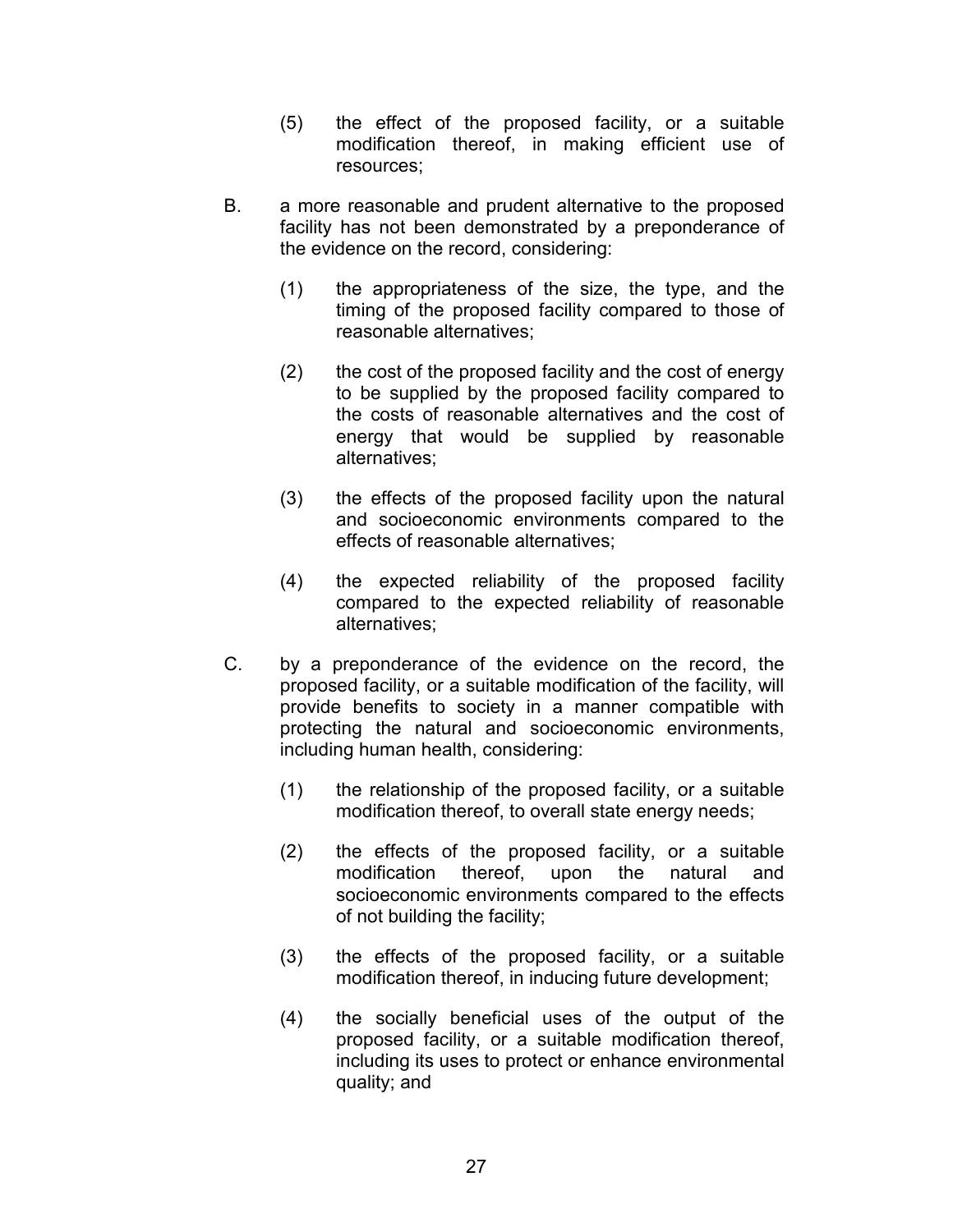D. the record does not demonstrate that the design, construction, or operation of the proposed facility, or a suitable modification of the facility, will fail to comply with relevant policies, rules, and regulations of other state and federal agencies and local governments.

8. In addition, Minn. R. 7849.0230 requires that the Department prepare an Environmental Report evaluating the proposal and any alternatives. Because the Applicants are simultaneously seeking a Route Permit under the Alternative Permitting Process governed by Minn. R. 7849.5500 to 7849.5720, the Commission, in its February 12, 2007 order, combined the environmental review in both the Certificate of Need and Route Permit Dockets. The Commission directed that the environmental assessment completed in the Alternative Permitting Process address the Certificate of Need analysis of alternatives.

9. Applicants bear the burden of proving the need for the proposed facilities and demonstrating that the criteria set for in statute and rule have been satisfied.

10. The best supported system plan option is the Applicants' proposed 115 kV and 161 kV transmission line from the Chisago County Substation to Taylors Falls. As detailed below, this plan is appropriate and sound when measured against the alternative approaches set forth in Minn. Stat. § 216B.243, subd. 3 and subd. 3a. Additionally, the Applicants' proposal satisfies the functional criteria set forth in Minn. R. 7849.0120.

11. None of the alternatives that were considered yield commensurate benefits to consumers, ratepayers and the public at large.<sup>79</sup>

### Minn. R. 7849.0120, Criteria A (1) - Forecast Accuracy:

12. The service area for the proposed 115 kV/161 kV line (from the Chisago County Substation to Taylors Falls) has experienced substantial population growth and growth in the amounts of electricity used.<sup>80</sup>

13. The population of Chisago County is projected to increase by 24 percent from 2005 to 2020; Washington County's population is projected to increase by 43 percent by 2020; and the population of Polk County in Wisconsin is projected to increase by 18 percent by 2020.<sup>81</sup>

14. Likewise, demand and energy use is increasing in east central Minnesota and northwestern Wisconsin. For example, in 2000 there were 2,100 hours when

 $81$  Ex. 2 at S1.

 $\overline{a}$ Compare, Minn. R. 7849.0110 (2007) ("the Commission shall consider only those alternatives proposed before the close of the public hearing and for which there exists substantial evidence on the public record as to the criteria set forth in Part 7849.0120").

 $80$  Ex. 1 at 1.6 - 1.11.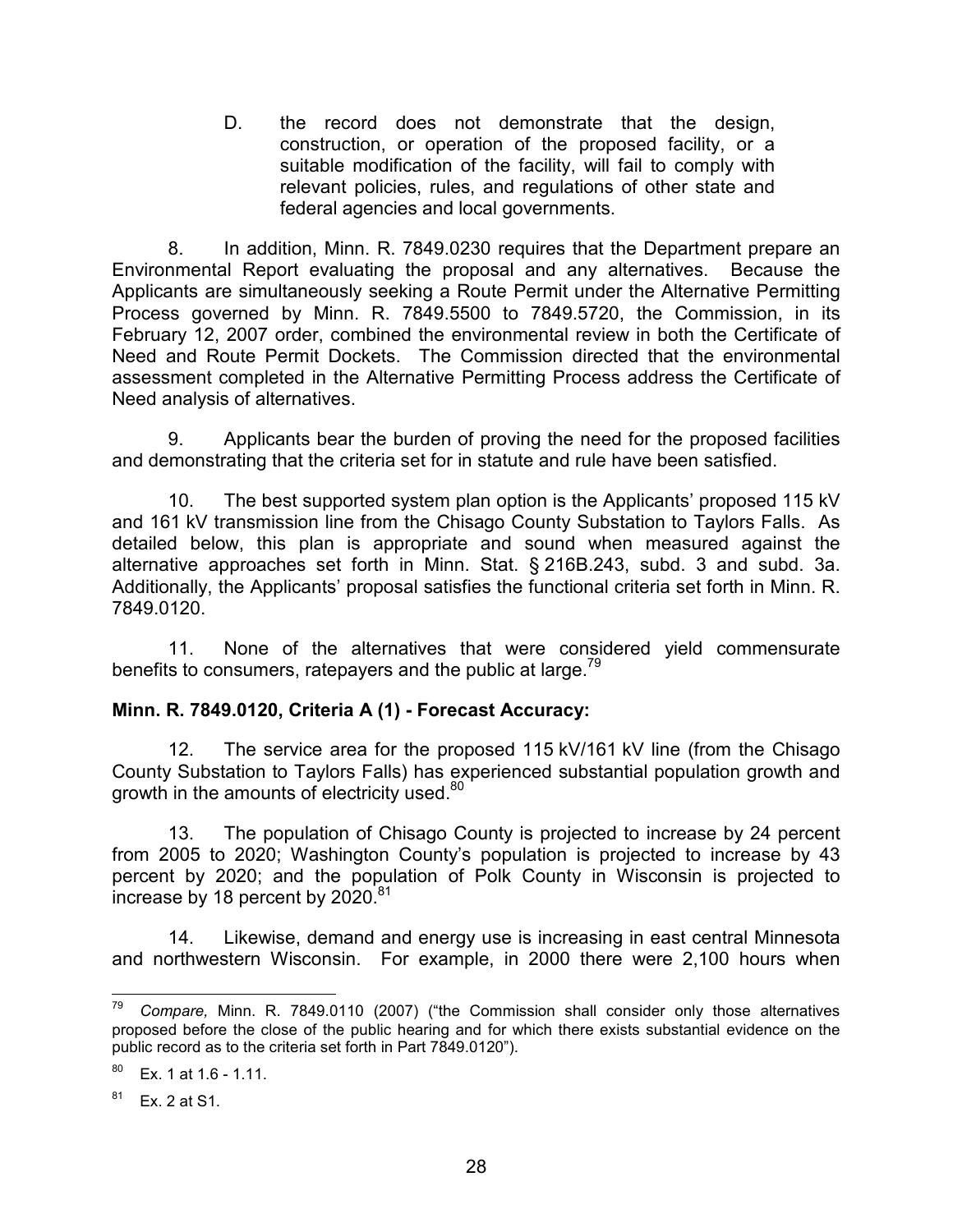demand in the 69 kV study region exceeded 50 MW; and in 2002, there were 2,980 hours of demand above 50 MW. The peak electric power demand is expected to grow at a rate of 2.3 percent to 3.1 percent annually – and could reach 118 MW by 2015.<sup>82</sup>

15. The Department concluded that the peak demand forecasts provided in the Applicants' Certificate of Need Application are reasonable and that a need exists for increased transmission capacity in the area to ensure reliable local electricity service.<sup>83</sup>

16. When evaluating the performance of the electric transmission system, electrical engineers utilize computer simulations of the interconnected system to evaluate performance under a range of scenarios and to evaluate the performance of alternative solutions. In simulations, critical pieces of equipment and critical circuits are assumed to be removed from service in various power demand circumstances to evaluate the ability of the remaining system to perform under such a contingency. As part of the analysis, three different conditions of demand were modeled. First, the peak electrical demand at distribution substations was modeled. Second electrical demand at the time of winter peak was modeled. Third, simulations of off-peak periods during summer months when power transfers tend to be high were modeled. Each of these three system conditions were simulated at forecasted levels of demand in the study area for 2002, 2006, 2011, and 2015.<sup>84</sup>

17. The Applicants forecast that electricity demand will continue to grow and thus the risk or exposure to power failure increases with time. For example, Table 4.3 of Applicants' Certificate of Need Application illustrates peak electrical demand at area substations through the year  $2015^{85}$  The forecasts reveal that the demand for electricity already exceeds the capacity of the system in the event that the 69 kV transmission system experiences an equipment failure. Because system demand already exceeds capacity many time throughout the year, changes in forecasts of growth merely extend the length of exposure to the risk of power system failure. In the event of foreseeable outages, the current system will not be adequate to maintain service during periods of moderate to high demand.<sup>86</sup> Service to customers would be interrupted until either the failure is repaired, or until loads on the system are reduced to the point electric service can be restored. $87$ 

18. Applicants have provided reasonable forecasts for east central Minnesota and northwestern Wisconsin and sufficient evidence to demonstrate the need for the proposed 115 kV and 161 kV transmission line.

<sup>82</sup> Ex. 1 at 4.10. Xcel Energy provided additional information regarding forecast of demand and electric energy consumption in the study area. See Ex. 1 at Appendix A.

<sup>&</sup>lt;sup>83</sup> Exs. 501 at 13; 519 at 45:16 - 18.

 $84$  Ex. 1 at 4.13 - 4.14.

 $85$  Ex. 1 at 4.11.

<sup>86</sup> Exs. 1 at 4.11 - 4.13; 5 at 5-6.

 $87$  See generally, Ex. 1 at 4.3 – 4.5.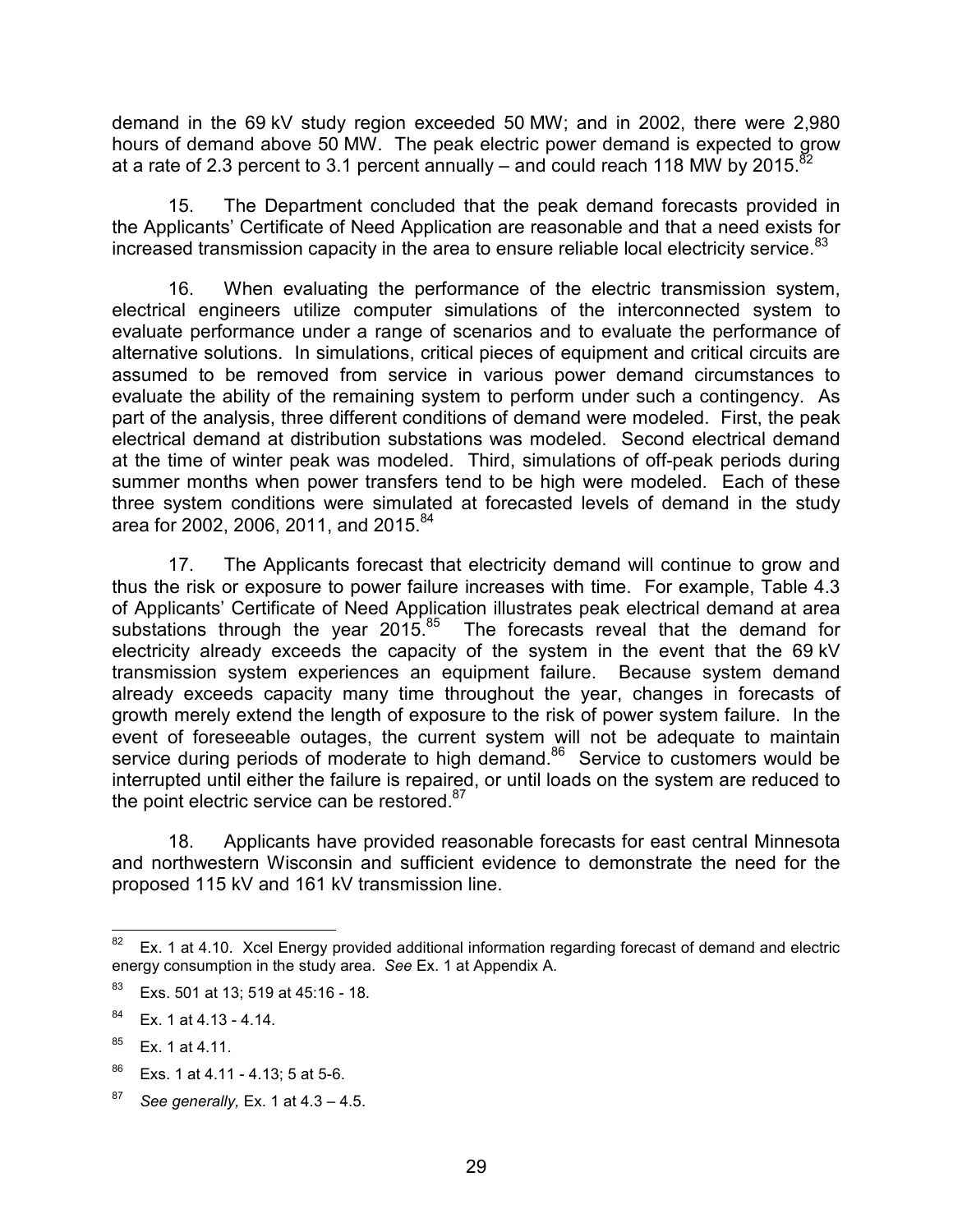### Minn. R. 7849.0120, Criteria A (2) – The Palliative Effects of Conservation:

19. Demand side management ("DSM") is capable of reducing the need for system improvements needed to serve increased load by reducing demand. No program of conservation improvements, that could reduce the demand in the local Chisago County and northwestern Wisconsin, has been identified, such that the proposed upgrades would not be needed.

20. The Department concurs with the Applicants' assessment that while DSM can reduce the rate of growth, it is unlikely that it would be able to reduce actual existing load levels.<sup>88</sup>

21. Accordingly, even if conservation measures could address the energy needs, so as to keep the current demand from rising – a matter that is far from certain upon this record – the existing 69 kV transmission system is not well suited to meet needs in the event of a serious contingency. Conservation efforts are not likely to sufficiently depress demand so as to improve the contingent load serving capability of the existing 69 kV transmission system and permit reliable service to the substations in the area.<sup>89</sup>

### Minn. R. 7849.0120, Criteria A (3) – The Effects of Promotional Practices:

22. The Applicants' general claims that both population and electricity demand in the service area are on the rise were not contradicted. There was no evidence in the record linking this rise in demand for electricity to promotional or marketing practices of the Applicants.

# Minn. R. 7849.0120, Criteria A (4) – The Feasibility of Smaller Facilities:

23. There was no evidence that existing or planned facilities that do not require a Certificate of Need could meet the reliability needs identified in the Certificate of Need Application.

# Minn. R. 7849.0120, Criteria A (5) – Efficiencies of the Proposed Facilities:

24. The proposed project includes a series of efficient new uses of existing resources. First, the upgrades of 69 kV lines to 115 kV facilitates the completion of a 115 kV transmission loop to Arden Hills, and contributes to overall system reliability. Second, terminating at 115 kV at the Chisago County Substation would take advantage of the existing Chisago County Substation 345-115 kV transformer capacity, thus eliminating the need for additional transformers at the Chisago County Substation.<sup>90</sup> Third, building the transmission line from the Chisago County Substation to the new Lawrence Creek Substation at 115 kV, and upgrading to 161 kV to the new Lawrence

<sup>88</sup> See, Ex. 519 at 12:17-22.

 $89$  Exs. 5 at 11-12; 519 at 11 – 13.

 $90$  Ex. 1 at 4.19.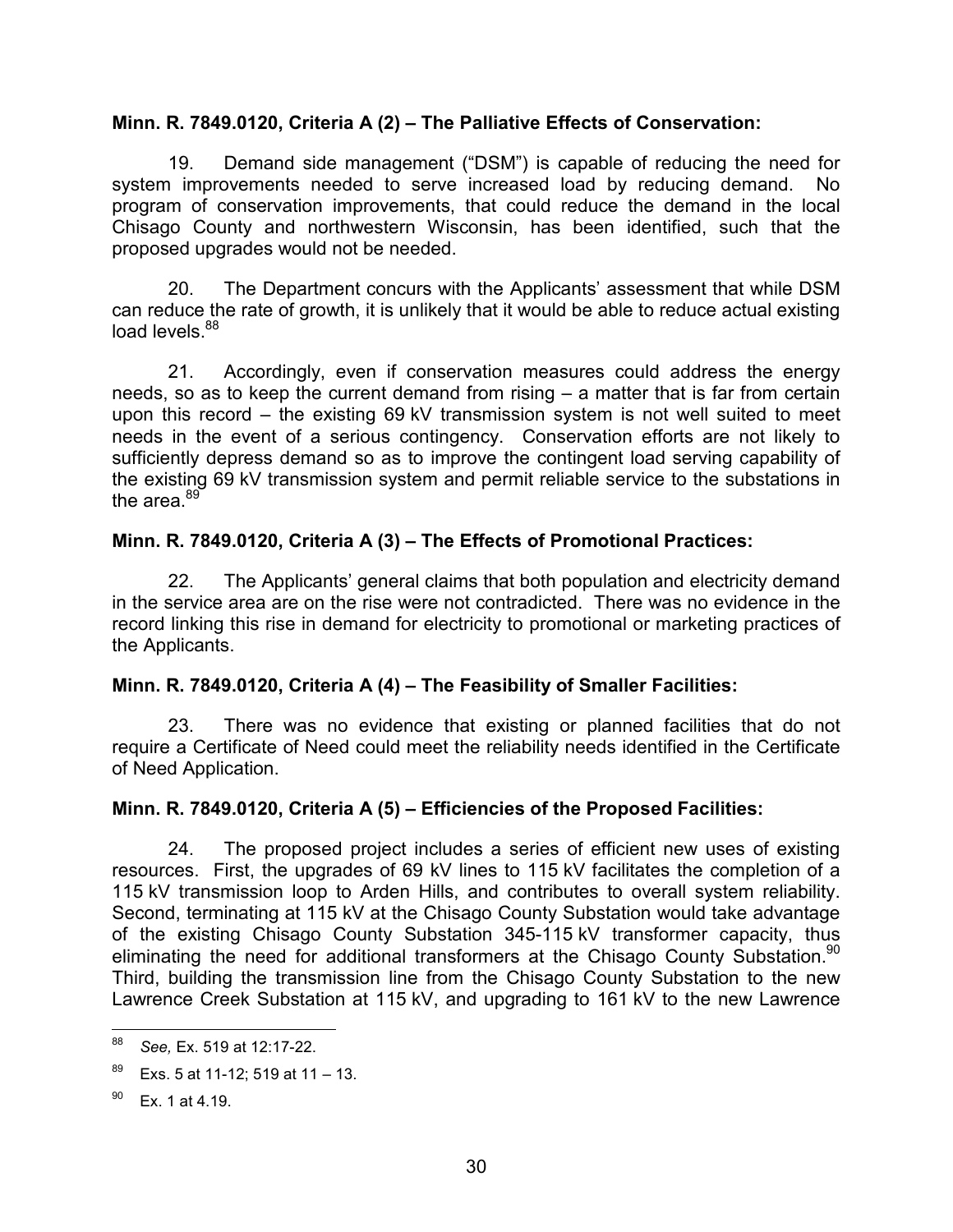Creek Substation would enable the Lindstrom and Shafer Substations to be converted more economically and re-utilize existing distribution transformers. Additionally, transforming from 115 kV to 161 kV at the proposed Lawrence Creek Substation would provide for efficient integration of the upgraded facilities with the Dairyland 161 kV system in northwestern Wisconsin.

25. The criteria established in Minn. R. 7849.0120 (A) support granting the Certificate of Need.

### Minn. R. 7849.0120, Criteria B (1) – The Size, Type and Timing of Alternatives:

26. Applicants included a detailed engineering analysis in the Certificate of Need Application that examined three alternative system improvements to meet the reliability issues facing east central Minnesota and northwestern Wisconsin.<sup>91</sup>

27. After considering capital costs, system electrical losses, technical performance and a number of other factors, Applicants selected the 115 kV/161 kV line proposed in the Certificate of Need Application.

28. In evaluating available options, Applicants evaluated a direct current ("DC") transmission line. A DC circuit is generally a feasible alternative for transporting power long distances without intermediate connections. Because the objective of the proposed project is to improve the transmission system load serving reliability in east central Minnesota and northwestern Wisconsin, and not to directly transport large amounts of energy over long distances,  $92$  Applicants established that a DC circuit was not a viable alternative.

29. Applicants appropriately evaluated undergrounding as an alternative. $93$ Specifically, Applicants considered undergrounding in the St. Croix National Scenic Riverway. Applicants propose undergrounding the 161 kV transmission line in St. Croix National Scenic Riverway, except for the river crossing, in order to acquire necessary permits from the Minnesota Department of Natural Resources ("DNR"), the U.S. National Park Service ("NPS"), and the U.S. Army Corps of Engineers ("ACOE").<sup>94</sup>

30. Applicants also addressed the possibility of generation alternatives.  $95$ While it is technically possible that generation capabilities could be located within those areas, both in terms of meeting energy needs in the event of an outage, and the costs of such solutions, local generation is a poor alternative to the proposed upgrades. Three or four 25 to 40 MW generators would need to be placed near source points within the study area in order to ensure the power supply at the same level of reliability

 $^{95}$  Compare, Minn. R. 7849.0260 (B) (1) (2007).

<sup>91</sup> Ex. 1 at 4.21 - 4.25 and Appendix B.

 $92$  Ex. 1 at 4.21.

<sup>93</sup> Compare, Minn. R. 7849.0260 (B) (7) (2007).

<sup>&</sup>lt;sup>94</sup> Exs. 1 at 8.4; 18 at 11-12.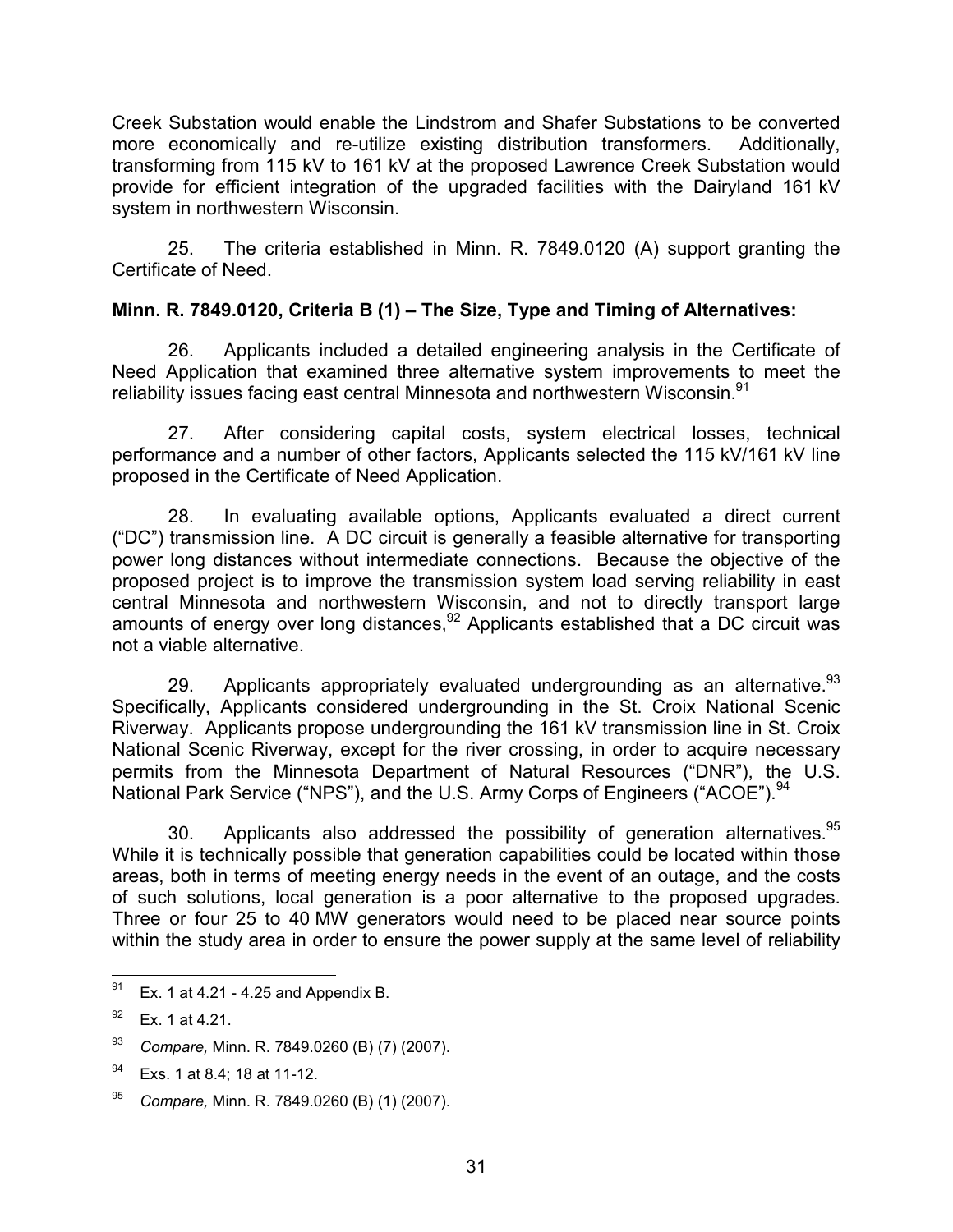as the proposed transmission project. Two or three generating units would need to operate to provide protection from the possibility of a transmission failure, and a spare unit would need to be in place so as to accommodate planned or forced outages of one of the generating units. These generators would be dedicated to meeting only local energy needs, because the existing 69 kV transmission system is not capable of transmitting sufficient power elsewhere along the grid. A typical 25 MW gas fired combustion turbine costs about \$30 to \$35 million. A 40 MW unit costs approximately \$40 to \$45 million Accordingly, the cost of generation would be substantially higher than the cost of the proposed transmission upgrade project, and the resulting delivery system would be less reliable than if the proposed transmission upgrade is constructed. Applicants correctly concluded that the addition of generation to the system is not a sensible alternative to the proposed project.<sup>96</sup>

31. Applicants also concluded that the use of renewable generation resources also would not be an adequate alternative to the proposed transmission project. Renewable generation sources, such as wind generation, would be an intermittent resource only and, therefore, would not serve the identified need in the east central Minnesota and northwestern Wisconsin areas.<sup>97</sup>

32. Likewise, the scale of a local wind generation alternative would be massive – with the Department projecting that a comparable solution would require the deployment of between 180 and 300 wind turbines. 98

33. The Department shares the Applicants' assessment that generation is not an appropriate alternative for the proposed project.<sup>99</sup> Applicants have provided sufficient justification for eliminating additional generation (including renewable generation) as a viable alternative.

34. The proposed transmission line provides the most reasonable and efficient means of meeting electricity service reliability issues in east central Minnesota and northwestern Wisconsin.<sup>100</sup>

35. Based upon the reliability concerns in east central Minnesota and northwestern Wisconsin, Applicants have demonstrated that the size, type and timing of the proposed transmission facilities is more appropriate than other alternatives.

# Minn. R. 7849.0120, Criteria B (2) – Comparing the Cost of Alternatives:

36. The Department reviewed Applicants' screening analysis of the final three alternatives and concluded it was reasonable.<sup>101</sup>

<sup>96</sup> Exs. 1 at 4.19-4.21; 5 at 12.

 $97$  Ex. 5 at 13:1-5.

 $98$  Ex. 518 at 25.

<sup>99</sup> Ex. 519 at 37:5-9.

 $100$  See, Ex. 1 at 4.24 - 4.25.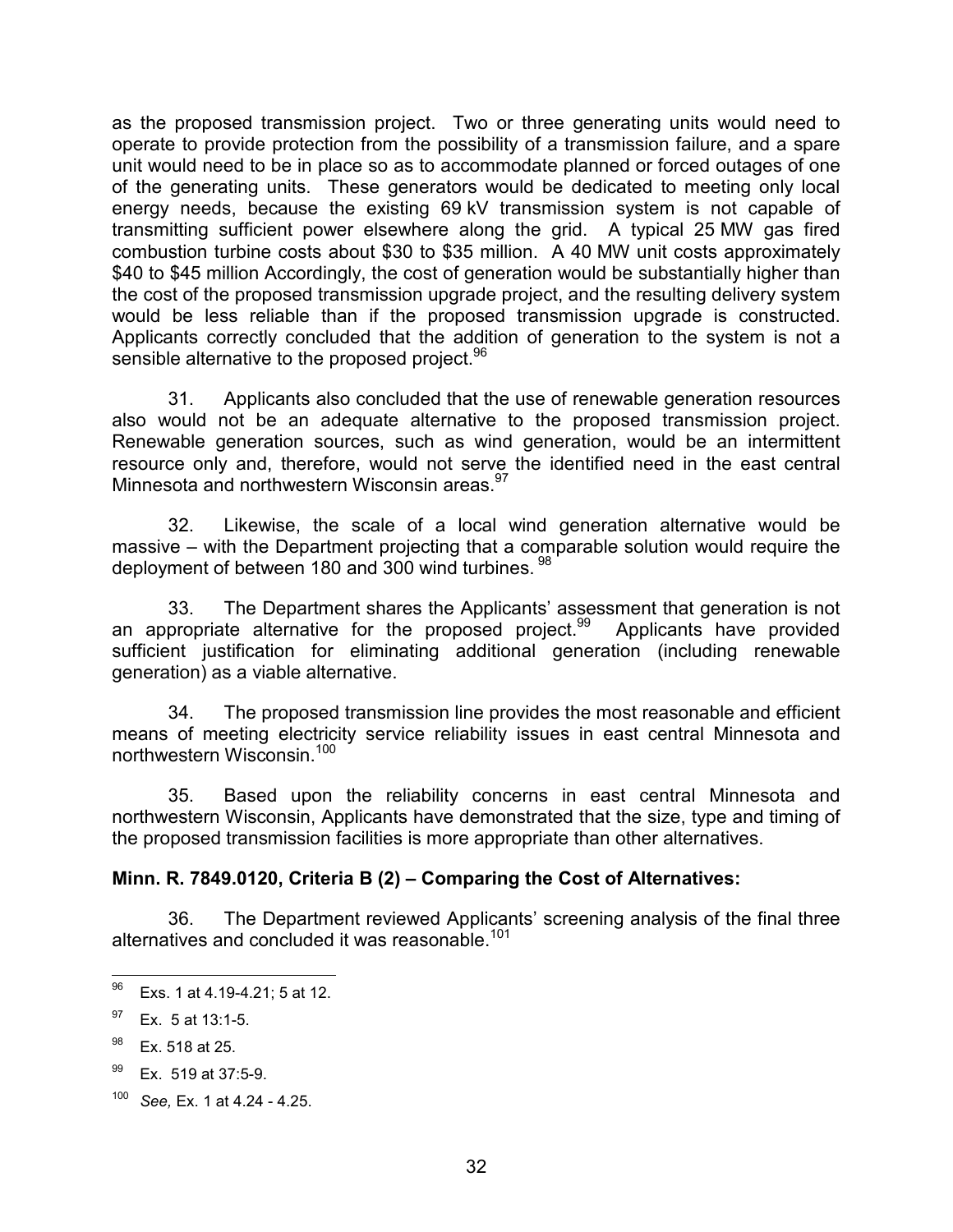37. After conducting its own analysis, the Department concluded that Applicants' proposal was the least cost proposal.<sup>102</sup>

38. Applicants have demonstrated that the cost of the proposed facilities and the energy to be supplied by the proposed facilities are more reasonable and prudent than that of the alternatives.

<sup>-</sup> $101$  Ex. 519 at 17:10-12.

<sup>102</sup> Ex. 519 at 24:8 to 25:1-3.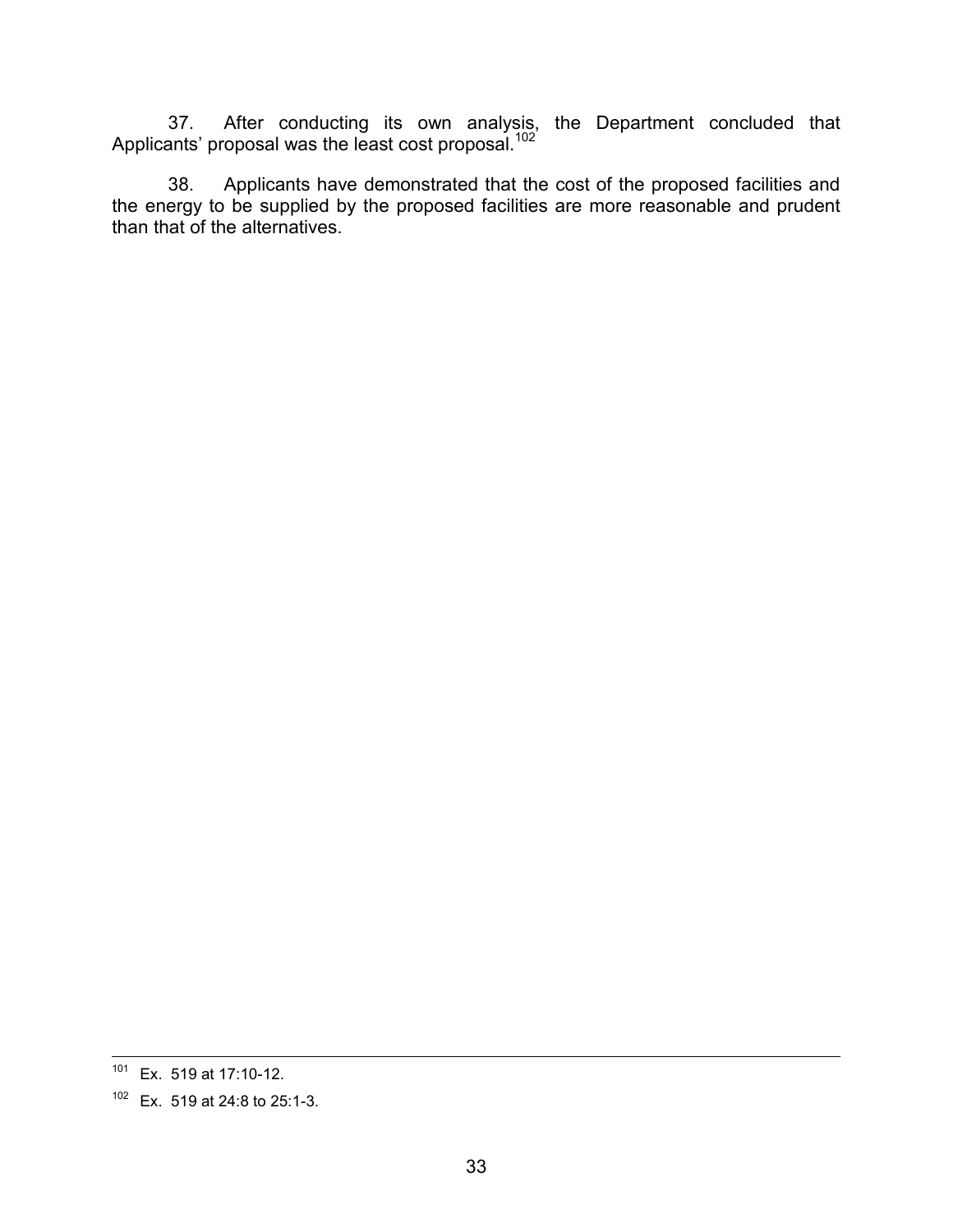#### Minn. R. 7849.0120, Criteria B (3) – Comparing the Impacts of Alternatives:

39. The primary public benefit of the proposed project is its elimination of the current capacity limitations, and overall reliability limits, in the existing 69 kV transmission system in east central Minnesota and northwestern Wisconsin.<sup>103</sup>

40. The proposed project and the alternatives have similar environmental impacts. Land uses across the proposed and alternative project areas include a mixture of agriculture, residential, commercial and recreational uses. Communities in the project area include Lindstrom, Center City, Shafer, and Taylors Falls in Minnesota and St. Croix Falls in Wisconsin.<sup>104</sup>

41. Because the proposed project and the 69 kV Rebuild Alternative involves the replacement of an existing transmission line with a new conductor on taller structures, Applicants asserted that there would be no significant incremental adverse impacts that would prevent the project or this alternative from being executed. These options would use the centerline of the existing 69 kV transmission line with minimal additional widened right-of-way corridor.<sup>105</sup>

42. The 69 kV Reconfiguration Alternative requires a higher-capacity upgrade of the existing 115 kV transmission lines from King Substation to the Willow River Substation and from the Red Rock Substation to the River Falls Substation. The land use in this alternative project area is non-residential urban or built-up land. Communities in the project area include Oak Park Heights, Stillwater, and Bayport.<sup>106</sup>

43. Applicants found no significant land use or environmental issues that would prevent its proposal from being implemented. Nor did Xcel Energy find any environmental issues that would impose an extraordinary cost to mitigate.<sup>107</sup>

### Minn. R. 7849.0120, Criteria B (4) – Comparing the Reliability of Alternatives:

44. Based upon Xcel Energy's engineering analysis, all of the options studied appear to meet applicable North American Electric Reliability Corporation ("NERC") system reliability standards.

45. Among the competing alternatives the proposed project offers the best overall electrical results because it addresses existing and projected load serving needs; it will perform well under "system intact" conditions; it will perform well under a

<sup>103</sup> Ex. 1 at 8.3 - 8.4.

 $104$  Ex. 1 at 7.1.

 $105$  Ex. 1 at 7.1-7.8.

 $106$  Ex. 1 at 7.10.

 $107$  Ex. 18 at 4.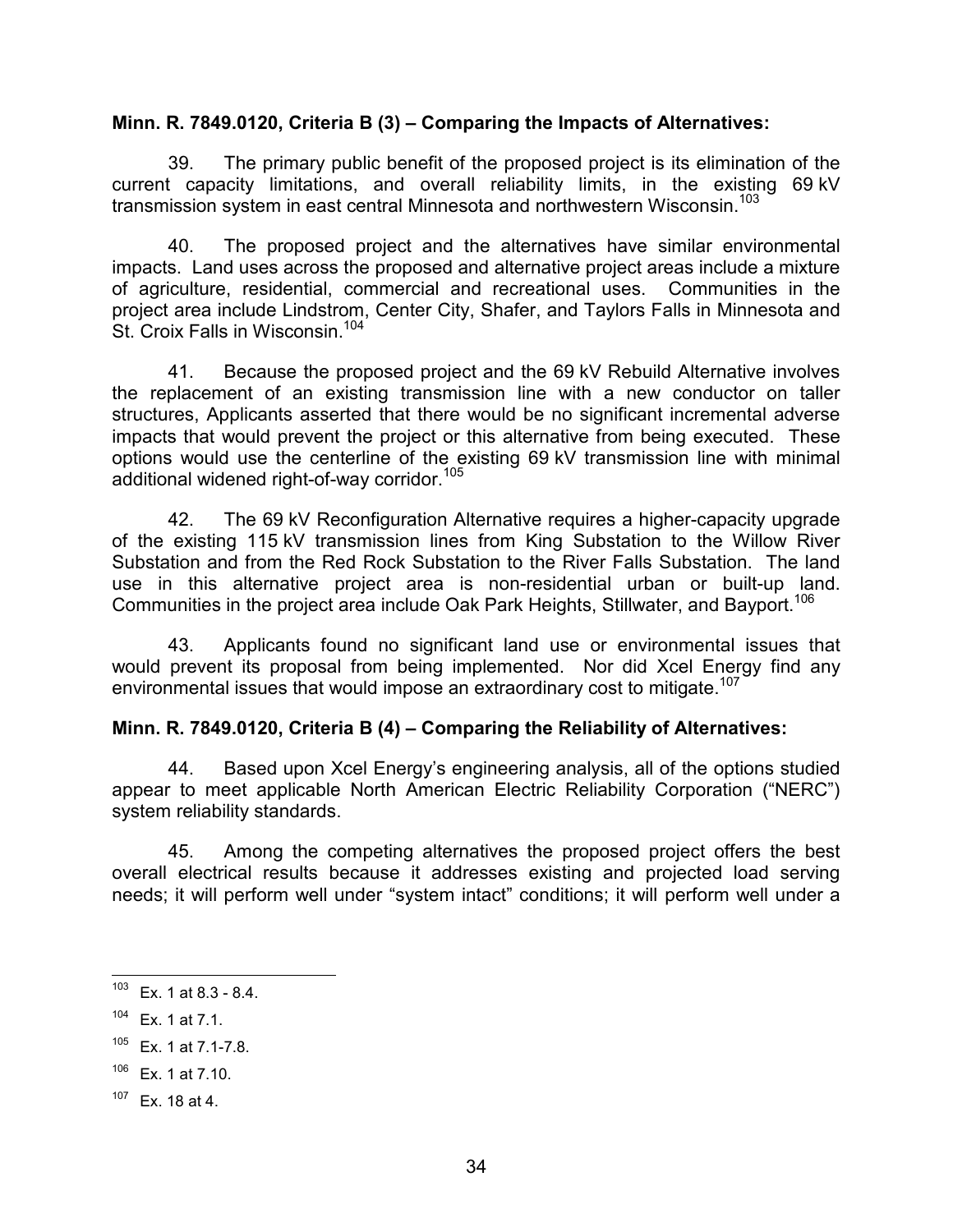variety of contingent loading scenarios and voltages; and offers the prospect of the least system losses.<sup>108</sup>

### Minn. R. 7849.0120, Criteria C (1) – The Effect Upon Energy and Capacity Needs:

46. The proposed project will improve service reliability to east central Minnesota and northwestern Wisconsin. The proposed facilities are upgrades to local load serving capabilities and will have a small impact upon the state's overall energy and capacity needs.

### Minn. R. 7849.0120, Criteria C (2) – Natural and Socioeconomic Environments:

47. Without the proposed upgrades, or other alternative, electricity customers in east central Minnesota and northwestern Wisconsin will be at ever increasing risk of system failures, low voltages and unplanned blackouts. These risks increase over time. $109$ 

### Minn. R. 7849.0120, Criteria C (3) – Inducements to Future Development:

48. There is no evidence in the record that the proposed project will induce future development in the area beyond the development and population growth that is already anticipated.<sup>110</sup> Indeed, to the extent that the record speaks to this point at all, the record suggests that localities in the service area face genuine challenges in spurring hoped-for residential and commercial development.<sup>111</sup>

# Minn. R. 7849.0120, Criteria C (4) – Socially Beneficial Outputs:

49. The proposed project offers improved system longevity, efficiency, capacity and reliability to the residents and businesses in east central Minnesota and northwestern Wisconsin.

50. By utilizing the existing 69 kV centerline and placing the line underground in the St. Croix River Valley, the proposed project minimizes potential environmental, land use, and aesthetic effects. $112$ 

51. The criteria set forth in Minnesota Rule 7849.0120(c) support granting Certificates of Need for the proposed 115 kV and 161 kV transmission line.

<sup>108</sup> See, Exs. 1, Appendix B and  $5$  at  $5 - 6$ .

 $109$  Ex. 5 at 13.

Compare, 2001 Laws of Minnesota, Ch. 212, Art. 7, Section 31.

<sup>111</sup> Compare generally, September 5, 2007 Evening Hearing, Tr. at 43-50 and 61-62.

<sup>112</sup> Ex. 1 at 4.24-4.25.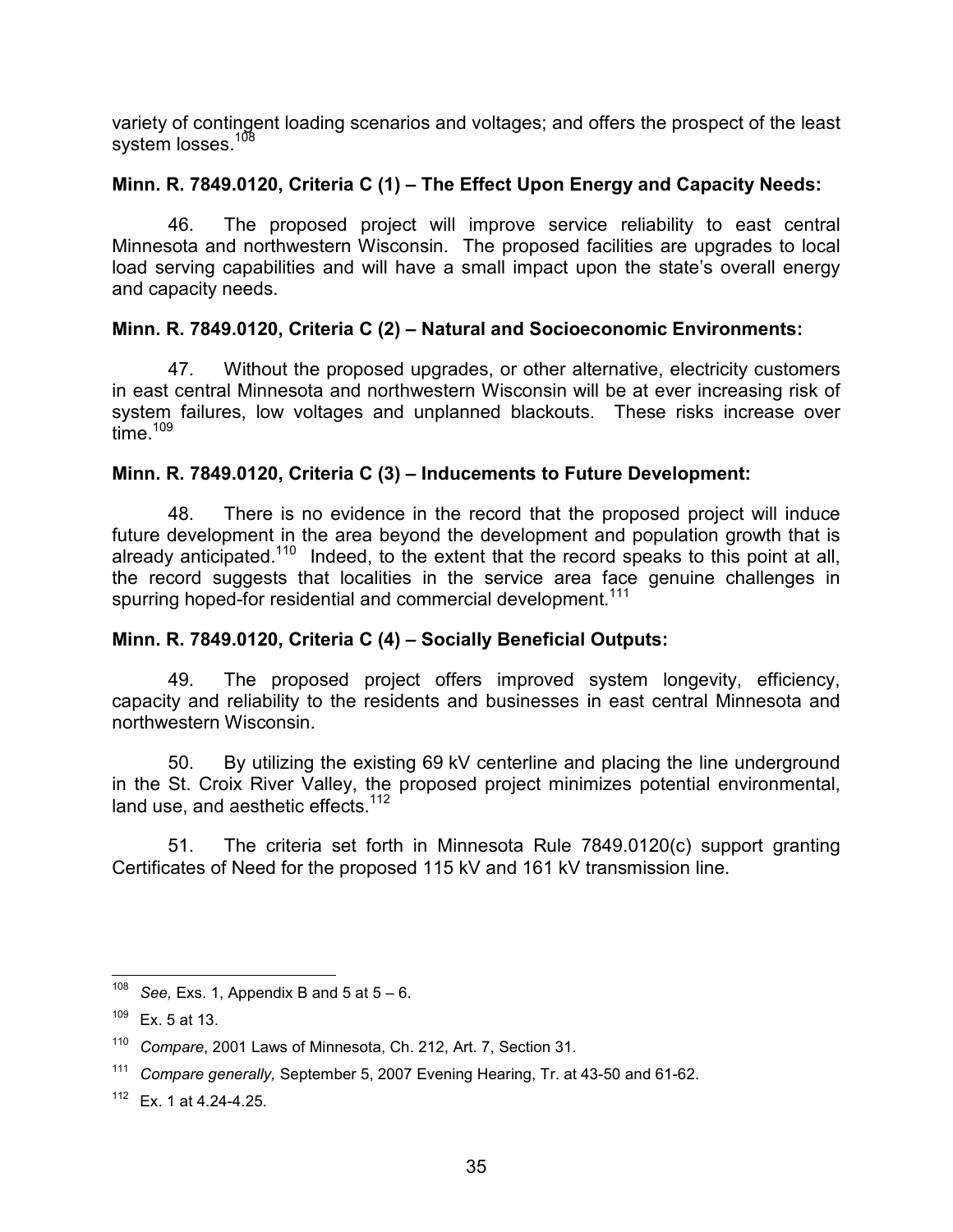#### Minn. R. 7849.0120, Criteria D – Federal, State and Local Requirements:

52. Applicants have committed to comply with all relevant policies, rules, and regulations of state and federal agencies and local governments relating to the construction and operation of the proposed transmission line, including but not limited to the National Electric Safety Code ("NESC") and NERC standards. There was no evidence in the record to the effect that the Applicants could not, or would not, comply with these parallel requirements.<sup>113</sup>

53. The criterion set forth in Minnesota Rule 7849.0120(D) has been satisfied.

#### The Requirements of Minnesota Rule 7849.0230:

54. The Department timely completed the Environmental Assessment required by the Commission's February 12, 2007 Order.

55. Asserting that the "proposed line would be located in essentially the same place as the existing line," and that "[o]perating the transmission line at the higher voltage level of 115 kV would also not result in a significant environmental impact, the Department concluded that the proposed project "would have no significant unavoidable adverse impacts …."<sup>114</sup>

#### The Requirements of Minnesota Statutes § 216B.243:

56. The proposed project also satisfies the applicable criteria established in Minn. Stat. § 216B.243, Subd. 3:

- (a) The proposed project will ensure safe and reliable service to the Applicants' customers during peak periods.<sup>115</sup>
- (b) The need for the proposed project cannot be avoided through the use of energy conservation programs.<sup>116</sup>
- (c) The proposed project will have a positive impact on serving the needs of electricity customers in the region.<sup>117</sup>
- (d) The needs addressed by the proposed project were not prompted by the promotional and marketing activities of the Applicants.<sup>118</sup>

<sup>113</sup> Ex. 18 at 6-7.

<sup>114</sup> Ex. 518 at 78.

<sup>115</sup> Compare, Minn. Stat. § 216B.243, subd. 3 (1) (2006).

<sup>&</sup>lt;sup>116</sup> Compare, Minn. Stat. § 216B.243, subd. 3 (2) (2006) with Ex. 501 at 6:13-14.

<sup>117</sup> Compare, Minn. Stat. § 216B.243, subd. 3 (3) (2006).

<sup>118</sup> Compare, Minn. Stat. § 216B.243, subd. 3 (4) (2006).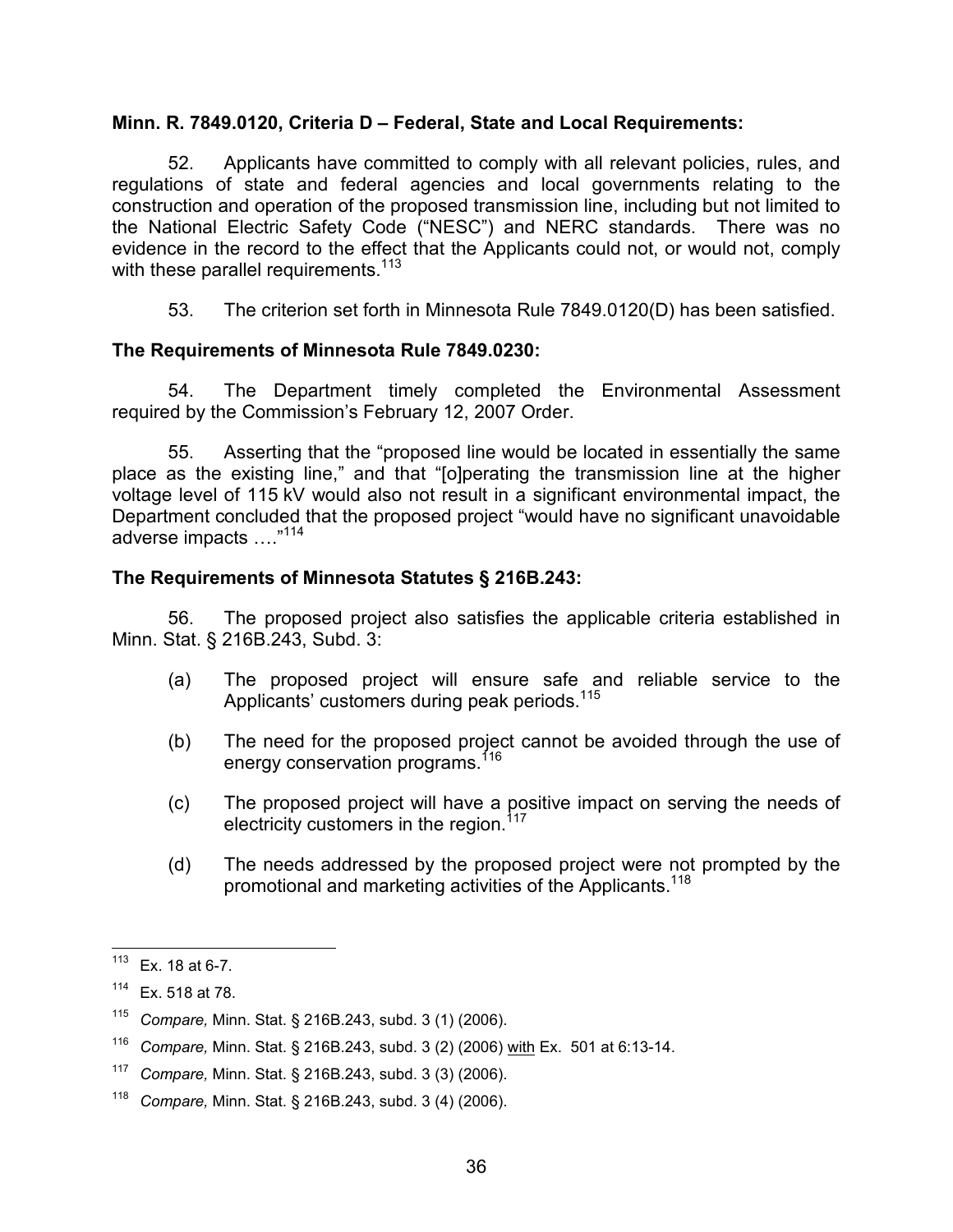- (e) The proposed project will increase reliability of the energy supply in east central Minnesota and northwestern Wisconsin.<sup>119</sup>
- (f) The needs addressed by the proposed project could not be effectively met, and these system upgrades avoided, through load-management programs or new distributed generation.<sup>120</sup>
- (g) The proposed project will comply with the policies, rules and regulations of federal, state and local governments.<sup>121</sup>
- (h) In comparison to other transmission or generation options, the proposed project enhances "regional reliability, access … [and] deliverability" of electric power, "improve[s] the robustness of the transmission system" and does so for "lower costs for electric consumers in Minnesota."<sup>122</sup>

57. Applicants have met the requirements of Minn. Stat. § 216B.243, subd. 3 (10).

58. The Commission has determined that both Applicants are meeting the good faith effort requirement of the renewable energy objectives statute; and the Department shares the view Applicants have satisfied this statutory requirement.<sup>123</sup>

59. Applicants explored the possibility of generating power by means of renewable energy sources and demonstrated that the proposed project is less costly than power generated by wind turbines. The requirements of Minn. Stat. § 216B.243, subd. 3a have been satisfied.<sup>124</sup>

60. The Applicants have complied with all applicable substantive and procedural requirements for a Certificate of Need.

61. The record in this proceeding demonstrates that the Applicants have satisfied the criteria set forth in Minn. Stat. § 216B.243 and Minn. Rule 7849.0120.

62. No party or person has demonstrated by a preponderance of the evidence that there is a more reasonable and prudent alternative to the proposed 115 kV/161 kV transmission line.

63. The Department has prepared an appropriate Environmental Assessment that reasonably addresses all of the subjects identified in the Scoping Decision.

<sup>119</sup> Compare, Minn. Stat. § 216B.243, subd. 3 (5) (2006).

<sup>120</sup> Compare, Minn. Stat. § 216B.243, subd. 3 (6) (2006).

 $121$  Compare, Minn. Stat. § 216B.243, subd. 3 (7) (2006).

<sup>122</sup> Compare, Minn. Stat. § 216B.243, subd. 3 (9) (2006).

 $123$  Ex. 519 at 42:8-14.

 $124$  Ex. 5 at 13:1-5; compare also, Ex. 519 at 10 - 11.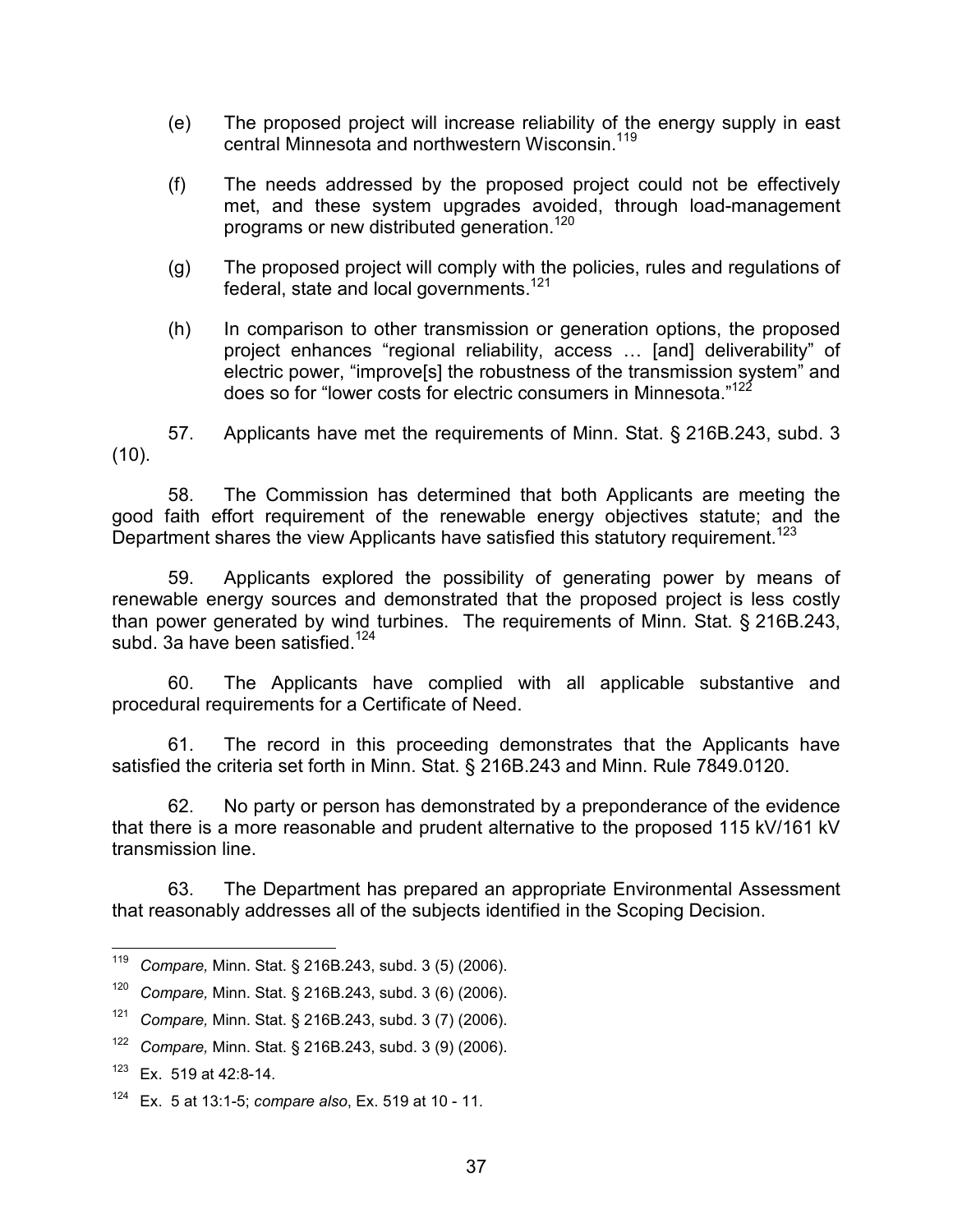64. No conditions on the Certificates of Need are necessary.

# II. Analysis of the Proposed Routing

65. Minnesota Statute § 216E.03, subd. 2 provides that "[n]o person may construct a high-voltage transmission line without a route permit from the commission [and that a] high-voltage transmission line may be constructed only along a route approved by the commission."

66. An applicant may seek a Route Permit using the alternative permitting process if the proposed project is a high-voltage line between 100 and 200 kV.<sup>125</sup>

67. The Commission authorized the use of the alternative permitting process for the Applicants' proposed 115 kV and 161 kV transmission line.

68. Because the Applicants are applying for the Route Permit through the alternative permitting process, the Applicants are not obliged to propose alternative sites or routes those that are included in their application.<sup>126</sup>

69. However, during the scoping process for the Environmental Assessment, "any person may suggest an alternative site or route" to be evaluated by the Electricity Facility Permitting Staff of the Department.<sup>127</sup>

70. The EFP Staff timely completed the Environmental Assessment required by Minnesota Rule 7849.5700 and the Commission's February 12, 2007 Order.

# Statutory Criteria for Assessing the Route Permit Application:

71. Minn. Stat. § 216E.03, subd. 7, provides that the Commission's route permit determinations "must be guided by the state's goals to conserve resources, minimize environmental impacts, minimize human settlement and other land use conflicts, and ensure the state's electric energy security through efficient, cost-effective power supply and electric transmission infrastructure." The statute further provides that to "facilitate the study, research, evaluation, and designation of sites and routes, the commission shall be guided by, but not limited to, the following considerations":

> (1) Evaluation of research and investigations relating to the effects on land, water and air resources of large electric power generating plants and high-voltage transmission lines and the effects of water and air discharges and electric and magnetic fields resulting from such facilities on public health and welfare, vegetation, animals, materials and aesthetic

 $\frac{1}{2}$ See, Minn. Stat. § 216E.04 (2) (3) (2006).

 $126$  Compare, Minn. R. 7849.5530 (2007).

 $127$  Compare, Minn. R. 7849.5700 (2) (B) (2007).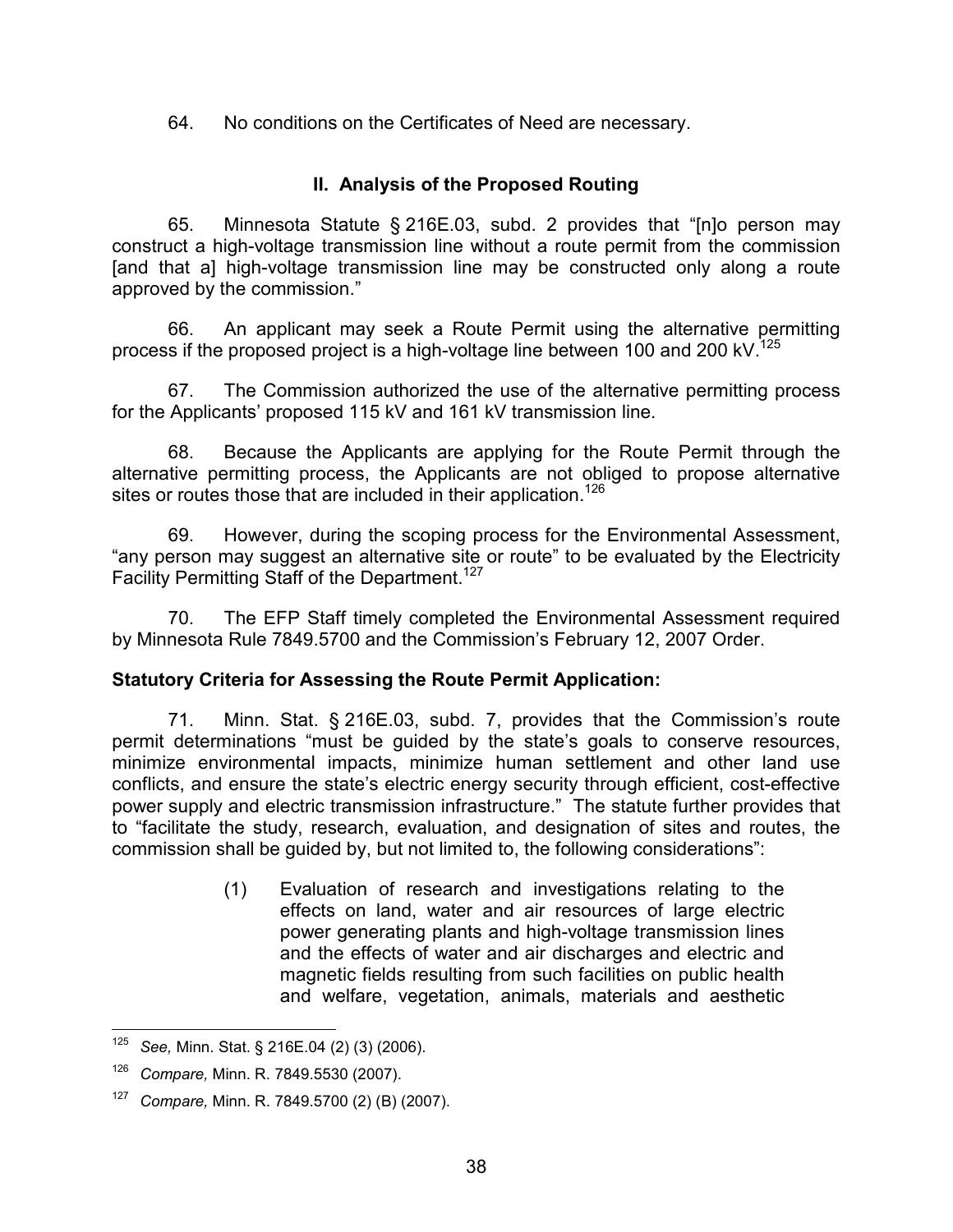values, including baseline studies, predictive modeling, and evaluation of new or improved methods for minimizing adverse impacts of water and air discharges and other matters pertaining to the effects of power plants on the water and air environment;

(2) Environmental evaluation of sites and routes proposed for future development and expansion and their relationship to the land, water, air and human resources of the state;

\* \* \*

- (5) Analysis of the direct and indirect economic impact of proposed sites and routes including, but not limited to, productive agricultural land lost or impaired;
- (6) Evaluation of adverse direct and indirect environmental effects that cannot be avoided should the proposed site and route be accepted;
- (7) Evaluation of alternatives to the applicant's proposed site or route proposed pursuant to subdivisions 1 and  $2$ ;<sup>128</sup>
- (8) Evaluation of potential routes that would use or parallel existing railroad and highway rights-of-way;
- (9) Evaluation of governmental survey lines and other natural division lines of agricultural land so as to minimize interference with agricultural operations;
- (10) Evaluation of the future needs for additional high-voltage transmission lines in the same general area as any proposed route, and the advisability of ordering the construction of structures capable of expansion in transmission capacity through multiple circuiting or design modifications;
- (11) Evaluation of irreversible and irretrievable commitments of resources should the proposed site or route be approved; and,
- (12) When appropriate, consideration of problems raised by other state and federal agencies and local entities.<sup>129</sup>

 $\overline{\phantom{a}}$  $128$  This factor is not applicable to a project subject to the alternative permitting process. See, Minn. R. 7849.5520 (3) (2007) (providing that under the alternative permitting process, the applicant need not propose any alternative sites or routes to the preferred site or route).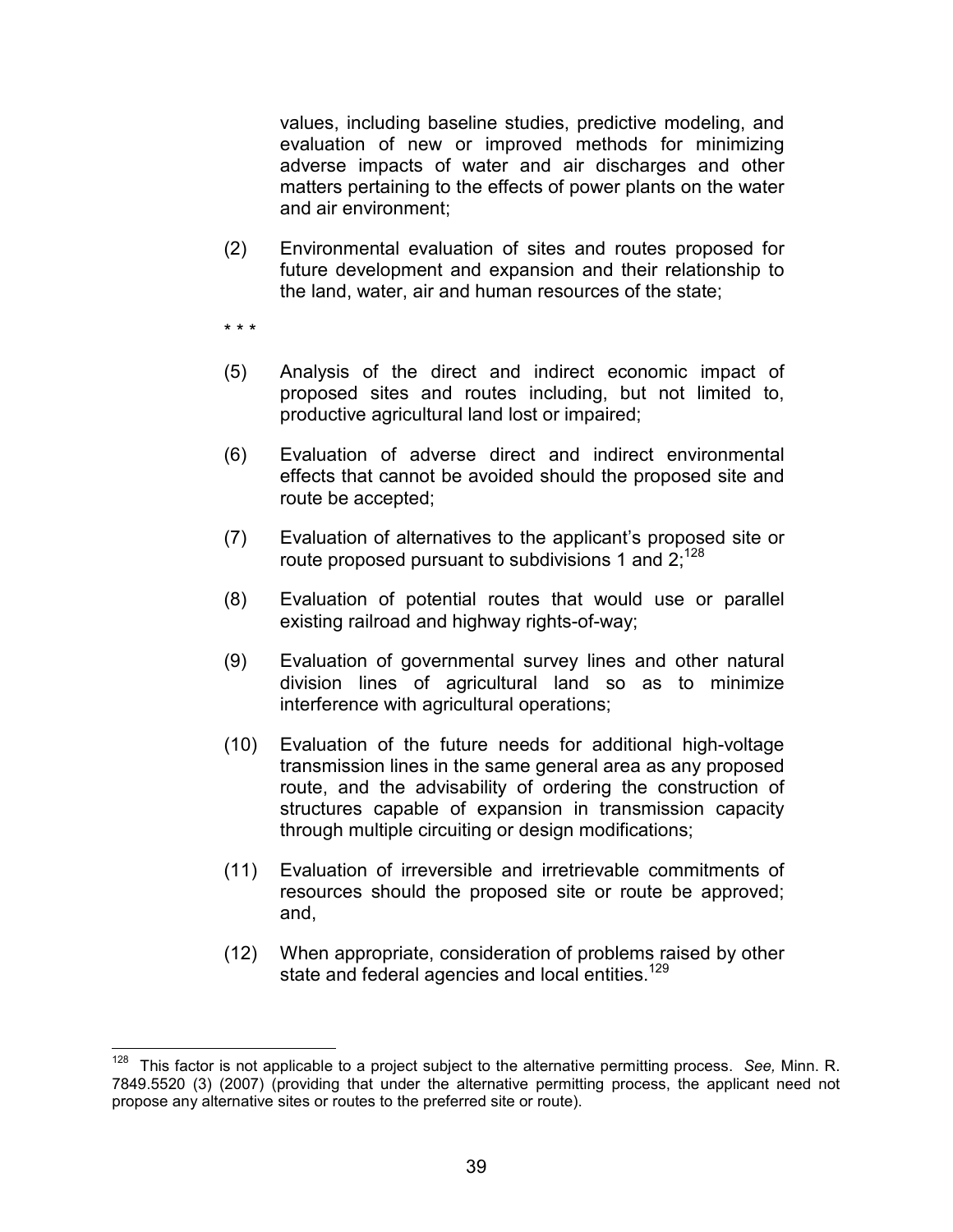# Regulatory Criteria for Assessing the Route Permit Application:

72. Minnesota Rule 7849.5910 provides that when determining whether to issue a route permit for a high voltage transmission line, the Commission shall consider the following relevant factors:

- A. Effects on human settlement, including, but not limited to, displacement, noise, aesthetics, cultural values, recreation, and public services;
- B. Effects on public health and safety;
- C. Effects on land-based economies, including, but not limited to, agriculture, forestry, tourism, and mining;
- D. Effects on archaeological and historic resources;
- E. Effects on the natural environment, including effects on air and water quality resources and flora and fauna;
- F. Effects on rare and unique natural resources;
- G. Application of design options that maximize energy efficiencies, mitigate adverse environmental effects, and could accommodate expansion of transmission or generating capacity;
- H. Use or paralleling of existing rights-of-way, survey lines, natural division lines, and agricultural field boundaries;
- \* \* \*
- J. Use of existing transportation, pipeline, and electrical transmission systems or rights-of-way;
- K. Electrical system reliability;
- L. Costs of constructing, operating, and maintaining the facility which are dependent on design and route;
- M. Adverse human and natural environmental effects which cannot be avoided; and

<sup>-</sup>Subdivision  $7(b)(3)-(4)$  are likewise inapplicable as the proposed transmission facilities are intended to provide transmission but not generation. See, Minn. Stat. § 216E.03 (7) (b) (3) and (4) (2006).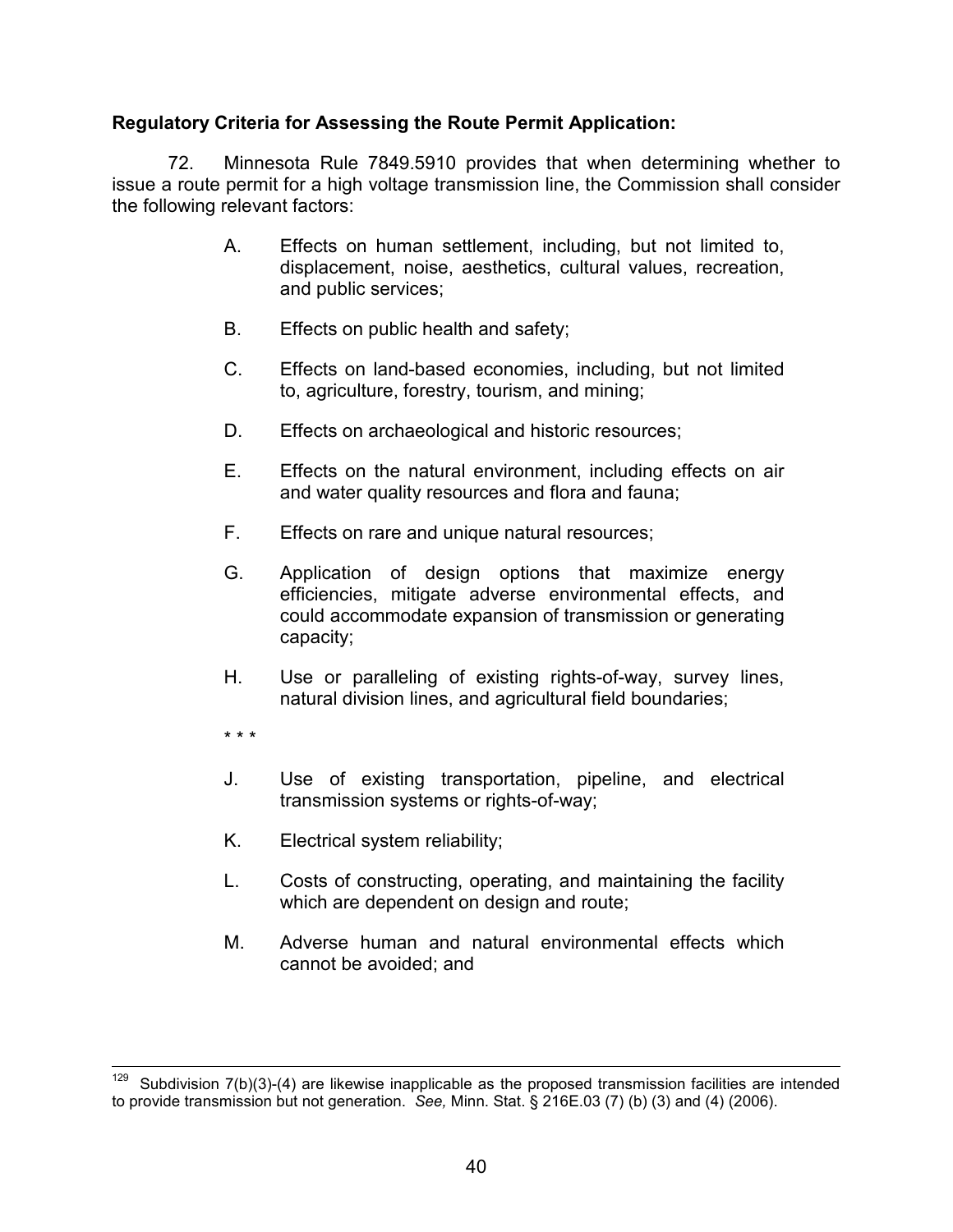N. Irreversible and irretrievable commitments of resources.<sup>130</sup>

73. Neither Minnesota Rule 7849.5930 (governing prohibited routes of high voltage transmission lines through wilderness and parks and natural areas), nor 7849.5940 (governing prohibited sites for large electric power generating plants) are applicable to the proposed project route.

#### Minn. R. 7849.5910, Criteria A – Effects Upon Human Settlements:

74. In order to obtain the necessary permitting for the proposed project from the Minnesota Department of Natural Resources ("DNR"), the U.S. National Park Service ("NPS"), and the U.S. Army Corps of Engineers ("ACOE"), the Applicants proposed to place the transmission line underground in the vicinity of the St. Croix National Scenic Riverway, crossing the river overhead at the same point as the existing 69 kV transmission line. The proposed project will result in a net reduction of 10 wires crossing the St. Croix River (the removal of 15 existing wires crossing the river and the installation of three conductors and two shield wires).<sup>131</sup>

75. While all three of the alternatives studied by the Applicants meet the systems anticipated requirements through at least 2015, the proposed project's higher voltage provides 50 percent greater load serving capability and it is the upgrade option that with the fewest additional elements.

76. Applicants do not anticipate that any existing homes or businesses will be displaced by the proposed route.

77. While there were reports in the public hearing record of irritating noise levels from the current 69 kV transmission line, the greater weight of the evidence is that noise impacts of the proposed project will be minimal.<sup>132</sup>

78. The primary impacts of the proposed project will be aesthetic. The supporting structures for the line, towering 60 to 90 feet above the ground, at intervals of approximately 260 to 285 feet apart along the line route, will impact the view sheds along the line route. $133$ 

79. To the extent that the proposed project will negatively impact the view shed above the Swedish Immigrant Trail, the routing will have an impact upon cultural values within the proposed project area.<sup>134</sup>

 $\frac{1}{2}$ Minn. R. 7849.5910 (I) (2007) is inapplicable to the transmission facilities proposed here as they are intended to provide transmission but not generation.

 $131$  See, Ex. 3 at 15.

 $132$  Compare, September 5, 2007 Evening Hearing, Tr. at 28 and 55 with Ex. 518 at 38 - 40.

 $133$  Compare generally, Ex. 3 at 13 - 35.

<sup>134</sup> See, Ex. 201 at 6; Testimony of Todd Clarkowski, Vol. 4, at 80 - 82.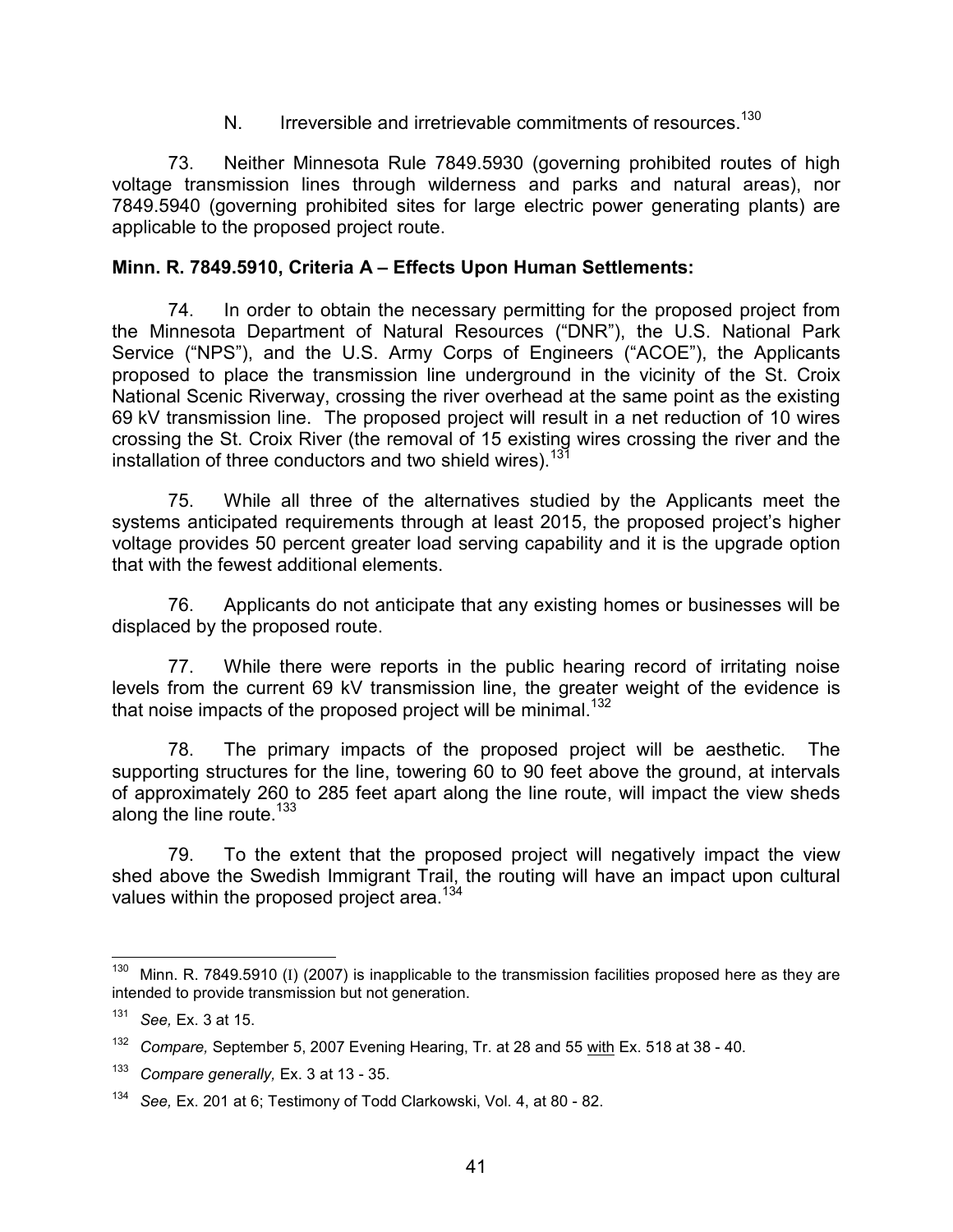80. There is not evidence in the record to suggest that the proposed project will impact the delivery of public services; except that, in a generalized fashion, improvements in the overall reliability of the electricity transmission system, will, as it does other enterprises, contribute to the timely delivery of public services.<sup>135</sup>

81. Any impacts to traffic will be minimized through coordination with MnDOT and county and city transportation departments.

# Minn. R. 7849.5910, Criteria B – Effects Upon Public Health and Safety:

82. No effects on public health or safety are anticipated if the proposed project is implemented.

83. The proposed project would be constructed to comply with NESC and Xcel Energy guidelines and standards.

84. The underground portion of the proposed transmission line will be marked appropriately and inaccessible to the public.

85. The maximum electric field associated with the proposed project is 0.70 kV/meter underneath the conductors measured at one meter above the ground, which is significantly less than the EQB's maximum standard of 8 kV/meter. The maximum magnetic field for the upgraded line would be 56 milligaus at the edge of the right-of-way (25 feet from the centerline).

86. The Minnesota Department of Health has concluded that the cumulative evidence from scientific studies on the effects of exposure to EMF does not yet show that EMFs cause negative health effects.<sup>136</sup>

87. As noted above, asserting that the "proposed line would be located in essentially the same place as the existing line," and that "[o]perating the transmission line at the higher voltage level of 115 kV would also not result in a significant environmental impact," the Department concluded that the proposed project "would have no significant unavoidable adverse impacts ...."<sup>137</sup>

<sup>135</sup> Ex. 518 at 35.

 $136$  See, Ex. 3 at 43 - 44.

<sup>137</sup> Ex. 518 at 78.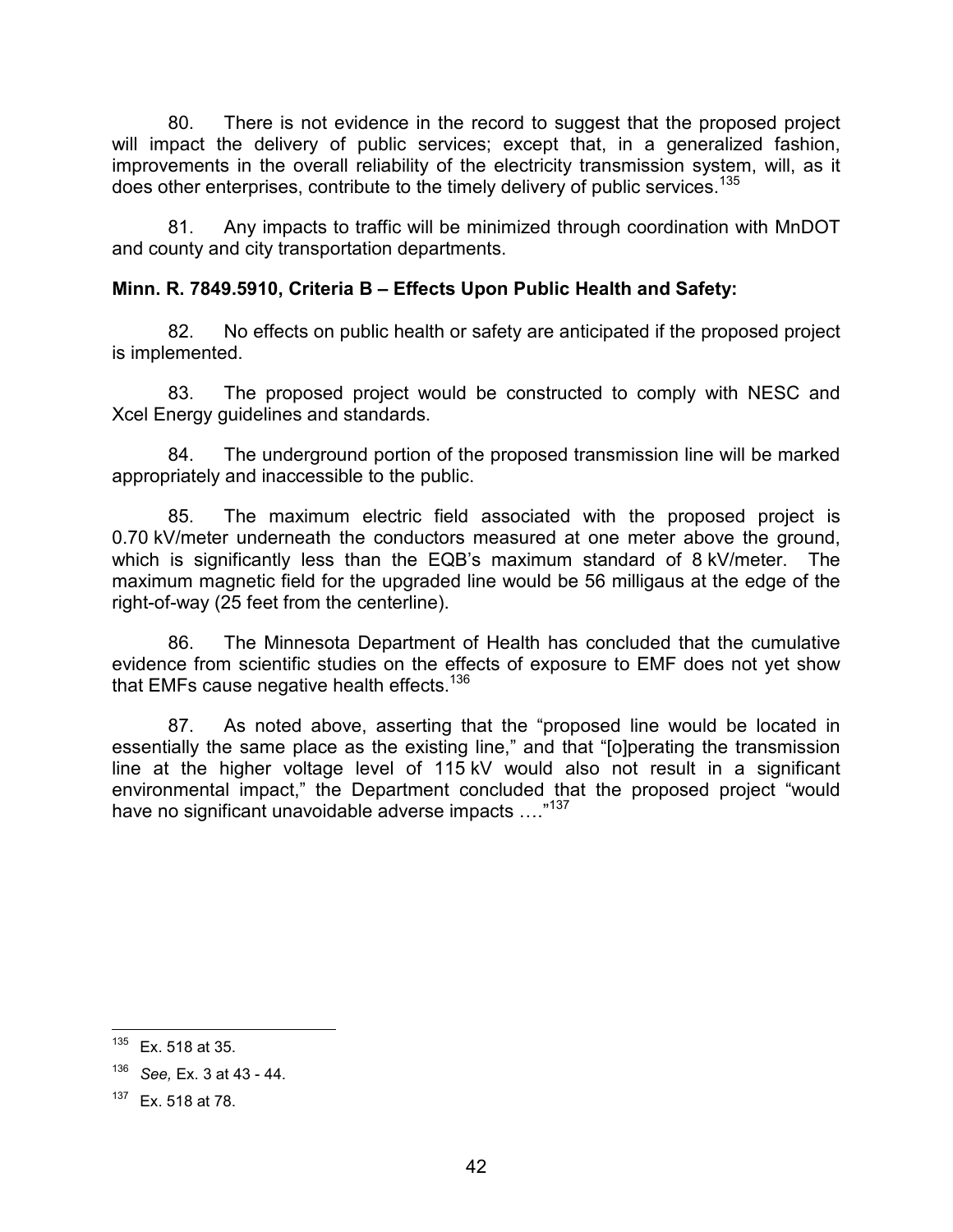### Minn. R. 7849.5910, Criteria C – Effects Upon Land-Based Economies:

88. Expansion of existing rights-of-way for the proposed route will be minimal along the rebuild portion of the route; new rights-of-way or easements will generally be confined to the area for the Lawrence Creek Substation and new transmission lines near that substation.

89. There is no evidence in the record of anticipated impacts upon current mining or forestry in the proposed project area.

90. The impacts on agricultural lands will be minimal, consisting of possible short-term crop damage in the course of constructing the line in the right-of-way, and long-term agricultural land conversion due to pole placement and substation construction in the Lawrence Creek Substation area. Approximately 4.1 acres of land will be converted from agricultural use by construction of the Lawrence Creek Substation.

91. To the extent that the proposed project negatively impacts the view sheds above the Swedish Immigrant Trail, and discourages the taking (and marketing) of commemorative photographs of Lindstrom's "Swedish Coffee Pot" water tower,<sup>138</sup> the proposed alignment has a negative impact upon Lindstrom's tourism-related goals and objectives.

### Minn. R. 7849.5910, Criteria D – Effects Upon Historic Resources:

92. As noted above, to the extent that the proposed project will negatively impact the view shed above the route of the Swedish Immigrant Trail, the routing will have an impact upon historical resources within the proposed project area.<sup>139</sup>

93. It is not anticipated that the proposed route will have any impacts on previously identified archaeological resources.

# Minn. R. 7849.5910, Criteria E – Effects Upon the Natural Environment:

94. The proposed project's impact to the natural environment, including effects on air and water quality resources and flora and fauna will be minimal and shortterm. Any impacts will occur during the construction of the line (e.g., temporary impacts on air quality due to construction-related emissions and on wetlands).

# Minn. R. 7849.5910, Criteria F – Effects Upon Unique Natural Resources:

95. The proposed project is not anticipated to have any impact on rare and unique resources because 97 percent of the line is a rebuild along the existing corridor

The mannit compare generally, September 5, 2007 Evening Hearing, Tr. at 92 - 93.<br><sup>138</sup> Compare generally, September 5, 2007 Evening Hearing, Tr. at 92 - 93.

<sup>&</sup>lt;sup>139</sup> See generally, September 5, 2007 Evening Hearing, Tr. at 91 - 94.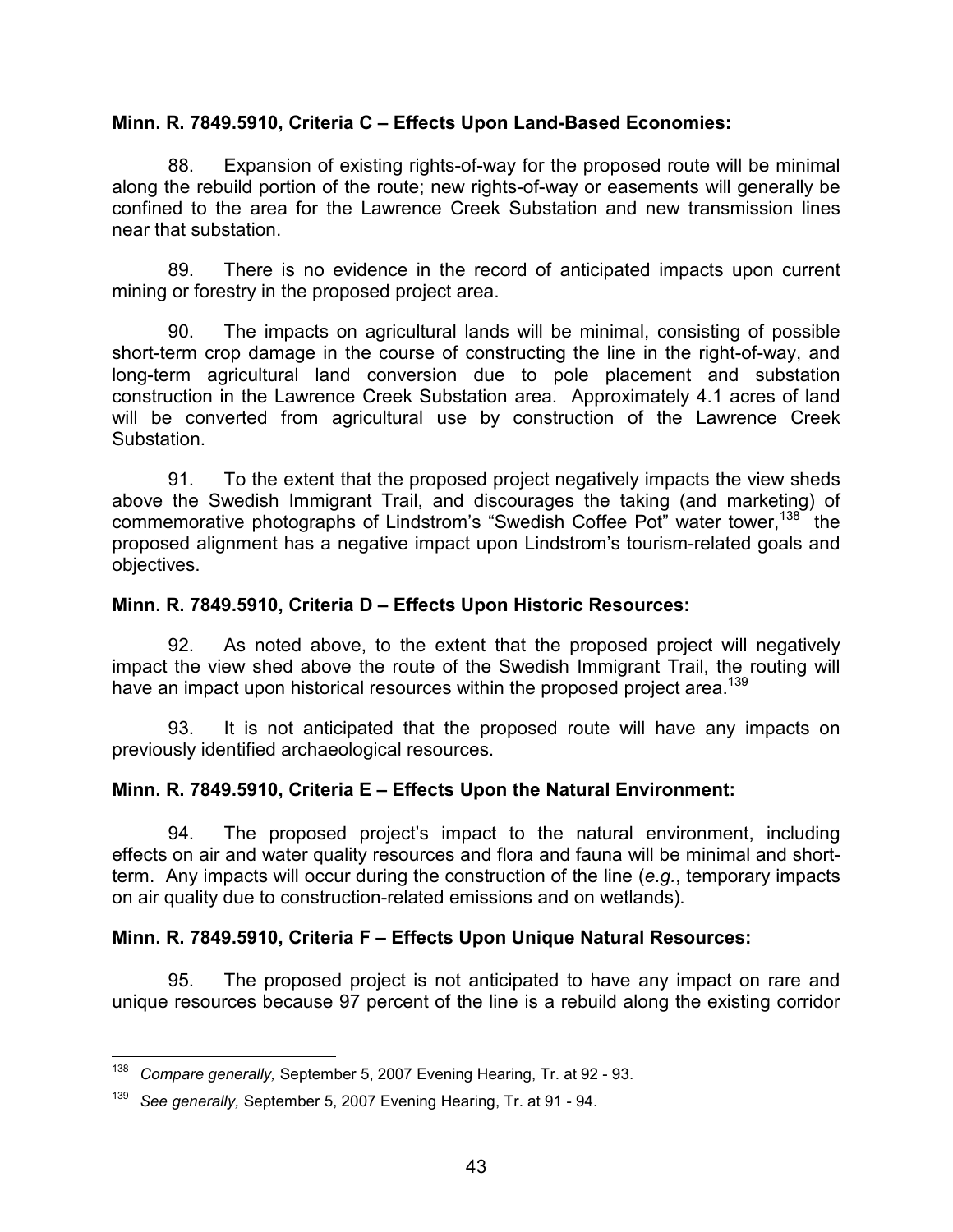of the 69 kV transmission line, and the new portion of the route in the Lawrence Creek Substation area is within previously disturbed agricultural land.

96. Xcel Energy has committed to working with the DNR to determine appropriate mitigation actions when necessary.

### Minn. R. 7849.5910, Criteria G – The Benefits of Specific Design Options:

97. The proposed project substantially mitigates environmental effects. By utilizing the existing rights-of-way, the Applicants have sought to reduce and avoid impacts to human settlement, land-based economies and natural resources.

98. Yet, as detailed further below, because the "Around the Lakes Over Head Alternative" avoids the special and definite tourism-related impacts associated with routing the line along the City of Lindstrom's downtown corridor, it best balances the various needs of regional customers.

### Minn. R. 7849.5910, Criteria H – Uses of Existing Topographic Features:

99. Ninety-seven (97) percent of the proposed transmission line uses the same rights-of-way as the existing 69 kV transmission line that it will replace. Poles will be placed on section lines and field breaks where possible.

#### Minn. R. 7849.5910, Criteria J – Uses of Existing Transmission Systems:

100. Ninety-seven (97) percent of the proposed transmission line uses the same rights-of-way as the existing 69 kV transmission line that it will replace.

### Minn. R. 7849.5910, Criteria K – Effects Upon Electrical System Reliability:

101. As provided in the Applicants' Certificate of Need Application, the proposed project is critical to maintaining the reliability of the current 69 kV transmission system serving east central Minnesota and northwestern Wisconsin.

### Minn. R. 7849.5910, Criteria L – The Costs of Implementing the Design:

102. The proposed 115/161 kV transmission line and substation upgrades are estimated at a total construction cost of \$64,200,000 (assuming underground construction through the St. Croix National Scenic Riverway).<sup>140</sup>

103. The average annual maintenance costs are about \$500 per mile of transmission line. $141$ 

-

 $140$  Exs. 2 at 3.11; 10 at 4:23-25.

 $141$  Ex. 10 at 6:9-10.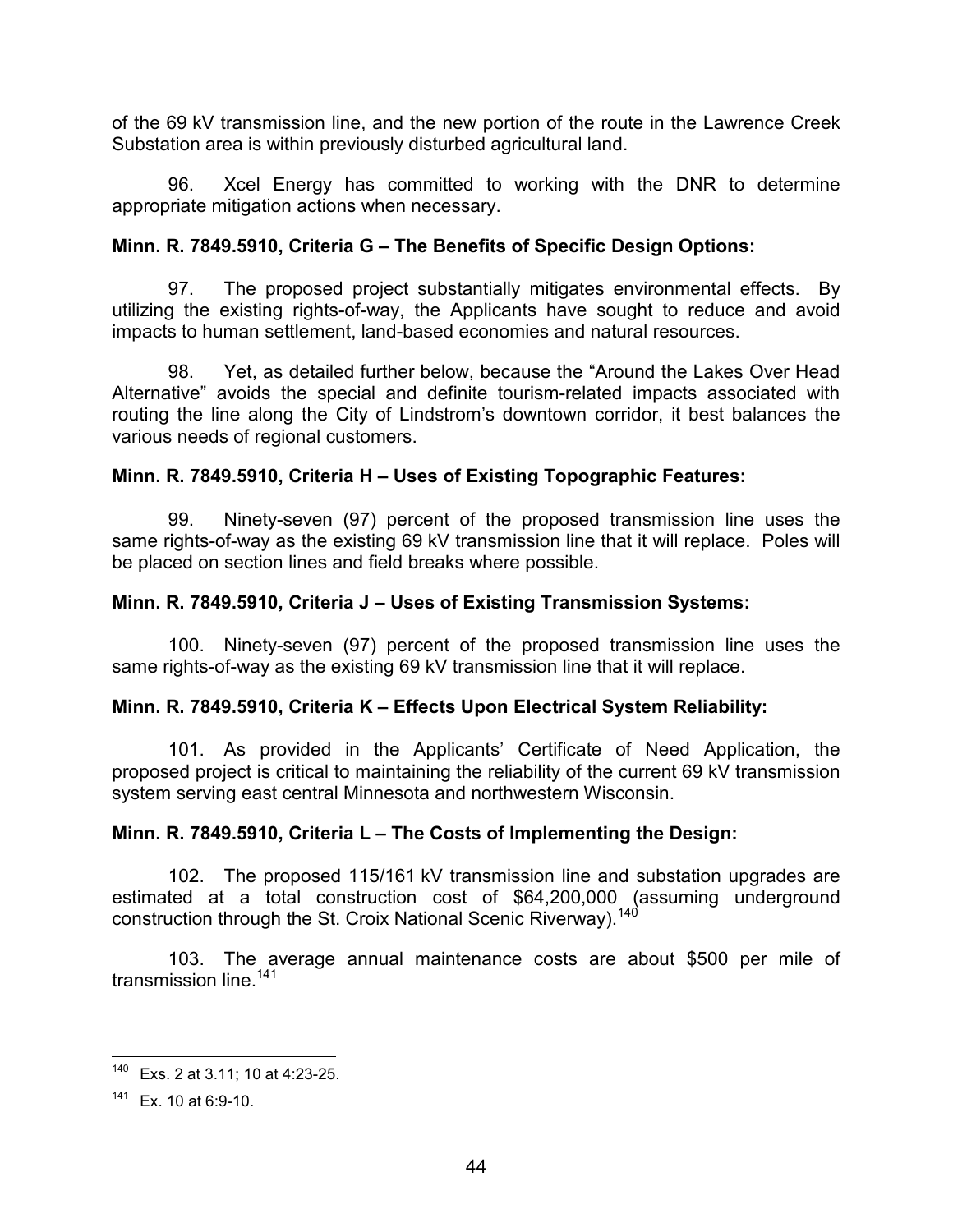104. The proposed route uses existing transmission line corridors to the maximum extent possible, which will minimize land acquisition costs.<sup>142</sup>

105. As detailed in the Memorandum below, notwithstanding the \$1.4 million added incremental costs associated with the "Around the Lakes Over Head Alternative," this alternative path is one that the Commission should closely consider. By avoiding the special and definite tourism-related impacts associated with routing the line along the City of Lindstrom's downtown corridor, the "Around the Lakes Over Head Alternative" best balances the various needs of regional customers.<sup>143</sup>

### Minn. R. 7849.5910, Criteria M – Avoiding Adverse Effects:

106. The unavoidable impacts to human and natural environment from the proposed project are minimal. Construction-related activities would cause short-term impacts, mainly in the form of disturbed soils, potential dust emissions, and temporary traffic disruption associated with construction equipment and material delivery.

#### Minn. R. 7849.5910, Criteria N – Irretrievable Commitments of Resources:

107. There are very few commitments of resources associated with the proposed project that are irreversible and irretrievable but include those resources primarily related to construction.

108. Construction resources that will be used include concrete, steel and hydrocarbon fuel.

109. If the 115 /161 kV transmission line were removed in the future, the land could be restored to its prior condition and put to a different use.

### Analysis of Statutory Factors Under Minnesota Statute § 216E.03, subdivision 7:

(1) Evaluation of research and investigations relating to the effects on land, water and air resources of high-voltage transmission lines and the effects of water and air discharges and electric and magnetic fields resulting from such facilities on public health and welfare, vegetation, animals, materials and aesthetic values, including baseline studies, predictive modeling, and evaluation of new or improved methods for minimizing adverse impacts of water and air discharges and other matters pertaining to the effects of power plants on the water and air environment.

110. See, Conclusions 74 - 106.

<sup>-</sup>Ex. 10 at 12:21-25.

<sup>&</sup>lt;sup>143</sup> See generally, Ex. 20, Figure 1, at 13; Testimony of Thomas Hillstrom, Tr. Vol. 2A, at 69.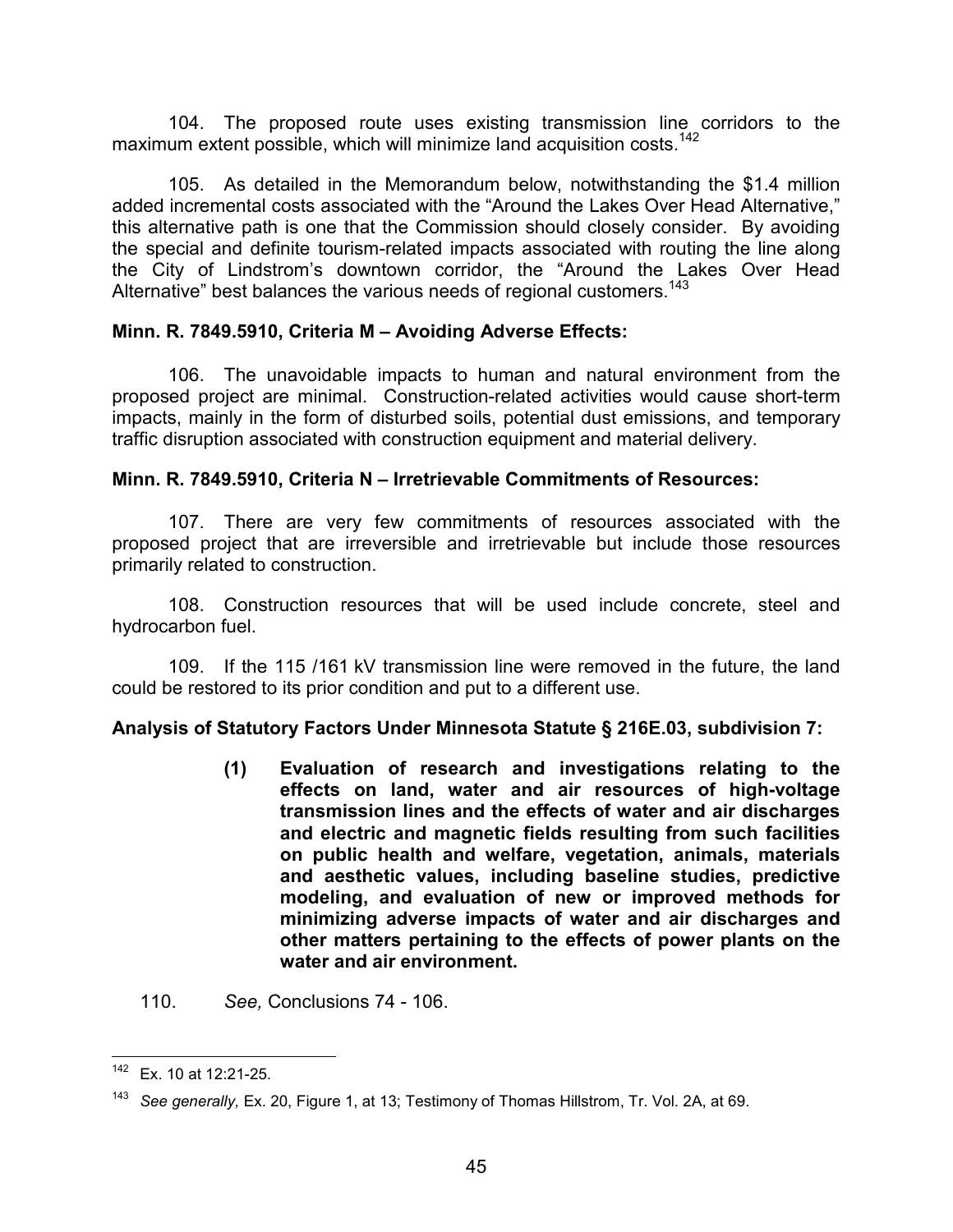- (2) Environmental evaluation of sites and routes proposed for future development and expansion and their relationship to the land, water, air and human resources of the state.
- 111. See, Conclusions 74 to 106.
	- (5) Analysis of the direct and indirect economic impact of proposed sites and routes including, but not limited to, productive agricultural land lost or impaired.
- 112. See, Conclusions 74 to 81 and 88 to 93.
	- (6) Evaluation of adverse direct and indirect environmental effects that cannot be avoided should the proposed site and route be accepted.
- 113. See, Conclusions 94 to 96 and 106.
	- (8) Evaluation of potential routes that would use or parallel existing railroad and highway rights-of-way.
- 114. See, Conclusions 68 to 70.
	- (9) Evaluation of governmental survey lines and other natural division lines of agricultural land so as to minimize interference with agricultural operations.
- 115. See, Conclusions 74 to 81, 88 to 101 and 106.
	- (10) Evaluation of the future needs for additional high-voltage transmission lines in the same general area as any proposed route, and the advisability of ordering the construction of structures capable of expansion in transmission capacity through multiple circuiting or design modifications.
- 116. See, Conclusions 9 to 46.
	- (11) Evaluation of irreversible and irretrievable commitments of resources should the proposed site or route be approved.
- 117. See, Conclusions 107 to 109.
	- (12) When appropriate, consideration of problems raised by other state and federal agencies and local entities.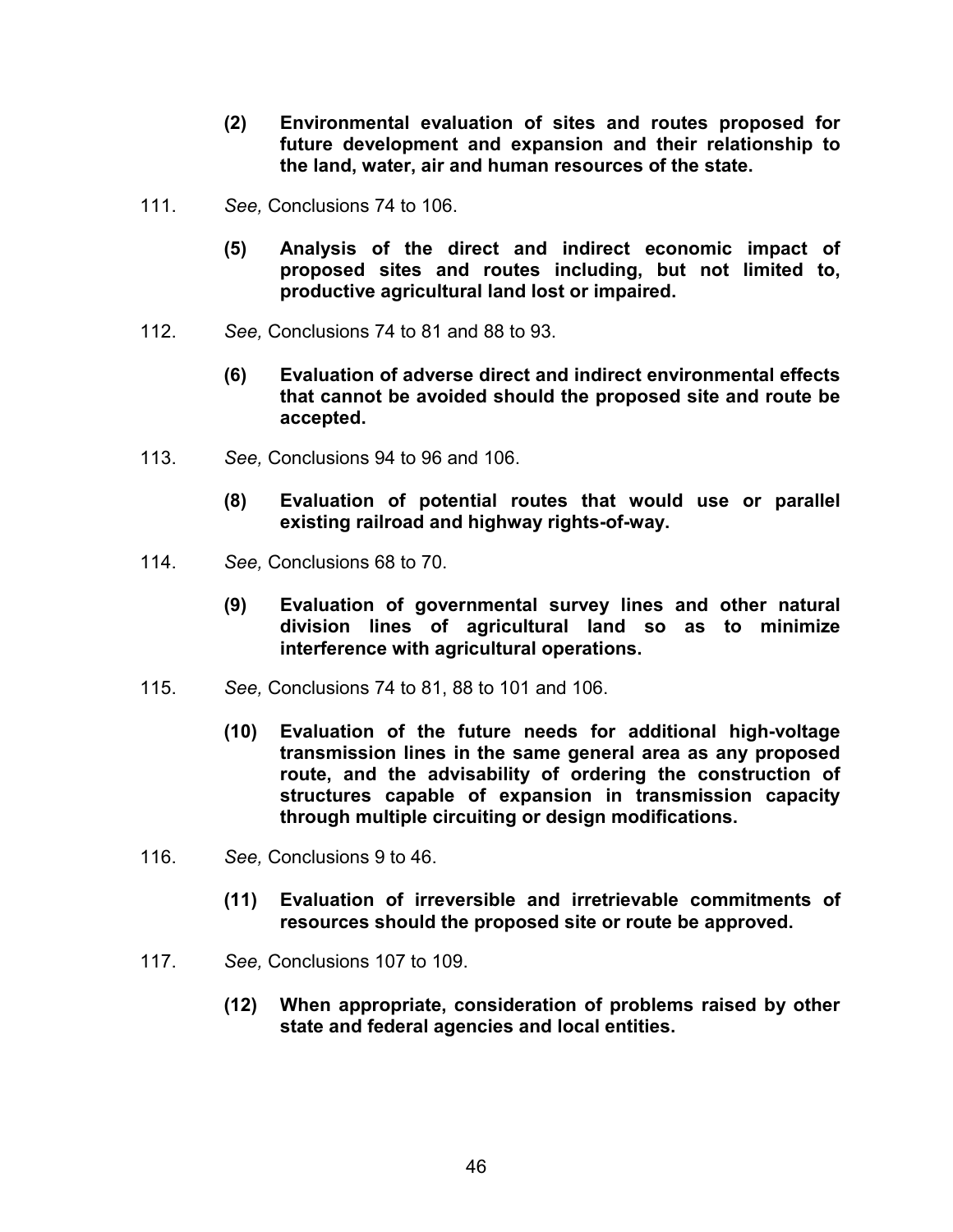118. Applicants considered the requests and requirements of the DNR, the NPS and the ACOE when it proposed undergrounding the proposed transmission project in the St. Croix National Scenic Riverway.<sup>744</sup>

119. There is no evidence in the record that the proposed route will violate the rules of any other state agency or government department.

120. Any of the foregoing Findings of Fact that are more properly designated as Conclusions are adopted as such and incorporated by reference.

Based upon on the foregoing Conclusions, the Administrative Law Judge makes the following:

#### RECOMMENDATIONS

1. The Administrative Law Judge recommends that the application for a Certificate of Need a 115 kV/161 kV transmission line from the Chisago County Substation near North Branch, Minnesota to the Apple River Substation near Amery, Wisconsin, be GRANTED.

2. The Administrative Law Judge recommends that the Routing Permit be GRANTED, AS MODIFIED by the "Around the Lakes Over Head" option.

Dated this 19<sup>th</sup> day of November, 2007.

s/Eric L. Lipman ERIC L. LIPMAN Administrative Law Judge

### MEMORANDUM

While the Conclusions set forth above detail the Administrative Law Judge's analysis of the factual record, three arguments that were featured in the post-hearing submissions deserve a more detailed discussion.

### The Department's Request that the ALJ Not Submit a Recommendation with Respect to the Line Routing:

As noted above, pointing to the Commission's request that the Department "conduct the environmental review process, including any specific requests to the ALJ concerning preparation of a report or making a recommendation to the Commission on the route," the Department asserted that "under its delegated authority, [it] is not making

 $\frac{1}{2}$ <sup>144</sup> Exs. 1 at 7.4 - 7.5; 18 at 11 - 12; accord, Written Comments of M. Langan.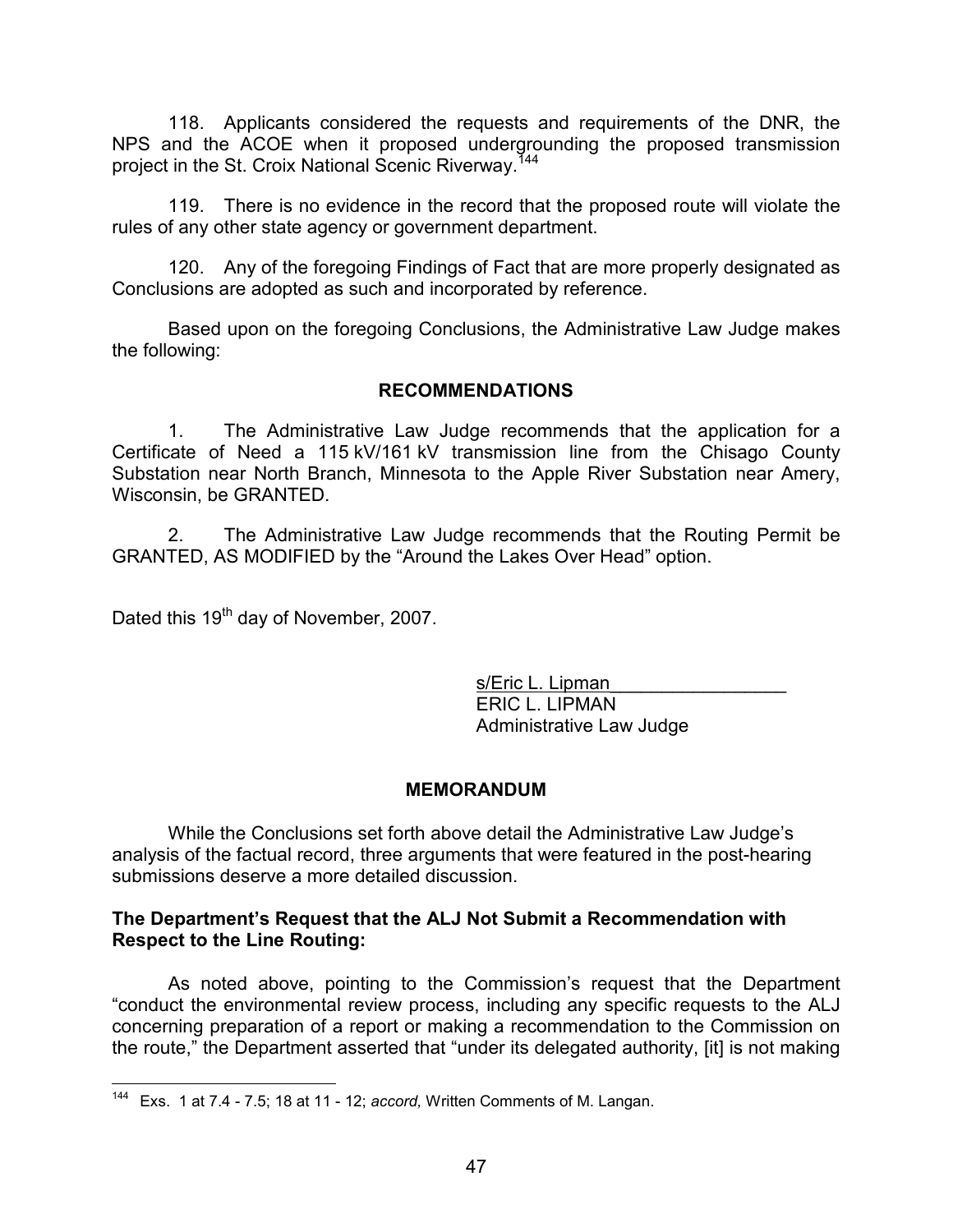an additional requests for any recommendation to the Commission in the route proceeding."<sup>145</sup>

While acknowledging the special (and indeed, indispensable) relationship between the Department's Energy Facility Permitting staff, and the Commission, in the view of Administrative Law Judge the Department over-reads the various delegation orders in this matter. First, the various referral Orders issued by the Commission on February 12 and May 1, 2007 do not speak directly to omitting recommendations. The relevant orders are much broader charters to the Department and the Office of Administrative Hearings; principally, to undertake the work that is needed to establish a complete record for later review.

Second, while agreeing with the Department that the Commission's Orders provide that the EFP staff may request the Office of Administrative Hearings to undertake particular assignments related to the combined dockets, the best reading of the directives is that the Commission was extending a helping hand (or more precisely, the hands of its agents, the OAH) should the Department require any assistance. It is not the best reading of those Orders to say that the power to request additional services from OAH implies a delegation of the Commission's authority to have Administrative Law Judges refrain from other activities.<sup>146</sup> Indeed, it seems that if the Commission wanted the OAH only to undertake those tasks that were later assigned by the Department, the various referral Orders would have made the point plain.

Third, the rationale – from the perspective of the Commission – of having the Administrative Law Judge develop Findings of Fact and Conclusions, but not to undertake the last, short step of rendering a Recommendation, is not at all clear. Indeed, truncating the work at the very last moment does not seem to be a natural or economical dividing line for the work load that has been delegated. The Department's reading of the Commission's Orders, therefore, is not one that follows directly or easily from the surrounding circumstances.

Fourth, particularly in circumstances like this case, where the Department's methods in developing the Environmental Assessment has come under vigorous attack,<sup>147</sup> the public's clear expectation is that the Office of Administrative Hearings was hired, in part, to render an independent assessment of the contents of the hearing record. While the Department's EFP staff is undoubtedly the Commission's principal team of advisors on routing matters,<sup>148</sup> it is not clear from the referral Orders (or surrounding statutes and regulations) that it is to be the only advisor. To the contrary, the proceedings in the combined dockets stand for the proposition that detailed advice and recommendations will come to the Commission from all quarters.

 $\frac{1}{145}$ See, Written Comments of the Department of Commerce, at 7.

 $146$  Compare, Minn. R. 7849.5710 (2) (2007) ("The hearing examiner shall not prepare a report or make any recommendation to the commission unless the commission requests the hearing examiner to do so").

<sup>&</sup>lt;sup>147</sup> See, e.g., Initial Post-Hearing Brief of the City of Lindstrom, at 12 - 17 and 23 - 26.

<sup>148</sup> Compare generally, Minn. Stat. § 216E.03 (11) (2006).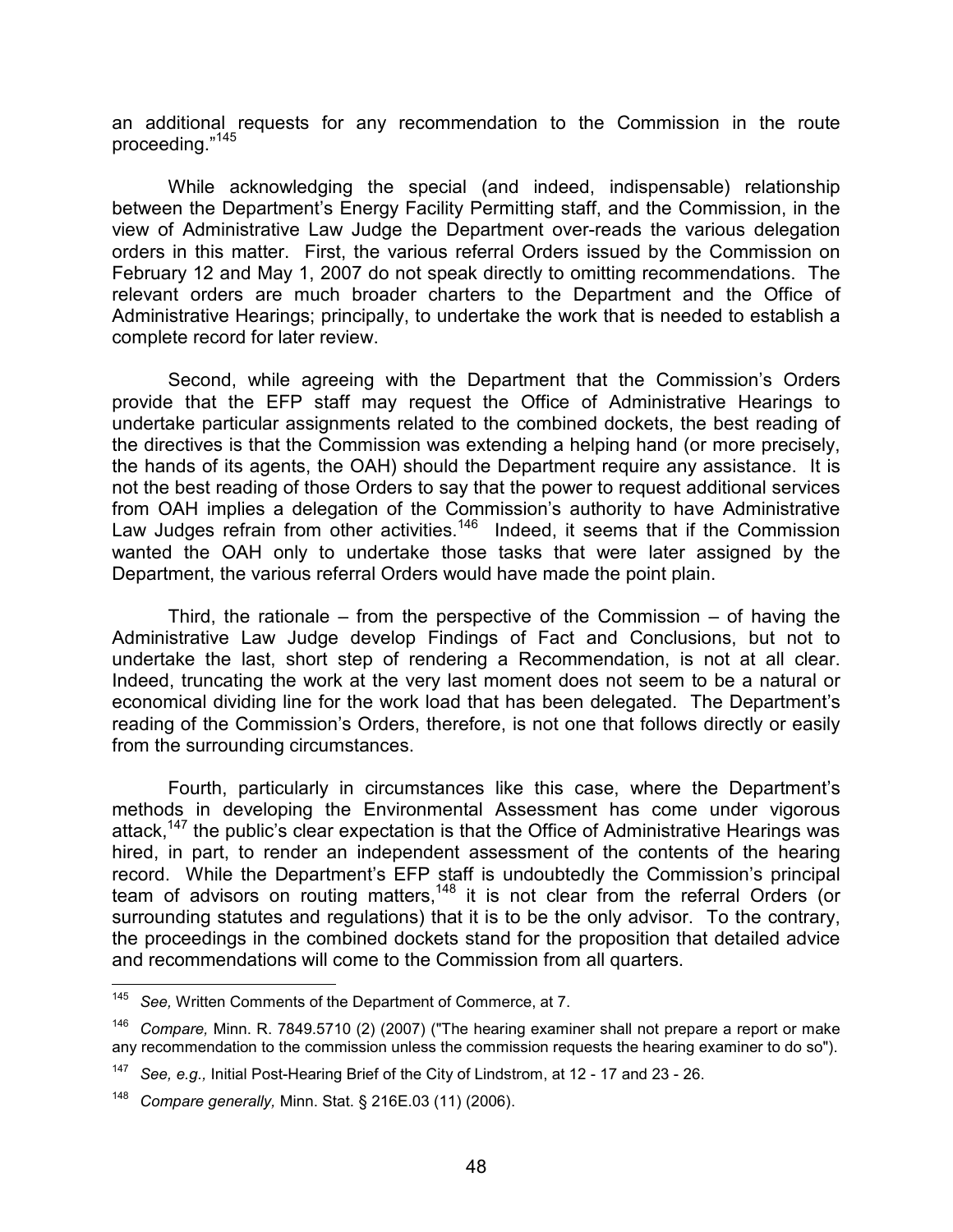Finally, because the Administrative Law Judge's views are merely recommendations, which the Commission is free to ignore in whole or in part, the risk of harm that might follow from uttering those last few words seems slight. If the Administrative Law Judge has misread the Commission's Orders and instructions, ignoring the proffered recommendations is a ready and very easy cure.

#### The Claimed Failure of the Department to Hire an Electrical Engineer:

In its papers, the City of Lindstrom argues that the analysis undertaken by the Department's Energy Facility Permitting staff should be wholly discounted by the Commission because the Department did not route either the underlying application or elements of the Environmental Assessment to an electrical engineer for review.<sup>149</sup> Blasting the Department's proffered analysis in the CON proceeding as a "farce" and an "abdication of duty," the City argues that the Department staff is not qualified to advise the Commission as to the need for the proposed facilities.<sup>150</sup>

Notwithstanding its very sharp tone, the City's argument runs far ahead of the accompanying law. The City points to no statute or regulation requiring the referral of the Department's draft materials to an electrical engineer and the Administrative Law Judge is aware of no such requirement. At best, the City's critique blends both scientific and political objections to the Department's analysis; but the criticism is not rooted in the law.

#### The Around the Lakes Alternative and the Case of People for Environmental Enlightenment and Responsibility Inc., v. Minnesota Environmental Quality Council:

In its Post-Hearing briefs, the Applicants rely heavily upon the decision of the Minnesota Supreme Court in People for Environmental Enlightenment and Responsibility Inc. ("PEER"), v. Minnesota Environmental Quality Council, 266 N.W.2d 858 (Minn. 1978) for the proposition that upgrades along existing transmission lines are strongly favored over the proliferation of new HVTL routes.<sup>151</sup> While the Applicants' summary of the decision in PEER is accurate, it is, in the judgment of the Administrative Law Judge, incomplete. When read in its entirety, the factual circumstances and the Court's analysis in PEER leads to a contrary conclusion and details why the Commission should closely review the "Around the Lakes Over Head" routing option.

In PEER, the Court focused upon properly balancing the interests of the 35 homeowners who lived adjacent to transmission line alternative "Route 7," against the public's broader environmental interests in Long Lake and a 130-acre parcel of virgin, old-growth oak woods that lay underneath the path of transmission line alternative

 $\frac{1}{2}$ 149 See, Initial Post-Hearing Brief of the City of Lindstrom, at 3, 17 and 21.

 $150$  *Id.*, at 13 and 17.

<sup>&</sup>lt;sup>151</sup> See, e.g., Applicants' Joint Initial Post-Hearing Brief at 31 and 39.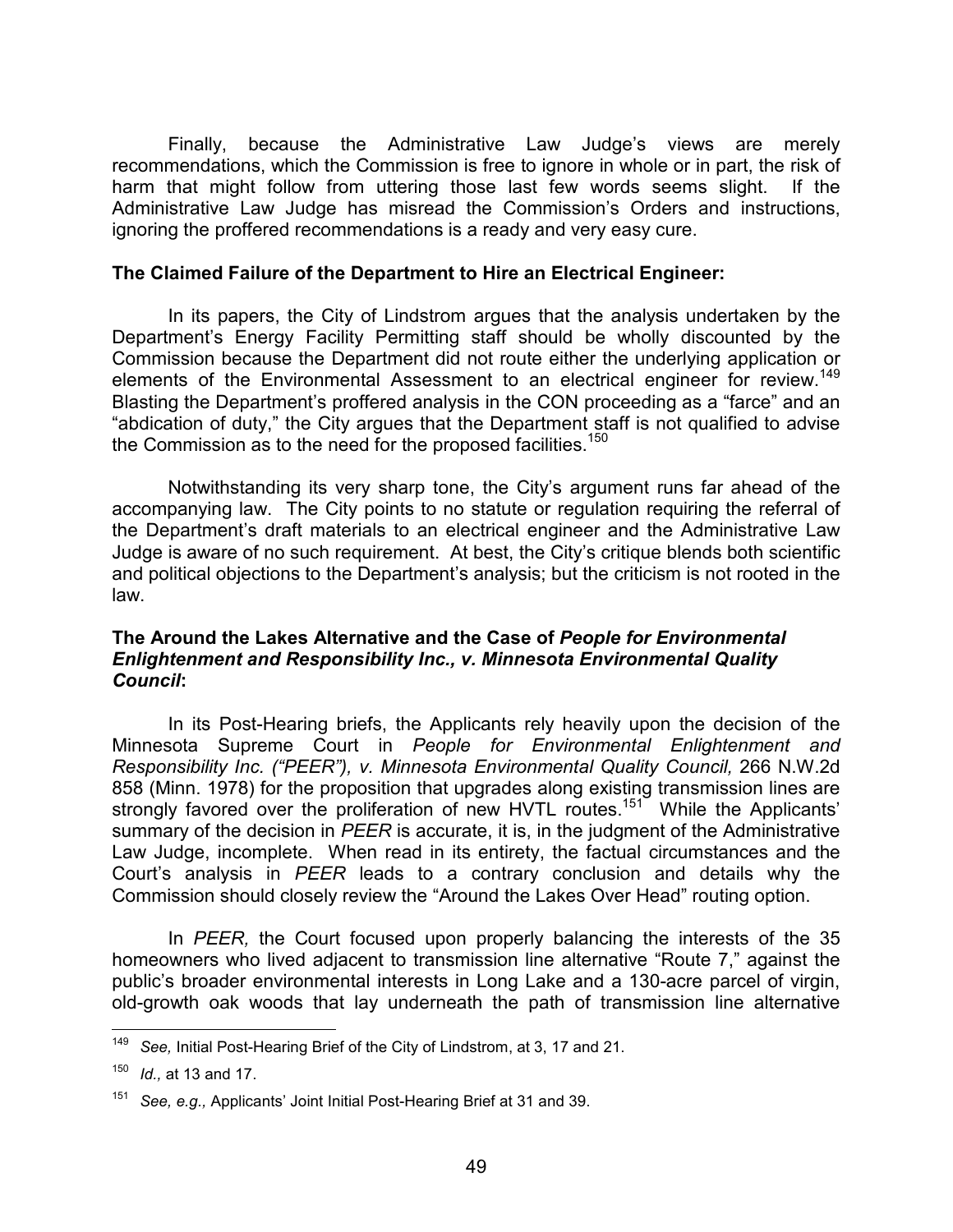"Route 3." In PEER, the Minnesota Environmental Quality Council staff favored a "Route 7" routing alternative, whereas the applicant-utilities and the homeowners both favored routing the transmission line along "Route 3."<sup>152</sup>

This case is factually different than PEER, in ways that are significant to the later analysis. First, a choice between the Applicants' favored route along the existing transmission line corridor, and the "Around the Lakes Over Head" option, does not implicate the same type of unique and "noncompensable"<sup>153</sup> environmental assets as was the case in PEER. Indeed, to the extent that the record speaks of unique regional assets deserving special guardianship, those assets exist along the proposed route in downtown Lindstrom and not along the more rural path around Chisago Lake.<sup>154</sup>

Secondly, the Minnesota Supreme Court remanded the proceedings in PEER so that the agency could complete the type of inquiries that are furnished by this record – namely, whether the homes proposed for condemnation "are, because of their unique characteristics, not replaceable."<sup>155</sup> In the view of the Administrative Law Judge, this record goes very far in establishing such uniqueness. The particular topography of Lindstrom – situated as it is on an isthmus, with a limited industrial zone, and with roadways that are not conducive to trailer-truck traffic – combine to very dramatically reduce Lindstrom's development options if it is not to be a retail and tourism center. Likewise, the serial and coordinated efforts that the City has undertaken to develop a tourism-related economy make clear that its claims are not pretextual; geared only to avoid the receipt of the transmission line that is needed by the wider region.<sup>156</sup> Indeed, in a powerful reply to suggestions of N.I.M.B.Y. – "Not in My Back Yard" – both the current and the former Mayor of Lindstrom each urged that the upgraded line be routed closer to their own families so as to avoid the projected impacts upon the downtown corridor.<sup>157</sup> By itself, this fact makes the PEER case distinguishable and augers for the Commission's close review of the "Around the Lakes Over Head" alternative.

#### E.L.L.

 $\frac{1}{152}$ See, PEER, 266 N.W.2d at 862.

<sup>153</sup> Id. at 874.

<sup>154</sup> See, Conclusions 91, 92 and 105.

<sup>155</sup> See, PEER, 266 N.W.2d at 874.

<sup>156</sup> See, e.g., Ex. 201 at 6; Testimony of Todd Clarkowski, Vol. 4, at 80 – 82; September 5, 2007 Evening Hearing, Tr. at 45-51 and 100-105.

<sup>157</sup> See, September 4, 2007 Evening Hearing, Tr. at 40-41; September 5, 2007 Evening Hearing, Tr. at 114-15.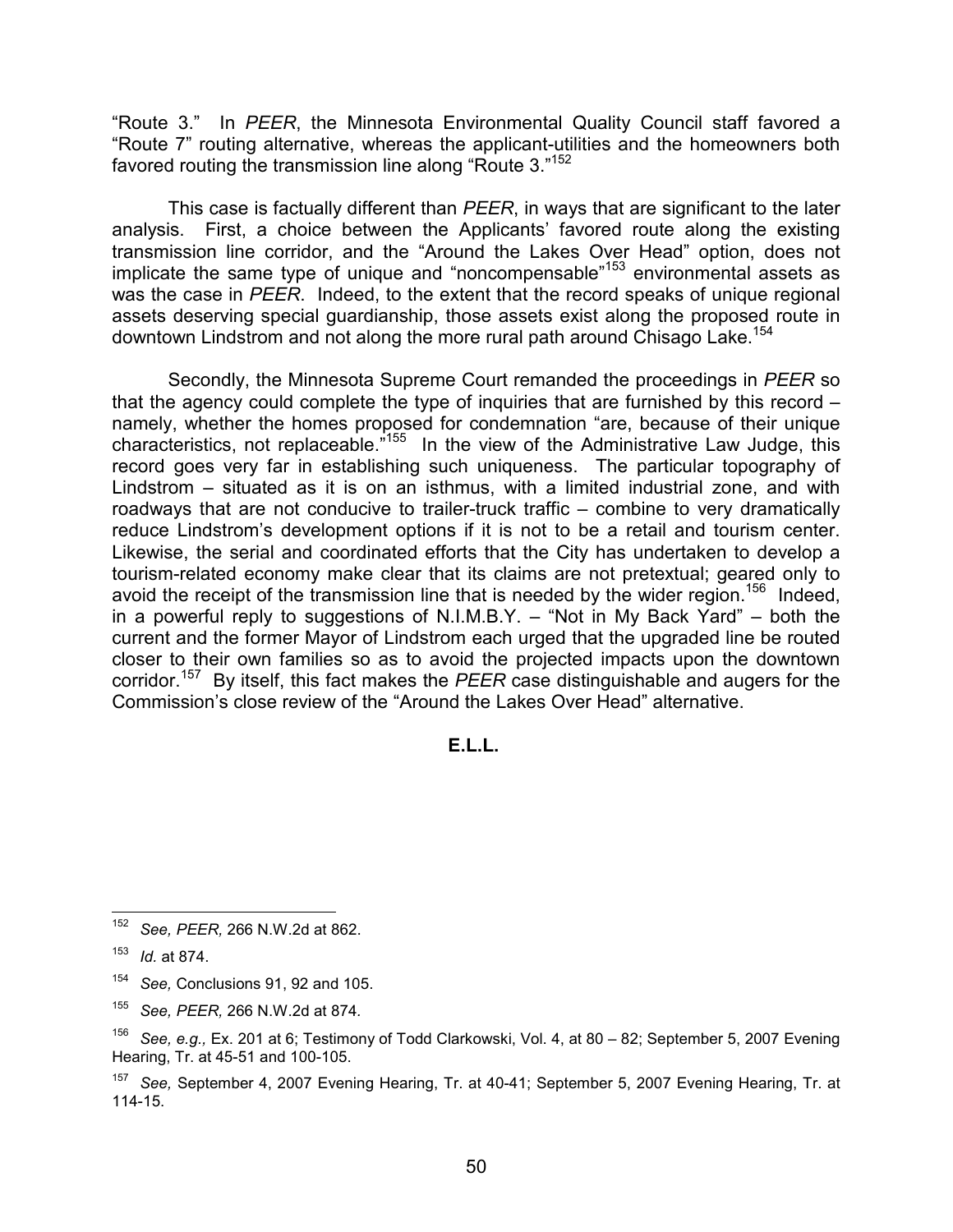

# MINNESOTA OFFICE OF ADMINISTRATIVE HEARINGS

600 North Robert Street Saint Paul, Minnesota 55101

**Mailing Address:** Voice: (651) 361-7900<br>P.O. Box 64620 **TTY:** (651) 361-7878 St. Paul, Minnesota 55164-0620

TTY: (651) 361-7878<br>Fax: (651) 361-7936

November 19, 2007

See Attached Service List

Re: In the Matter of the Petition of Northern States Power Company d/b/a Xcel Energy and Dairyland Power Cooperative for a Certificate of Need for a 115 kV and 161 kV Transmission Line from Taylors Falls to Chisago County Substation and In the Matter of the Petition of Northern States Power Company d/b/a Xcel Energy and Dairyland Power Cooperative for a Route Permit for a 115 kV and 161 kV Transmission Line from Taylor Falls to Chisago County Substation

OAH NO.: 8-2500-17840-2 PUC DOCKET NO. E-002/CN-04-1176; E-002/IL-06-1677

Dear Parties:

 The document listed below has been filed with the E-Docket system and served as specified on the attached service list.

Summary of Testimony at the Public Hearings, Findings of Fact, Conclusions and Recommendations Service List as of 8/22/07

Sincerely,

s/Eric L. Lipman

ERIC L. LIPMAN Administrative Law Judge

Telephone: (612) 341-7601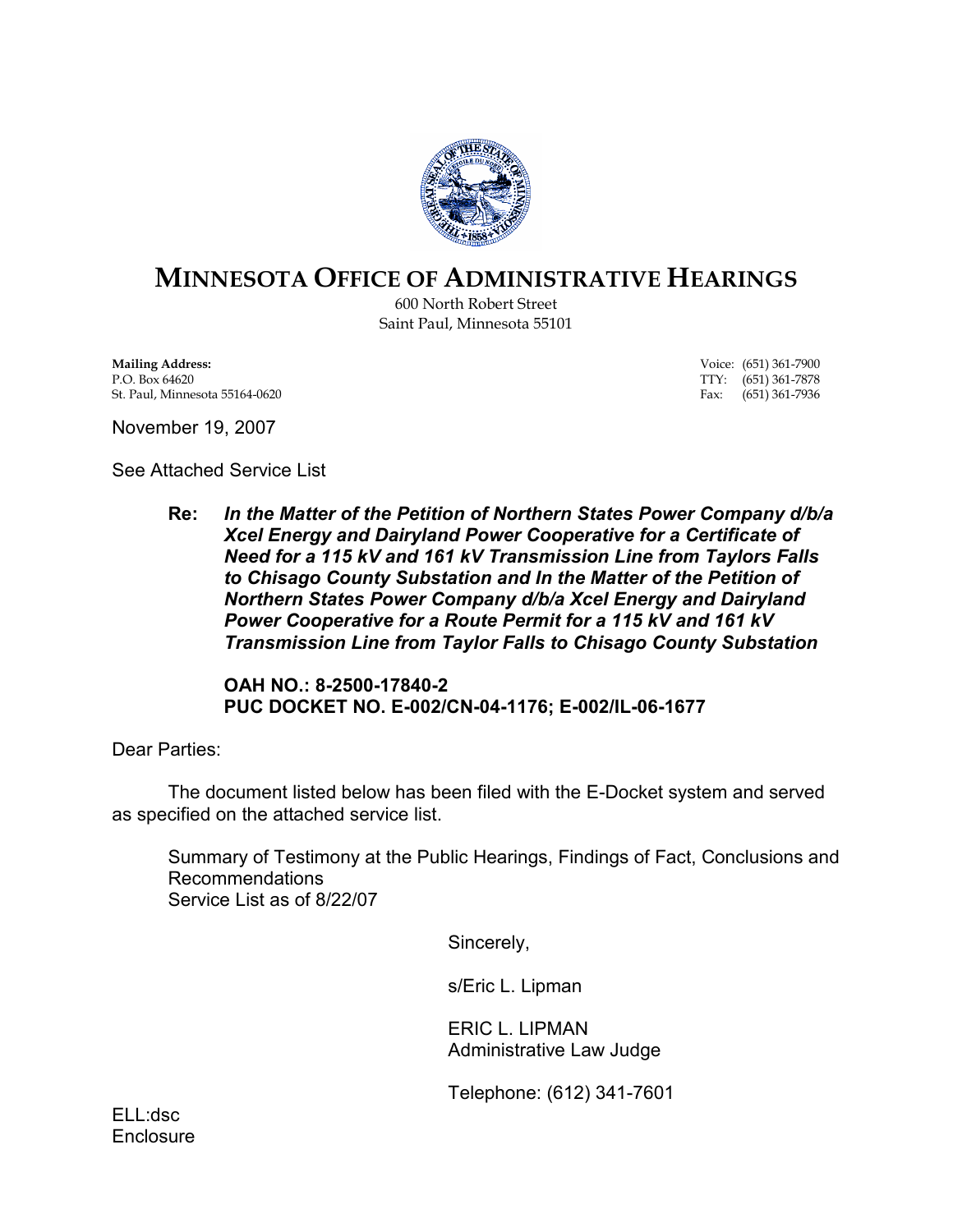#### SERVICE LIST

In the Matter of the Petition of Northern States Power Company d/b/a Xcel Energy and Dairyland Power Cooperative for a Certificate of Need for a 115 kV and 161 kV Transmission Line from Taylors Falls to Chisago County Substation and In the Matter of the Petition of Northern States Power Company d/b/a Xcel Energy and Dairyland Power Cooperative for a Route Permit for a 115 kV and 161 kV Transmission Line from Taylor Falls to Chisago County Substation

> OAH Docket No. 8-2500-17840-2 MPUC Docket No. E-002/CN-04-1176 (Certificate of Need) MPUC Docket No. E-002/TL-06-1677 (Route)

All Parties have agreed to E-File documents at: www.edockets.state.mn.us.

Filing with E-dockets shall constitute service on the Public Utilities Commission, the Department of Commerce and the Office of Administrative Hearings. As of this date, all parties have agreed to accept service by e-mail at the e-mail addresses listed below. However, where indicated, parties have requested that the e-mail be followed by mail or delivery of a hard copy. In the event that a pleading or attachment cannot be filed and served electronically, it must be filed and served on each of the parties at the addresses listed.

Documents that contain trade secret or nonpublic data may be e-filed, but may not be copied or served electronically.

| Burl Haar (E-Filing or 15 Copies, No IRs)                                                                                                | Sharon Ferguson (E-Filing or 4 Copies)                                                                                                                                                        |
|------------------------------------------------------------------------------------------------------------------------------------------|-----------------------------------------------------------------------------------------------------------------------------------------------------------------------------------------------|
| <b>Executive Secretary</b>                                                                                                               | Docket Coordinator                                                                                                                                                                            |
| Minnesota Public Utilities Commission                                                                                                    | <b>MN Department of Commerce</b>                                                                                                                                                              |
| 121 East Seventh Place - Suite 350                                                                                                       | 85 7th Place East - Suite 500                                                                                                                                                                 |
| St. Paul, MN 55101-2147                                                                                                                  | St. Paul, MN 55101-2198                                                                                                                                                                       |
| James P. Johnson<br><b>Xcel Energy</b><br>5th Floor<br>414 Nicollet Mall<br>Minneapolis, MN 55401-1993<br>James.p.johnson@xcelenergy.com | Michael Krikava<br>Catherine Biestek<br><b>Briggs and Morgan</b><br>2200 IDS Center<br>80 South 8 <sup>th</sup> Street<br>Minneapolis, MN 55402<br>mkrikava@briggs.com<br>cbiestek@briggs.com |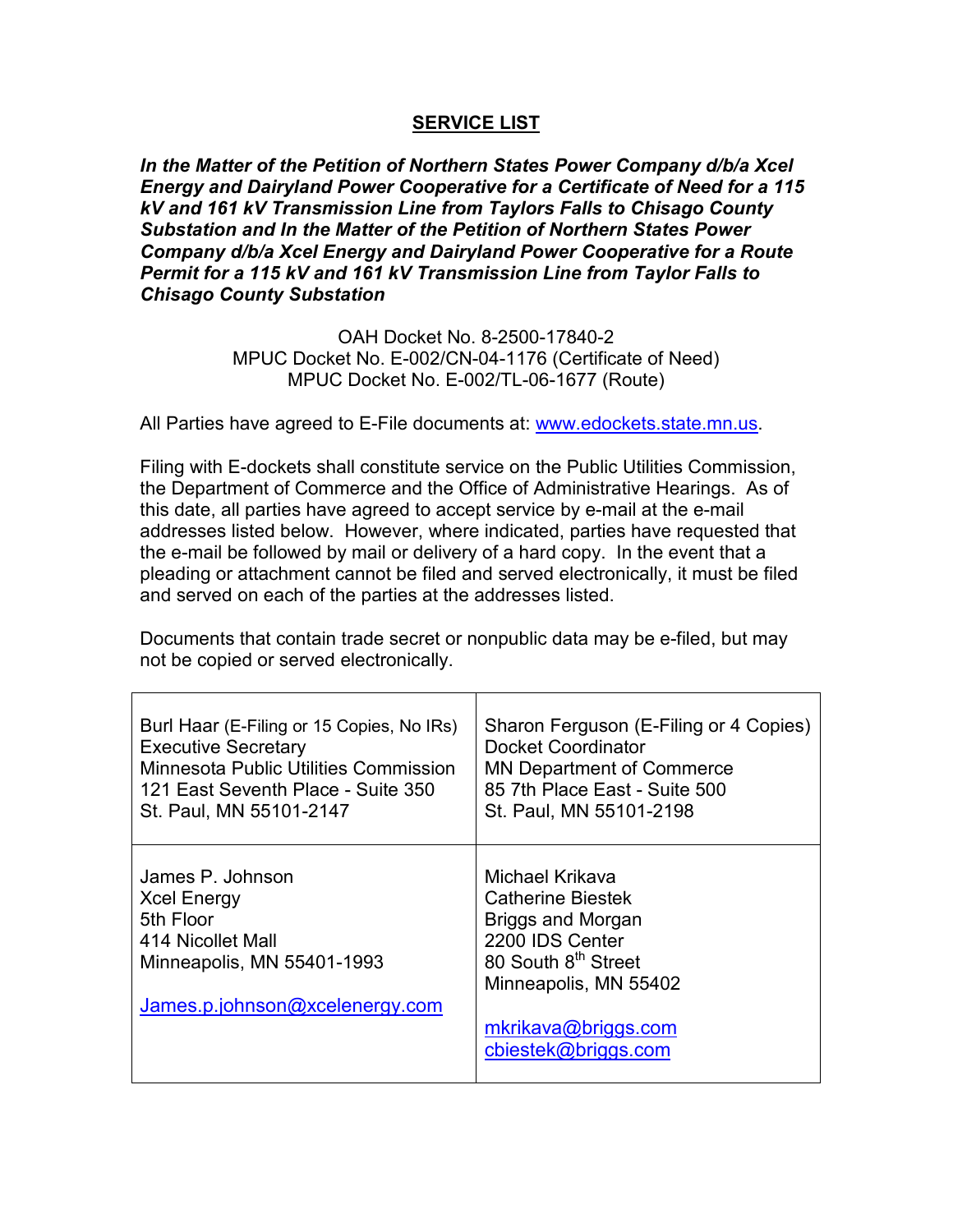| Julia E. Anderson<br>Valerie M. Means<br><b>Telecommunications &amp; Energy Division</b><br>Office of the Attorney General<br>1400 Bremer Tower<br>445 Minnesota Street<br>St. Paul, MN 55101-2131<br>Julia.Anderson@state.mn.us<br>Valerie.means@state.mn.us | Jeffrey L. Landsman<br><b>Niles Berman</b><br>Joshua Gildea<br>Wheeler. Van Sickle & Anderson<br>25 West Main Street - Suite 801<br>Madison, WI 53703-3398<br>jlandsman@wheelerlaw.com<br>jgildea@wheelerlaw.com                   |
|---------------------------------------------------------------------------------------------------------------------------------------------------------------------------------------------------------------------------------------------------------------|------------------------------------------------------------------------------------------------------------------------------------------------------------------------------------------------------------------------------------|
| <b>Curt Nelson</b><br><b>OAG-RUD</b><br>900 NCL Tower<br>445 Minnesota Street<br>St. Paul, MN 55101-2130                                                                                                                                                      | <b>Charles Thompson</b><br><b>Dairyland Power Cooperative</b><br>P.O. Box 817<br>3200 East Avenue South<br>LaCrosse, WI 54602-0817<br>cat@dairynet.com                                                                             |
| SaGonna Thompson<br><b>Xcel Energy</b><br>5th Floor<br>414 Nicollet Mall<br>Minneapolis, MN 55401-1993                                                                                                                                                        | Carol A. Overland<br><b>Overland Law Office</b><br>P.O. Box 176<br>Red Wing, MN 55066<br>overland@redwing.net                                                                                                                      |
| John Olinger<br>City of Lindstrom<br>13292 Sylvan Avenue<br>Lindstrom, MN 55045<br>jolinger@cityoflindstrom.us                                                                                                                                                | <b>Bill Neuman</b><br>Shellene Johnson<br>c/o Bill Neuman<br>18837 Osceola Road<br>Shafer, MN 55074<br>ayelink@frontiernet.net                                                                                                     |
|                                                                                                                                                                                                                                                               | <b>COURTESY COPY TO REPORTER:</b><br>(Pleadings, Testimony, No IRs)<br><b>Janet Shaddix</b><br><b>Shaddix &amp; Associates</b><br>Suite 122<br>9100 West Bloomington Freeway<br>Bloomington, MN 55431<br>jshaddix@janetshaddix.com |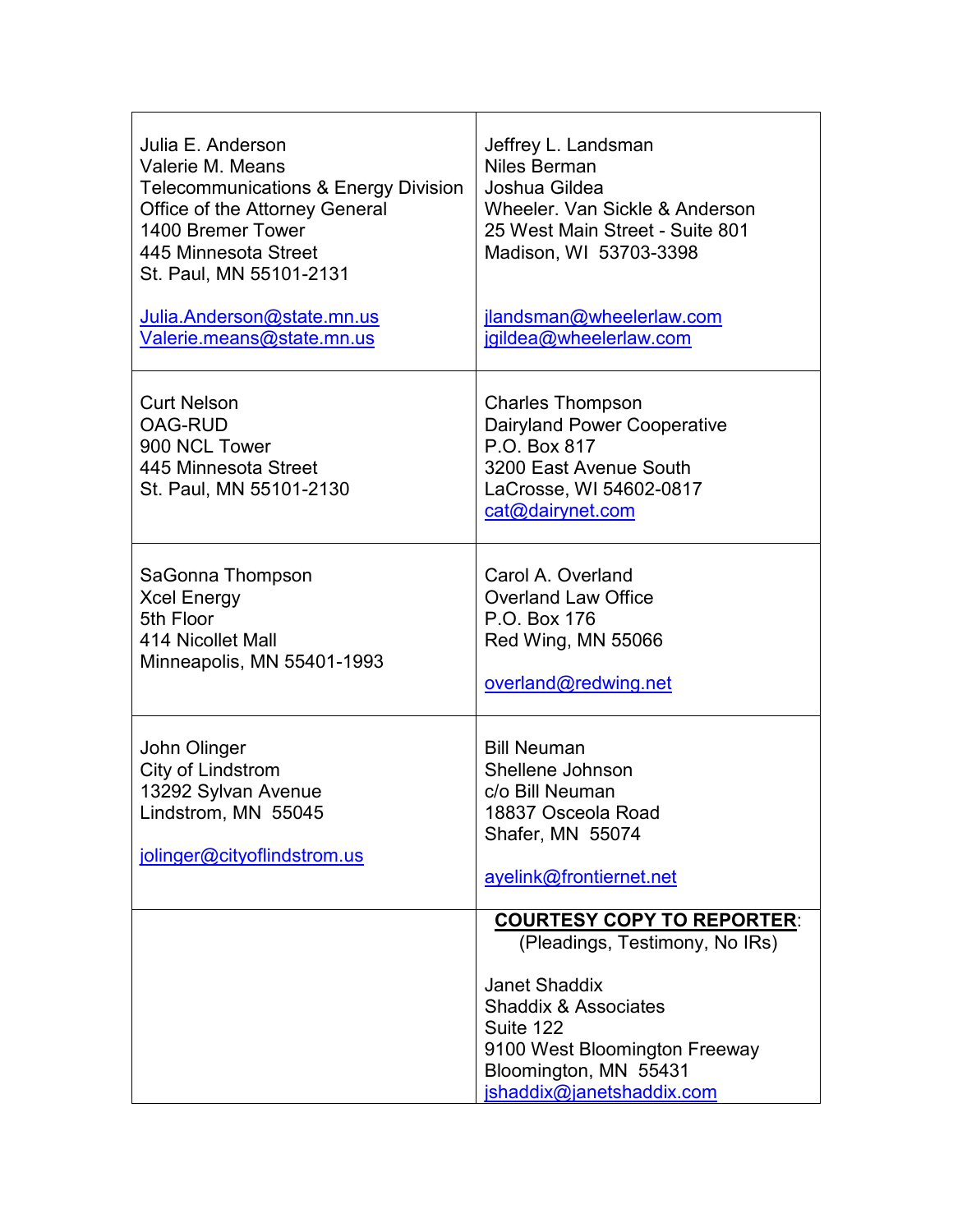# SUPPLEMENTARY NOTICE LIST:

Persons listed below are not on the official service list of this proceeding. These persons are not currently formal parties or participants in this matter. The intervention deadline in this matter is 4:30 p.m. on Monday, March 19, 2007.

Persons seeking to join as parties (with rights to service copies) must contact the Administrative Law Judge. The following persons are receiving this mailing to ensure that they have notice of the opportunity to participate in this proceeding:

| Todd J. Guerrero<br>Lindquist & Vennum<br>4200 IDS Center<br>Minneapolis, MN 55402                           | <b>Christopher Greenman</b><br><b>Excelsior Energy</b><br>Suite 305<br>11100 Wayzata Boulevard<br>Minnetonka, MN 55305 |
|--------------------------------------------------------------------------------------------------------------|------------------------------------------------------------------------------------------------------------------------|
| <b>Tod Sherman</b><br><b>MN/DOT Metropolitan Division</b><br>1500 West County Road B2<br>Roseville, MN 55113 | <b>Charles and Gloria Wilberg</b><br>Trout Brook Farm<br>2414 75th Avenue<br>Osceola, WI 54020                         |
| John C. and Laura A. Reinhardt<br>3552 26th Avenue South<br>Minneapolis, MN 55406                            |                                                                                                                        |

Email List Burl.Haar@state.mn.us Sharon.Ferguson@state.mn.us James.p.johnson@xcelenergy.com mkrikava@briggs.com cbiestek@briggs.com Julia.Anderson@state.mn.us Valerie.means@state.mn.us jlandsman@wheelerlaw.com jgildea@wheelerlaw.com cat@dairynet.com overland@redwing.net jolinger@cityoflindstrom.us ayelink@frontiernet.net jshaddix@janetshaddix.com